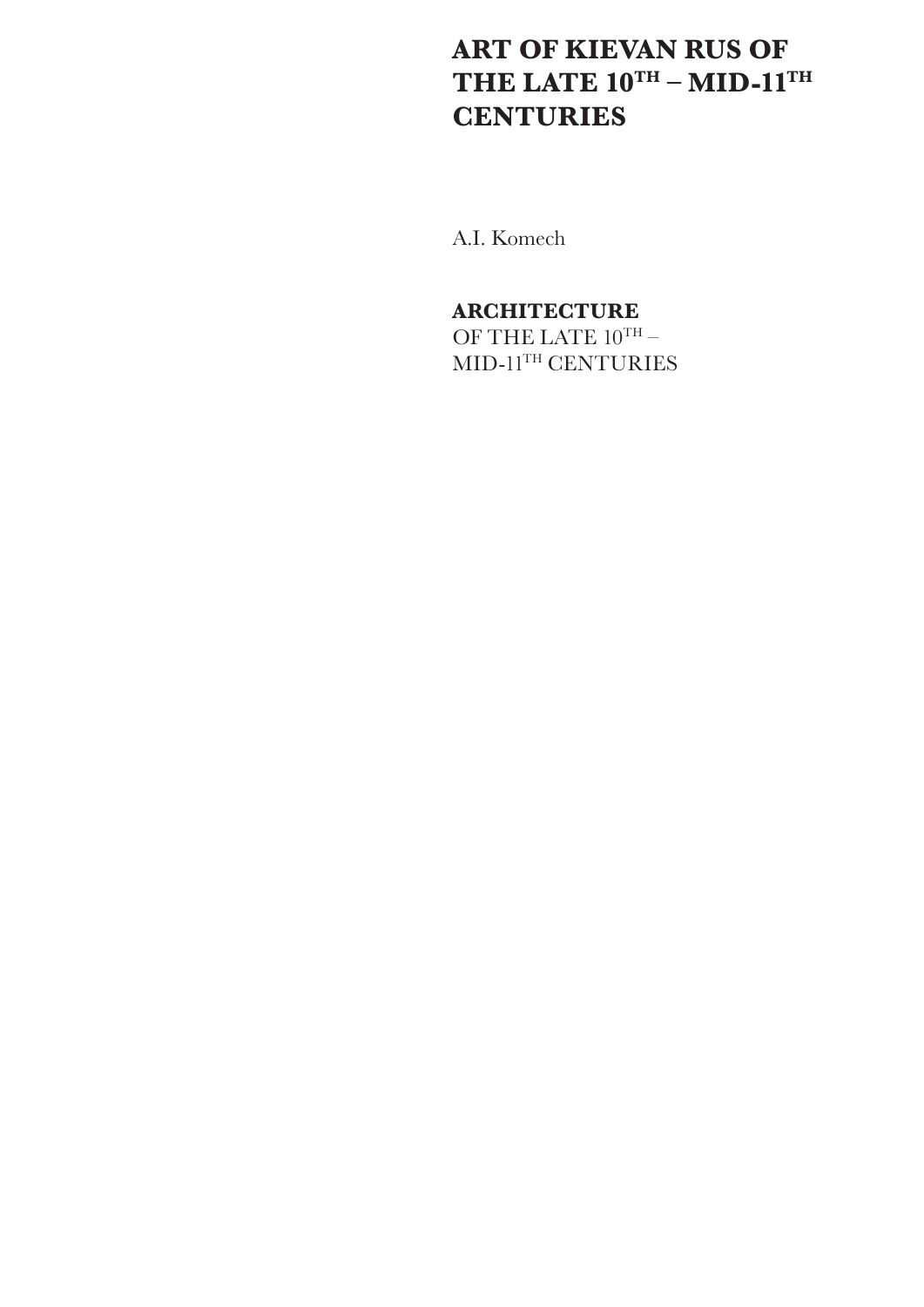Construction of stone developed in Rus' as a direct consequence of the adoption of Christianity. Together with the new religion the great tradition of world art came to Rus' from Byzantium.

The appearance of major Russian cities – Kiev, Chernigov and Novgorod – transformed dramatically from the late 10th to the mid-11th century. Although most of their buildings were made almost entirely of wood, the new stone cathedrals, which became the crucial dominants, with their stature and scale made the architectural landscape of Rus' look like the historical landscapes of European and Mediterranean civilisations.

Grand princes and their retinue commissioned the early stone structures. Cathedrals and churches were not many, but their scale, mosaics and frescoes, sanctuary screens with icons and sumptuous décor called for highly skilled architects, artists and sculptors. It was easy to find sundry hands among artisans of the Russian cities, but the senior masters, architects of the early structures and managers were Byzantine (Greek, according to the chroniclers), the carriers of tradition. This is attested by architectural forms and directly reported in an A.D. 989 chronicle saying about the construction of the Tithe Church, or Church of the Dormition of the Mother of God, the first stone church to be built in Kiev<sup>1</sup>

 The Tithe Church opened the history of architecture in Kievan Rus', however neither it nor the cathedrals which followed were in any way beginners' work. They were masterpieces of world architecture to be truly appreciated only from the perspective of the millennium-old tradition of Antiquity and the Byzantine world. Only on such terms can their deep roots in world artistic experience and their original features be understood. That is why before turning directly to Kiev's landmarks, it is necessary to make an overview of the artistic expertise that Byzantium offered Rus' in the late 10th century.

By that time Byzantine art had already had centuries-long experience of ancient and Paleochristian culture development. It possessed an inexhaustible arsenal of architectural forms and techniques processed through intense and purposeful interpretation. Although far from being the only field of Byzantine construction efforts, church architecture predominated quantitatively and, more importantly, dictated the discursive and aesthetic meaning of the architectural language in general. The process of steady selection honed up the canonical form of the church building which met the functional needs of liturgical rituals, their symbolical meaning and, what was of paramount importance to Byzantine liturgy, was visually expressive and artistically beautiful.

All territories of the Byzantine Empire were involved in the evolutionary process, even though many of them retained their peculiarity and distinction in religious life and artistic practice. In the early period after Emperor Constantine had converted to Christianity, cathedrals and parish churches were built in the widespread form of basilicas - rectangular in plan, with a flat ceiling and one nave or with rows of columns dividing the space into a nave and two to eight aisles 2 . Concurrently, central-plan style structures – square, octagonal, round, cruciform or complex – became common as baptisteries or martyria. They had adjoining rectangular or semicircular cells situated radially and often vaulted or domed 3 .

The Holy Sepulchre Rotunda built by Emperor Constantine I, a monumental mausoleum above the place of the drama and triumph of God incarnate, made centrally planned tent-roofed (and later domed) buildings forever universally attractive  $4$ . Already in the 4th century the cross-in-square church of the Holy Apostles in Constantinople brought together the idea of the four basilicas and the dominant role of central space emerging as a visually colossal embodiment of the Cross, the main Christian symbol<sup>5</sup>

In the 5th century the desire to wed the dome to the basilica, the main type of a Christian temple, insistently carved its way in the eastern part of the former Roman Empire, which had Constantinople as its capital city. The Basilica B of Philippi in Greece, the church of Mayafarkin in Asia Minor and monastery churches in Egypt were ambitious attempts at such synthesis <sup>6</sup>. The spread of domed compositions was rooted in the age-old idea of the dome as a symbol of cosmos and the after-world, supplemented with the perception of the dome as the image of the world created by God for man to live in and to attain unity with his Creator. One of the most popular works in Christian writings, the *Hexameron* of St. Basil the Great, who left a consistent description of the creation of the world and commented on the course and meaning of the Creation, gave a rare insight into these intertwining religious and artistic concepts.

The image of God-created cosmos as interpreted by St. Basil anticipated the expressive domed temples of the 6th century so exactly that it can be seen as the crucial reason behind the architects' quests for such compositions.

The very attempt to use the story of the Creation in order to understand the Christian temple concept is not far-fetched or alien to historical material. Likening the artist to the Creator pervaded Christian literature of the early centuries and was one of the most common testimonies to the existence of God. St. Basil the Great began his description of the Creation with, "Shall we not rather stand around the vast and varied workshop of divine creation and, carried back in mind to the times of old, shall we not view all the order of creation?"<sup>7</sup>

Historians of Byzantine architecture point to the special "suspended" nature of Byzantine domed structures, in which architectural forms develop downwards, from top to bottom, the special rhythm of curvilinear outline, "whirling motion" and the desire to dematerialise voluminous shapes. St. Basil the Great wonderfully foresaw that expressiveness in his picture of the Creation.

The course of the Creation giving the conceptual and dynamic centre to the entire composition is quite characteristic in this context. St. Theophilus of Antioch wrote that "Man, being below, begins to build a home from the ground and cannot raise it the way it should be nor make the roof before laying the foundation. The might of God is manifest in that He creates things from nothing and the way He likes. Because 'what is impossible with men is possible with God'. Therefore, the prophet says that He first made heaven, poised like a dome. 'In the Beginning, the prophet says, God made the Heaven.' So the heaven, like a dome, enclosed all matter that then looked like a mass. As to the form of them we also content ourselves with the language of the same prophet, when praising God 'that stretcheth out the heavens as a curtain and spreadeth them out as a tent to dwell in' (Is 40.22)" 8 . In full agreement with the above St. Basil says, "… as to the form of heaven we content ourselves with the language of the same prophet, when praising God: Set up the heavens like a chamber"  $9$ . The association with the dome highlights the reason for the focus on vault architecture.

Of no less interest is the striving after the compositional movement from top to bottom, which upsets the customary notions of art of Antiquity. The sense of volume having real weight disappears and the firmament turns out to be weightless. "Upon the essence of the heavens we are contented with what Isaiah says, for, in simple language, he gives us sufficient idea of their nature, 'The heaven was made like smoke,' (Is 51.6), that is to say, He created a subtle substance, without solidity or density, from which to form the heavens" <sup>10</sup>. Even the earth as a solid body rests upon itself, and the entire organism of the universe is sustained by the Creator's power. "Let us then reply to ourselves, and let us reply to those who ask us upon what support this enormous mass rests, 'In His hands are the ends of the earth.' (Ps 95.4) It is a doctrine as infallible for our own information as profitable for our hearers."<sup>11</sup>

 Another passage on the preponderance of circular movement in cosmos and its meaning is rich in content. "Do not then imagine, O man! that the visible world is without a beginning; and because the celestial bodies move in a circular course, and it is difficult for our senses to define the point where the circle begins, do not believe that bodies impelled by a circular movement are, from their nature, without a beginning. Without doubt the circle (I mean the plane figure described by a single line) is beyond our perception, and it is impossible for us to find out where it begins or where it ends; but we ought not on this account to believe it to be without a beginning. Although we are not sensible of it, it really begins at some point where the draughtsman has begun to draw it at a certain radius from the centre. Thus seeing that figures which move in a circle always return upon themselves, without for a single instant interrupting the regularity of their course, do not vainly imagine to yourselves that the world has neither beginning nor end. 'For the fashion of this world passeth away' (1 Cor 7.31) and 'Heaven and earth shall pass away' (Mt 24.35)" <sup>12</sup>.

Noteworthy here is the strong focus on the rhythm of circular movement that makes St. Basil see the circle as such a weighty argument in favour of life being not created that he takes the trouble to dispute it. While, in his eyes, the expressiveness of the circle contradicts the transitory nature of all earthly things, structures connected with the invariable and eternal being of God should obviously possess such expressiveness. In domed temples, given the developed curvilinear rhythmic movement, the circular

1. Collected Russian Chronicles (CRC), 1998, col. 106; CRC, 1997, col. 121; Abramovich, 1991, pp. 5-9.

2. Krautheimer, 1986, pp. 39-92; Mango, 1985. 3. Grabar, 1943; Grabar, 1949, pp. 95-104; Khatchatrian, 1982; Krautheimer, 1986, pp. 39-92.

4. Krautheimer, 1986, pp. 73-5.

5. Downey, 1951, pp. 53-80; Mango, 1990, pp. 51-61; Krau- theimer, 1969, pp. 27-34; Vyssotsky, A., Osminskaya,<br>6 For more about the Basilica

6. For more about the Basilica B in Philippi see: Lemerle, 1945, p. 415 et al.; Krautheimer, 1986, pp. 253–4; the church

7. St. Basil the Great, 1845, p. 62.

8. St. Theophilus of Antioch, 1999, p. 149.

St. Basil the Great, 1845,

- $_{\rm p.14}^{\rm p.}$ 10. Ibid.
- 11. Ibid., p. 16.
- 12. Ibid., p. 5.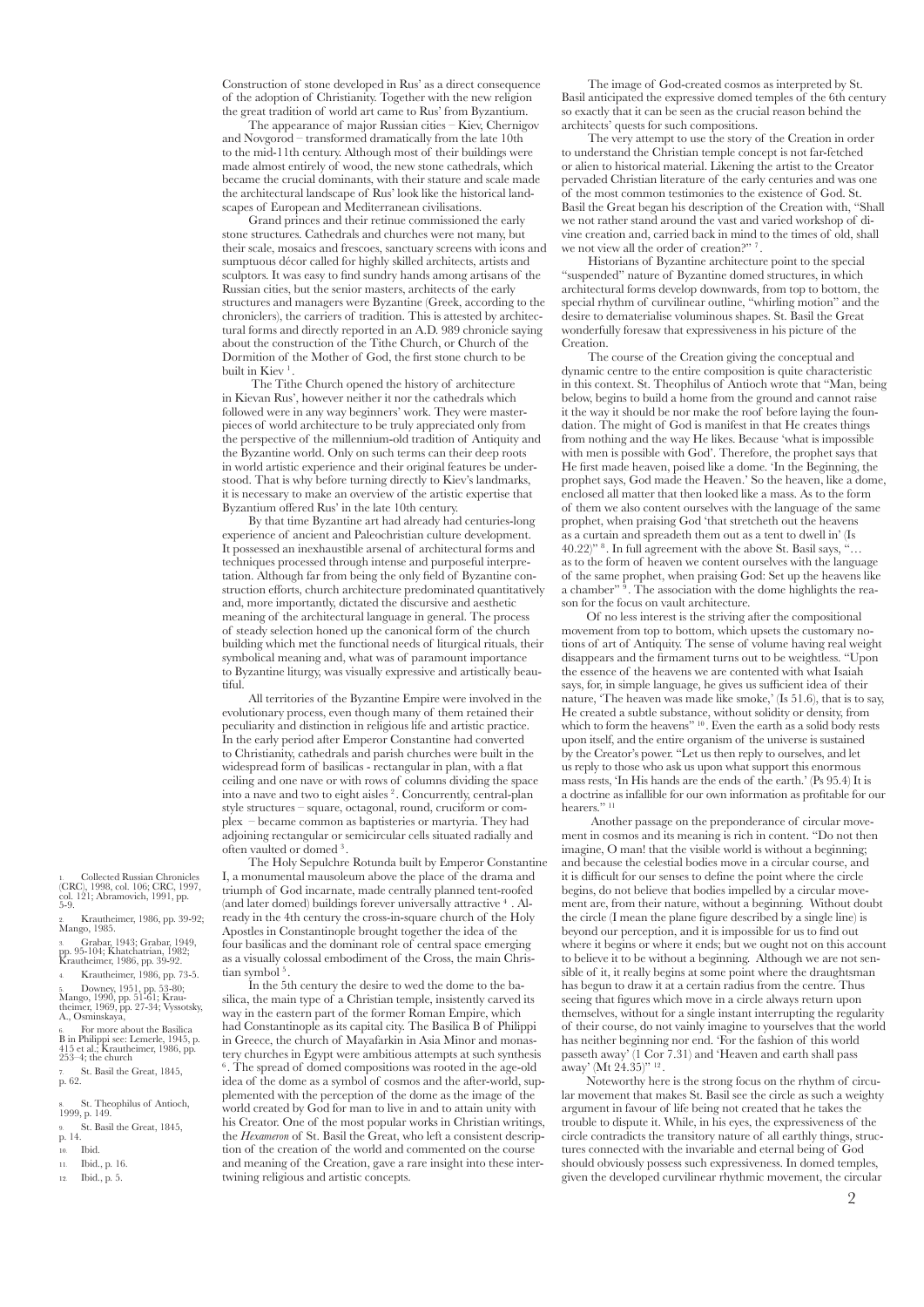shape appears only up high, raised above the whole of space and all the supports.

The complex and deliberate organisation of curvilinear movement in Byzantine cathedral interiors, coupled with the visual dematerialisation of shapes, leads to the transition from visual to inner contemplation. This art is of the spirit rather than the soul. In his *Treatise on the Inscriptions of the Psalms* Gregory of Nyssa aptly conveyed that characteristic: "The variegated mixture of things in the world whole, obeying some graceful and unbreakable harmony and in concord with itself through the collateral subordination of the parts, creates a universal melody. This melody is intelligible to the mind which, distracted by nothing, has risen above sensual perception and is listening to the song of the heavens" 13.

Let us, however, go back to the picture of the world of St. Basil the Great. When passing judgement on the quality of Creation both he and the Creator himself, as it were, use a criterion of a clearly aesthetic nature. Beauty found here is not merely something pleasant to the eye: it has the highest meaning of demonstrating the quality of organisation immanently associated with God Himself. "And God saw that it was good. Scripture does not merely wish to say that a pleasing aspect of the sea presented itself to God. It is not with eyes that the Creator views the beauty of His works. He contemplates them in His ineffable wisdom."14 "What He esteemed beautiful is that which presents in its perfection all the fitness of art, and that which tends to the usefulness of its end. He, then, who proposed to Himself a manifest design in His works, approved each one of them, as fulfilling its end in accordance with His creative purpose. A hand, an eye, or any portion of a statue lying apart from the rest, would look beautiful to no one. But if each be restored to its own place, the beauty of proportion, until now almost unperceived, would strike even the most uncultivated. But the artist, before uniting the parts of his work, distinguishes and recognises the beauty of each of them, thinking of the object that he has in view. It is thus that Scripture depicts to us the Supreme Artist, prasing each one of His works..." <sup>15</sup> "Anything useless has no place in God's works." <sup>16</sup>

Summing up the above, we can imagine the ideal temple which can be likened to the universe. To begin with, it is a vaulted structure and, based on stable Christian associations inherited from Antiquity and Eastern culture, the dome with its faultless circular outline forms its centre. Everything evolves from it, from top to bottom, and the rhythm of this movement is determined by the complex interface of its curvilinear outlines. The mass of the building should not cause a feeling of heaviness, but seem to be suspended without exercising any pressure on the supports. "In His hands are the ends of the earth." The temple should be filled with light. "The beginning of the creation is light, because light makes visible that which is being created." 17 The strict purposefulness of the building can reveal the Creator's design better than the surrounding world, the diversity of which hides from view the whole of God's design.

The world as the temple created by God is an idea profoundly traditional for Christianity of the 2nd through the 4th century. The temple as the world was an innovative concept in the focus of attention of the architects of the 5th and 6th centuries that led them to creating stunning structures in the age of Justinian I.

\*\*\*

The remarkable image of created Christian cosmos so visibly depicted by St. Basil the Great was embodied in architecture, with extraordinary fullness and artistic strength 150 years after he wrote his homilies. The Hagia Sophia of Constantinople fully and clearly summed up the ideas and images of the epoch, all the architectural quests of the 5th and the early 6th century, which remained unsurpassed in the Christian world.

The idea of a dome canopy became pivotal to the composition of the Hagia Sophia in Constantinople (532-7) . Byzantine art inherited from Antiquity exceptional visual convincingness in the embodiment of the basic artistic ideas and images. There is no need to decipher them: above all they should be seen. They are no conundrums, but artworks of stunningly consummate immediate impact. The essence of the Hagia Sophia is not an abstract idea or cosmic symbol, but the unusual clarity and scale of the embodied image of cosmos crowned with a dome

The dome of the Hagia Sophia seems weightless and soaring above the entire space. Perfectly aware of the fact,

contemporaries wrote about the dome as if suspended from a "golden chain" . The perfectly complete ring of the dome encompasses the entire space. The movement bringing together cosmos spreads from it sideways and downwards. The curvilinear, as though rotating rhythm of large, medium and small arches of the semi-domes and vaults fills the building. The massive architectural forms are deliberately reduced. Big shapes are hidden in the marble lining of the walls, pierced by arcades and colonnades; columns incorporated in the walls make the shell thin and delicate. The downward hanging movement is central to the architectural organism, while the intentional dematerialisation of architectural surfaces creates an illusion of weightlessness in strict conformity with the aforementioned criterion of divine creation material – "like smoke".

The Hagia Sophia has retained the two-storey composition of the aisles and narthexes of many basilicas and centrally-planned church buildings of the preceding period. In the main cathedral of the empire the upper-floor gallery was a place of prestige intended for the empress and her retinue; church meetings were also held there. The official assignation of the gallery corresponded to the social structure of the imperial court and set the example for the similar organisation of many other temples. It was the preservation of the extensive gallery that predetermined the appearance of the two-storey extended arcades of the north and south arches under the dome.

The impression produced by the Hagia Sophia on the Byzantine world was so great that the dome canopy – a dome with four arches supported by the walls or piers – for ages became short of the dominant form of the church building. It was reproduced in large cathedrals throughout Byzantium and the surrounding Christian lands – in Constantinople (Hagia Irene). in the Caucasus (Jvari monastery, Hripsime church), in Syria (Qasr Ibn Wardan) and Thessaloniki (Hagia Sophia) 18. The dome canopy was soon transformed to be wedded to the shape of the cross. As early as the 6th century the idea of a domed cross-in-square church was embodied clearly and distinctly in the Hagia Irene, the Church of St. Titus at Gortyna and Panagia Ekatontapyliani on the island of Paros. In them the cylindrical vaults adjoining the dome canopy arches visually combined the ideas of cosmos and the cross as the chief Christian symbol in wrapping up space 19 . It was a rare instance of an architectural form conveying profound symbols and images of a religious world outlook so naturally and visually.

In the 6th and 7th centuries the idea of a domed cross-insquare church was embodied in numerous versions of varying scale and composition. During that period the domed cross-insquare church flourished especially in Transcaucasian architecture . The cathedrals of Echmiadzin, Tsromi, Mren and Talin carried on the idea of producing an original structure in which the walls separating the arms of the cross and the corner compartments disappeared, transformed into piers under the dome. This architectural composition became canonical throughout the subsequent development of Byzantine architecture. Centrally-planned, it was uniform and well-balanced, its cruciform main space full of symbolical meaning. The three-part altar space occupying its east side fully merged with the main structure.

Given the incredible number of colonnades and columns inherited by the Eastern Mediterranean territories from Antiquity, the application of columns in Christian basilicas and all other structures became short of a rule . Soon they found their way to domed cross-in-square churches not only as additional components (in arcades, colonnades and porticos), but also as supports for the four main arches. Discoveries of the past few decades attest to the existence of such four-columned structures . All versions formed part of building practices in the Balkans, Asia Minor and the Middle East simultaneously and in parallel. However, with the passage of time traditions were re-interpreted under the impact of drastic changes in the life of those territories.

The empire was shattered by a severe crisis in the 7th century. Economic decline and Arab invasions undermined the state, whose territory shrank manifold. Although the colonisation of Slavic lands gave a new impetus to the decrepit economic and bureaucratic organism of the empire, it also caused cultural decay because the new ground for development proved far too peculiar. In the period from the 4th to the 7th century the construction of big cities spearheaded architecture, but from the 7th century on it was the cities that fell into the greatest decline. Architecture lost its momentum and bearings. The scale of construction dwindled and small buildings with simplified compositions preponderated not only in quantity. Architectural thinking continued to develop far more spontaneously. The architectural traditions

13. St. Gregory of Nyssa, 1968, p. 85. 14. St. Basil the Great, 1845,

- p. 40. 15. Ibid., p. 34.
- 

16. Athenagoras of Athens. *On the Resurrection of the Dead*, 1867, p. 141.

17. St. Basil the Great, 1845, p. 41-2.

18. See: Chubinashvili, 1948; Tokarskii, 1961; Kleinbauer, 1973, pp. 89–114; Kleinbauer, 1972, pp. 245–62; *Teocharidou*,

19. See more about the Church of St. Titus in: *Gerola*, 1908, p. 29; *Kreta*, 1990, p. 858–9; Tsougarakis, 1996, pp. 17–8;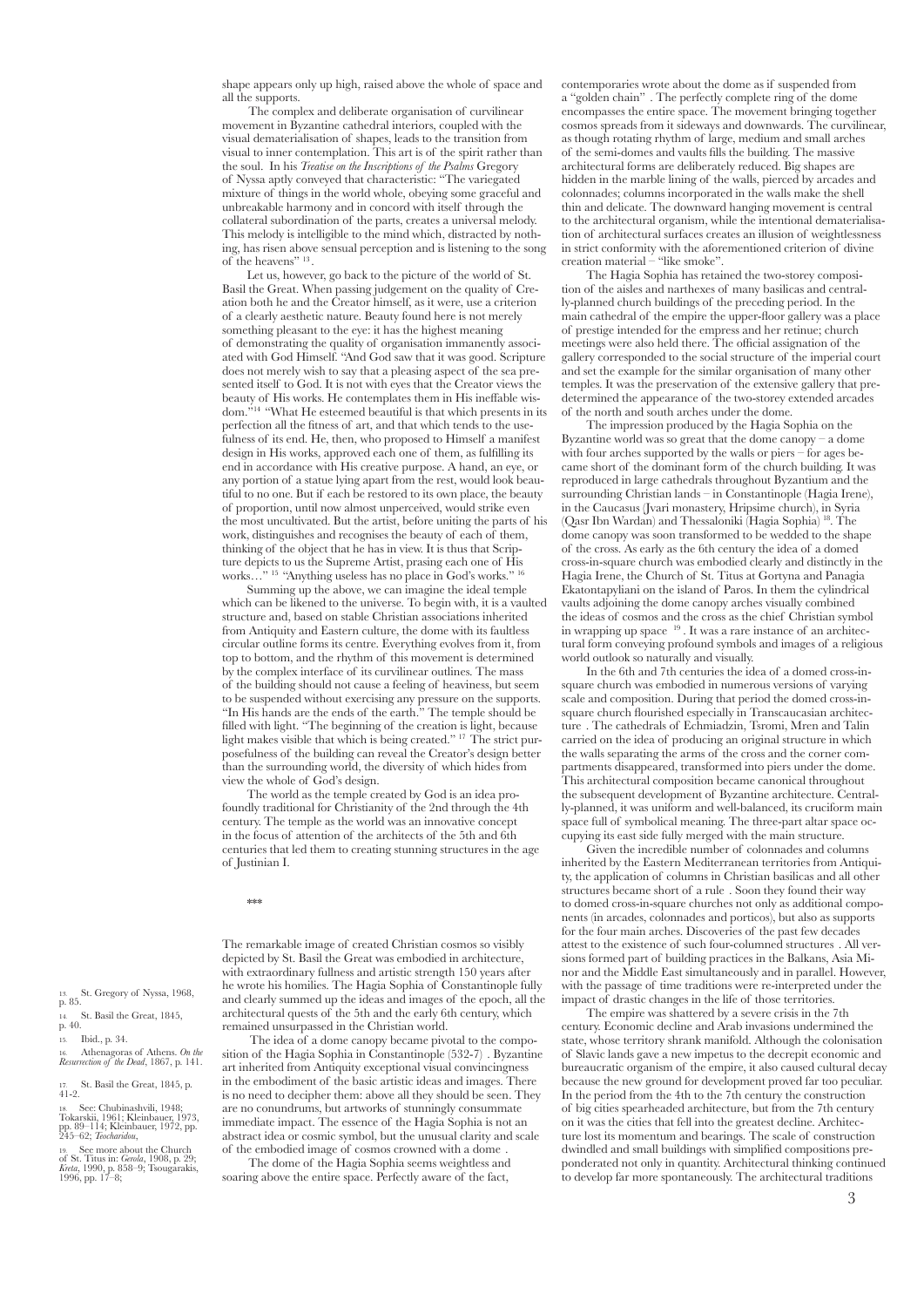of large cities became an archaic rather than progressive factor 20. The provincial type of a domed cross-in-square church became common, as exemplified by the church of Buyuk ada outside Amasra (early 8th c.) , the Eregli cathedral (Sea of Marmara coast, 9th c.), and the cross-in-square and domed cross-in-square churches of Chersonesus of the 9th - 10th centuries .

The artistic character of temples changed. The mass of the buildings became more tangible, with the former visually thin shell giving way to a column or wall structure in a complex spatial composition. Open vistas were replaced by a shut-off ambience and the feeling of the isolated congregation, and, in the absence of luminous solemnity and evenly spread lighting, light contrasts produced a special impression in the generally dark interiors. The buildings became pointedly sacral in their expressiveness.

In itself the active construction of domed cross-in-square churches shows that clients and architects consistently preferred them to other architectural types. In these temples there formed a three-part and, as the most common variant, three-apse structure of the altar space to match the growing role of proskomide (offertory) in liturgy, which required that the prosthesis and vestry be placed next to the main altar. However, the altars of all the other types of churches also underwent that change. It is hard to surmise that some functional considerations might have underpinned the prestige of domed cross-in-square churches. Compared to basilicas, they are even less comfortable due to their reduced overall size and the lack of room for processions or processional entrance.

In Byzantine history the 8th and 9th centuries saw not only unfavourable economical and political circumstances, but also fierce theological debates and iconoclasm, which considerably affected art. Icons as holy images became a direct object of debate, and the time was often perilous for their existence. Nevertheless, the conflicts triggered intense re-thinking of not only spiritual concepts, but also of the meaning of religious rituals and the interpretation of cathedral space. The opposition of the invisible (true) and the visible (transient) world was elaborated, enriched and overcome through a search of the connection between the two, the reflection and revelation of the divine nature in earthly events and things. Byzantine art exploited the ability of a work of art to convey the beauty of the ideal world (prototype) in visual form with rare insight and stunning plastic conviction.

Let us try and single out from the general system of Eastern Christian world outlook of the 6th-7th centuries the ideas which proved decisive in making the domed cross-in-square church nearly the obligatory canonical type of the church building in 9th- and 10th-century Byzantium.

Christian cosmos consists of two worlds, one heavenly and the other earthly. All elements of the two worlds are assigned a certain order depending on the extent to which divine energies are manifested in them, that is, form hierarchies. The earthly hierarchy is subordinate to the heavenly one. The highest ranks of the former lead up to the lower ranks of the latter. The world is essentially spiritual, but the essence of phenomena is hidden under their material outer aspect from the lower hierarchy, to which humans belong . Transition to a higher hierarchy is only possible because the material world is built in accordance with the same laws as the spiritual world and is connected with it by the common incarnation of divine energies. This connection is effective to such an extent that by observing the world one can discover its hidden meaning .

The big role assigned to visual contemplation in learning about the world was, of course, the result of the millennium-long flourishing of culture in Antiquity, which made first-grade works of art part and parcel of the everyday life of virtually all social strata. Sophisticated ancient and early Byzantine artistic perception was the source of the aesthetic aspect of religious experience. Byzantine art never treated problems of artistic perfection as purely formal. Poor works of art would have been dead idols unfit to serve as icons, images of the divine. For Christians church rituals encapsulated sacral values accessible to man in this world, and liturgy brought the believers into closest contact with God. The mystic liturgical rites and their order were seen as the "celebration of the heavenly"<sup>21</sup>.

Liturgy was done in the temple, the symbolical meaning of which was interpreted in multifarious ways in writings by the theological authorities of the 6th and 7th centuries. According to St. Maximus the Confessor<sup>22</sup>: The church is a divine house where the mystical life-giving sacrifice is made..."<sup>23</sup>

Diverse interpretations have forever been characteristic of Christianity, yet the idea of the church as a microcosm uniting two spheres – the heavenly and the earthly – or, in other words,

"the church as heaven on earth" gained special importance in the 7th–9th centuries. This explains the urge to arrive at accomplished compositions and a synthesis of artistic ideas.

Church architecture was seen as "the image of the hidden beauty" while "the ranks of order on earth" were to reflect "the Divine Concord and the disposition of the Heavenly Orders"<sup>24</sup> Supreme (celestial) beauty was seen as "being unific, good and the source of all perfection" and was "wholly free from variety"25 because it was associated with the essence "of the single type, qualityless, peaceful without contrarinesses"26 which "allows for no enlargement or change. Everything that is beautiful and good is always mentally represented in the truth of the beautiful" "Truth is something simple, only and singular, the same and indivisible, immutable, passionless, immune to oblivion, and free from any defect"<sup>28</sup>

These definitions of the theologians are nearly negative and seem to offer little trace capable of leading to an aesthetic judgement. And yet we can get an idea of such judgement from definitions of the beauty of the highest rank of contemplation, including simplicity, integrity, immobility, withdrawal from all sorts of qualities of every living thing, and freedom from diversity and complexity. These words can hardly apply to Byzantine churches of the 6th century: landmarks of the Justinian era bear an imprint of a complicated mix of traditions and intense architectural thinking. Their big size presupposes large congregations; their division into the choir, nave and aisles is largely indicative of the real, earthly organisation of the believers.

With its clear-cut central plan the domed cross-in-square church proved to correspond to the ideas, such as "integral", "simple", "peaceful without contrarinesses", "free from any defect", "devoid of multiplicity and movement" and "steadfast and immovable firmness". The dome was associated with the heavenly world while the cross vaults connected cosmos with the drama and triumph of Christianity. The movement of the curvilinear surfaces around the centre transformed the temple into a unifying, blessing and hallowing cover. The concept of an enclosing domed canopy – the fundamental idea of entire Byzantine architecture – found its fullest and most consistent expression in the structure of domed cross-in-square churches.

Such churches served as a model for the construction boom in the period of the Byzantine revival in the 9th and 10th centuries. The empire fortified its borders, won back some of its former territories and stabilised its economy. Constantinople re-emerged as the centre of the development of arts to an even greater extent than before because the peripheral areas could no longer attain their former prosperity and activity. During the 9th through the 12th century over 100 churches were built in Constantinople 29 . It was not so much a matter of quantity as that of the restoration of the sophisticated and luxurious style of court art of the pre-iconoclasm period, as a result of which the period was called the Macedonian Renaissance (after the name of the ruling dynasty).

Unfortunately, time did not spare the landmarks of the Byzantine capital and its environs. None of them has retained its image undisfigured, let alone undistorted. But a few structures have survived, with some of their main space, annexes, environment and, with rare exceptions, décor gone forever. Not a single fragment of painting has survived on the walls of the Constantinople monuments. However, contemporaries have left behind rapturous descriptions of new structures galore, giving us an idea of their former splendour.

In the time of Emperor Basil I (867-886) more than 30 churches were renovated in Constantinople and around it, and eight new ones were built next to the imperial palaces. The Nea, a new basilica consecrated in 880 at the Grand Imperial Palace, stood out from among them all. It was crowned by five domes covered with gilt copper. It must have been a cross-in-square structure with domes above the corner compartments and in this case must have served as an authoritative source of the fivedomed church which was then copied repeatedly 30 Porticos adjoined the church on the north and south; the arches of the north portico were adorned with representations of saints. The upper gallery of the two-storey south portico was connected with the palace and the lower overlooked the sea. Between the porticos to the east of the church lay an inner garden known as *mesokēpion* ("middle garden"), closed-off on the east by premises for ball games <sup>31</sup>

In front of the west entrance of the Nea there was an atrium, surrounded by porticos and decorated with two fountains of marble and porphyry. The floor was made of marble slabs, which were inlayed with mosaics and framed by representations

20. Similar processes in literature were wonderfully decribed by S.S. Averintsev: "The social and political

21. Writings of the Early Church Fathers, 1855, pp. 336-9, 363, 406-7. St. Maximus the Confessor,

1855, pp. 300-18.

23. Germanus of Constantinople. "On the Divine Liturgy" l dysinger.stjohnsem.edu/@ texts/0720\_germanus/02\_

- 24. Dionysius the Areopagite, p. 5
- 25. Ibid., p. 15

26. St. Maximus the Confessor. On Love, ??? 27. Gregory of Nyssa, p. 268

28. St. Maximus the Confessor. ???, 1855, p. 310

29. Ousterhout,  $2000$ , p.241<br>20. Ćurčić 1980, R. Krautheimer 30. Ćurčić, 1980. R. Krautheimer and C. Mango classify it rather as a four-columned temple and trace to it the

31. Maguire. 2000, p. 258; C. Mango. *The Art of the Byzantine Empire*. 1972, p. 163.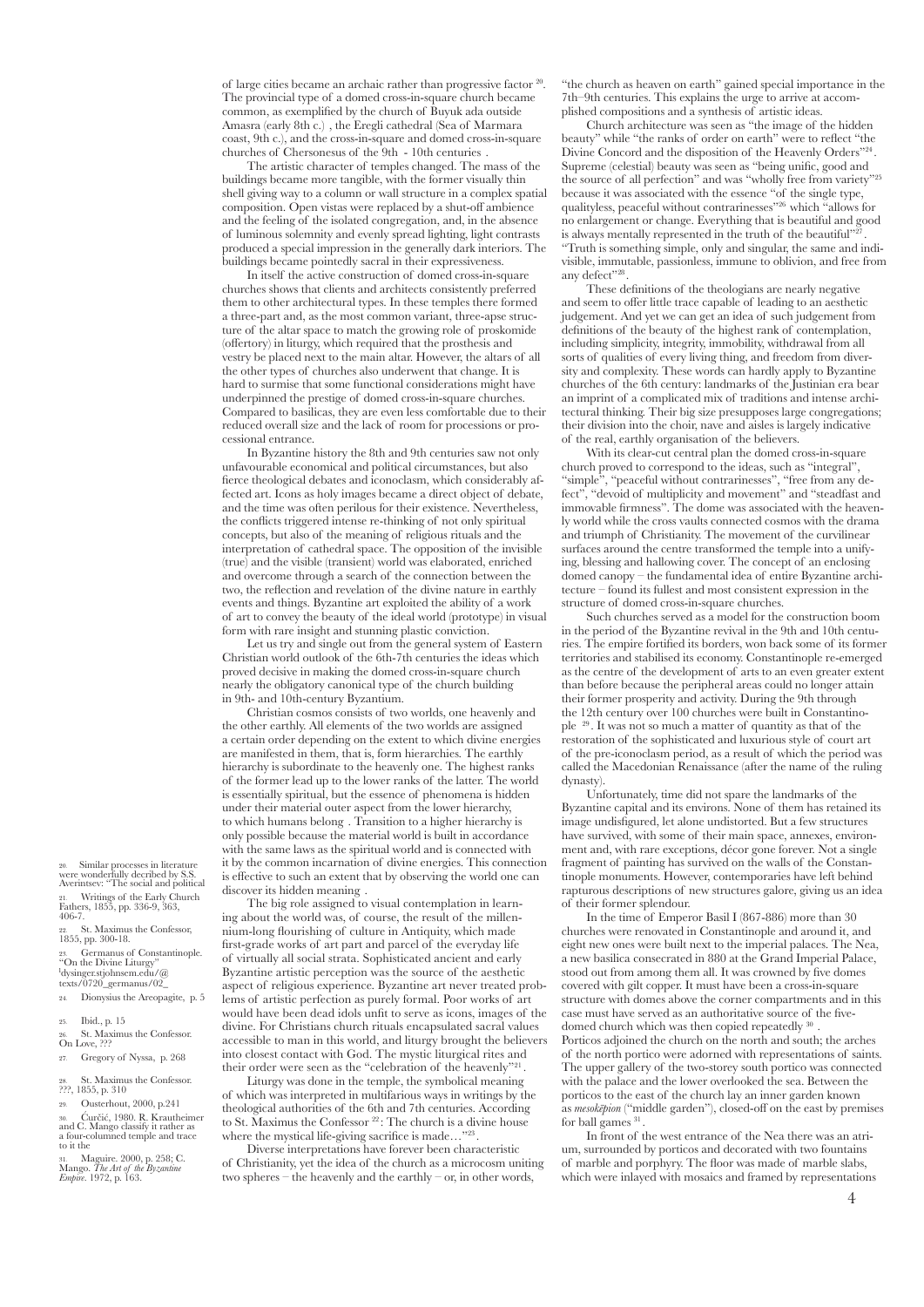of animals and geometrical ornaments of silver and niello. The walls were faced with multicoloured marble. The sanctuary screen columns and vases were made of silver, the silver architrave decorated with gold, precious stones and enamel icons. The Holy Table was lined with silver with borders and representations of gold, gems and pearls 32 . The hagiography of Basil I, compiled in the 10th century, likened this church to a bride "adorned with pearls and gold, with gleaming silver" 33.

The choice of the domed cross-in-square structure with columns for the main supports as the most common compositional church system matched its precious and elegant style. As has been noted above, four-columned churches appeared as early as the 7th and 8th centuries, but it was only in the 10th-century Constantinople that the artistic taste of the period chose them as its most adequate expression. The first surviving example in the Byzantine capital is the northern church of the Lips Monastery (908) dedicated to the Mother of God 34 . The substitution of columns for piers or walls supporting the vaults was a change of principle. Columns thus transformed from a decorative into the main structural element. The space of corner units merged with that of the arms of the cross, making the interior look like a hall.

It was no longer possible to have the choir inside the temple because its level would have crossed the columns 35 of Constantinople) the arcades bore the choir and formed part of the inner structure around the central space under the dome. Now the choir remained only above the narthex and the corner compartments, squeezed out to the level of the vaults and losing its former role in the temple. The triple arcades were moved away from the centre to the line of the outer walls and made higher to equal the central arcades 36 . The use of columns fully opened the corner (including east) units, resulting in the need to have ancillary altar premises, and this is why the metropolitan temples are nearly always a cell longer and categorized as of the complex type.

The main levels were marked by carved marble cornices spanning the entire structure and all the annexes. The first cornice ran at the level of the base of the arches and vaults above the narthex, the capitals of the central columns and triple arcade stubs in the arms of the cross, and the central apse window. The second marked the level of the central vaults and the third adorned the base of the dome. Of the three chords corresponding to the above division, the main columns determined the height of the first cornice and the vault of the narthex that of the second, as a result of which the smaller arches and those of the decorative arcades were elongated. The main divisions of the interior were projected onto the façades, thus determining their composition.

The multitude of large windows on all sides and in all tiers evenly flooded the temple with abundant light. The structure of those windows – with the inclusion of marble stubs and slabs – was highly traditional for Constantinople. Such windows have survived in the Hagia Sophia and were apparently known in palatine architecture.

The combined space of the interior, the clear-cut system of vertical structure and the absolute centricity of the naos brought the entire composition together, making it a single and integral whole. That wholeness did not come as a result of oversimplification. The small space of the naos was spanned by nine vaults and eight arches placed at three levels. Different in scale, they were interrelated constructively and aesthetically. Owing to that system space remained complex and multifarious despite its hall-like nature. N. Mavrodinov gave a brilliant description of the expressive interiors of such structures: "In Byzantine architecture spatial forms are determined by vaults, domes, walls, openings and so on. These architectural elements organise space and with their surfaces give the final touch to its shapes, determining its width and depth; they soften its outlines, making it flexible, and dissect it into smaller shapes, each with its own beauty, character and atmosphere"  $^{\rm 37}.$ 

It may seem that columns as the main and only supports in the centre of the naos should visually emphasise the structured nature and commensurability of the entire organism. However, the striving after a flexible dematerialised form has the upper hand here. The columns mask and diminish the scale because they are removed from the vaults by light arches. The rhythmic movement of the vaults and arches connects the vaulted "heavens" spread above the temple with the capitals of the central polished columns. Their mirror-like surface makes the supports structureless, while the illusory play of reflections conceals the constructive logic.

The central space is organised as a single whole in a special way. The relationship between spatial zones and the outlines

of arches and vaults becomes of decisive importance. The central dome with its circular cornice is a source of rhythmic movement flowing on evenly and regularly downwards and sideways. The Greek were well aware of the concerted movement of curvilinear outlines and went into raptures over it 38 . Patriarch Photius mentioned it in the 9th century when describing the Church of the Virgin of the Pharos in the Grand Palace of Constantinople: "… it seems that everything is in ecstatic motion, and the church itself is circling round. For the spectator, through his whirling about in all directions and being constantly astir, which he is forced to experience by the variegated spectacle on all sides, imagines that his personal own is transferred to the object" 39

A modern person can find such a close link between vision and personal experience somewhat far-fetched. Yet, it indeed corresponds to specific visual perception that existed in Antiquity and Byzantium. Active perception of the world was a legacy of the ancient concept according to which the eye is not a receptor but a source emitting rays that, as it were, probe objects and connect the viewer not only with their outward appearance, but also with their essence 40 . The energy-intensive process is an earnest of the active participation of man's inner forces in world perception and interpretation. Visual contact with even remote objects or representations, as it were, transports them into everybody's private world, transforming into a communion and intimate unity. This connection between inward and outward contemplation becomes possible and inherently rich, particularly in art.

According to Photius, vision has an incomparable ability to connect man with the essence of things. "… the comprehension that comes about through sight is shown in very fact to be far superior to the learning that penetrates through the ears... having somehow through the outpouring and effluence of the optical rays touched and encompassed the object, it too sends the essence of the thing seen on to the mind, letting it to be conveyed from there to the memory for the concentration of unfailing knowledge" <sup>41</sup>.

In his time O. Wulff made a perspicacious observation about the peculiar perception of space in Byzantine churches 42 . All but the main point is that, after entering the church and making a few steps, the person stops because nothing induces him to take any real action. His sight alone becomes involved into the endless movement of curvilinear shapes and surfaces going along the vertical line (beyond the reach of actual movement). Transition to contemplation is precisely the essential aspect of Byzantine religious experience. Supreme truth attained through such contemplation should be simple, one and only, indivisible, immutable and unimpassioned, immune to oblivion and free from any flaw.

In accordance with this ideal, architectural thinking of medieval Byzantium sought to create an accomplished centrally-planned space, a complex structure functionally coordinated so that its every part seemed to exercise no pressure, nor experience any. "Byzantine aesthetics sought to avoid the accidental, to spurn the instantaneous in order to retain only the typical and lasting. To let these special qualities, so precious from the point of view of the believers because they come close to the immutability of God, be felt, this art cultivated a free rhythm with regular repeats, a broad free line, calm symmetry, equilibrium that precluded conflicting aspirations" 43 . Such an attitude to artistic form was a millennium-long tradition for the Byzantines. That was, of course, the renewal of ideas, if only manifested in a different art <sup>44</sup> .

The weighted regularity of constructing form deprived it of any patently expressive function. The mind controlled emotional expression just as in classical Greek art. "Byzantine art never grimaces, and it is little capable of instilling fear, just as of making one laugh. It is essentially serious and free from any noisy manifestation, passion or stormy emotion. It stays true to this state with that same firmness which is the cause of its  $\,$ grandeur" $^{45}$ 

The distinctive impassiveness of Byzantine art is its highest accomplishment in conveying the ideal (of supersensual being of the heavenly world). This art is highly intellectual. The flight and soaring of thought, oblivious of earthly cares, is the state of spiritual contemplation so much valued by the Byzantines. Another important thing is that awareness of the ideal was seen as the coming out of inner spiritual forces, as a contact with that which existed objectively, rather than as a poetical product of the soul wrapped in itself. What the believers were looking for "was not some special state, but objective communion, the manifestations of which – heart fever, mirth and the feeling of fullness – were real, but significantly different from usual emotional states attending them because they evidenced the actual presence of the

32. Kondakov, 1886, p. 60-2; C. Mango. *The Art of the Byzantine Empire*. 1972, pp. 194-5.

33. C. Mango. *The Art of the Byzan- tine Empire*. 1972, p. 194.

34. Millingen, 1912, pp. 122–37; Ebersolt, Thiers, 1913, pp. 211–23. Pl. XLIX–LII; Brunov, 1926/2, pp. 217–36;

35. Already A. van Millingen noted that (see: Millingen, 1912, p. 14).

36. R. Krautheimer and C. Mango described the four-col- umned type of temple as that of the inscribed cross (Krau

37. Mavrodinov, 1936, p. 257.

38. For example, St. John Dam- ascene defined mathematics as follows: "Mathematics is knowledge of what is in itself

39. The Homilies of Photius Patri- arch of Constantinople. English translation, introduction and com- mentary by Cyril

40. caused it to flow through the eyes… Accordingly, whenever there is daylight round about, the visual current issues forth,<br>41. The Homilies of Photius Patri-

41. The Homilies of Photius F<br>arch of Constantinople. English translation, introduction and com- mentary by Cyril

- 42. Wulff, 1929-1930, pp. 531-9.
- 43. Grabar, 1963/1, p. 55. 44. (Michelis, 1959, p. 274)
- Michelis, 1959, p. 274)
- 45. (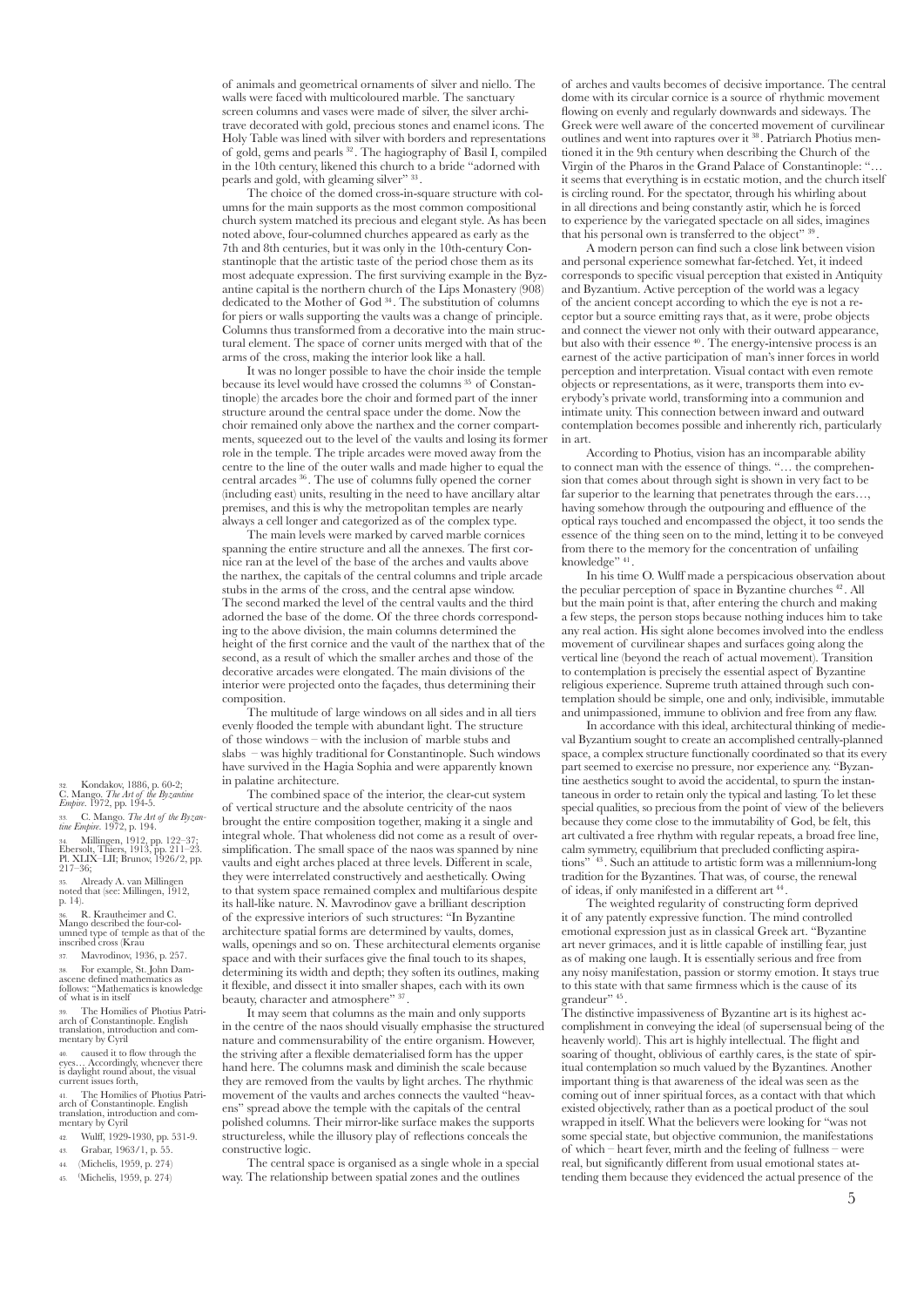## Divine Principle"<sup>46</sup>.

Church architecture was to provide a wonderfully unambiguous frame to Communion and to reflect Divine Beauty (see note 34). As Photius wrote about the Church of the Virgin of the Pharos, "…when… one looked into the church itself, with what joy and trepidation and astonishment is one filled! It is as if one had entered heaven itself with no one barring the way from any side, and was illuminated by the beauty in all forms shining all around like so many stars, so is one utterly amazed"  $47$ 

The church of the Mother of God of the Lips Monastery was barbarously disfigured in the 16th-17th centuries, when four marble columns were broken and replaced with coarse arches and the wall and vault decoration was scraped off. However, the surviving main structure make it possible to see clearly what contemporaries ecstatically wrote about.

The columns have been broken in all the extant churches of Constantinople of the 10th-12th centuries. Only one remarkable four-columned church connected with Constantinople has survived – the Church of the Mother of God (Panagia) at the Hosios Loukas Monastery in Focide, dating approximately from the mid-10th century – and it gives a full idea of this perfect and expressive spatial composition .

Monumental Byzantine art is usually thought to have assigned a secondary role to sculpture. This is apparently true as far as round sculpture is concerned, but the corpus of surviving fragments of carvings, remarkable in both diversity and perfection, associated with the Church of the Mother of God of the Lips Monastery warrants recognition that carved and relief decoration played a significant part in the interiors and façades of the churches of the capital cities. The church has some re-used details, such as naos lesene capitals dating from the 5th century. However, the rest forms an original system evolved specially for the given monument  $48$ .

The cornices were assigned the leading role . The first, with the largest projection and the most nearly horizontal lower surface, was at the base of the central dome. Six representations of eagles divide it into segments with large rosettes in the middle (apparently, six windows were cut in the dome). The remaining surface was adorned with compositions of big fantastic flowers separated by palmettes, with a row of dentils and palmettes below.

The next cornice marked the base of the central vaults and apse conches and spanned the middle cruciform space; it was less projected and had the ornamented surface that was closer to the vertical. A zigzag line formed the keynote of the ornament, dividing the cornice band into triangles filled to capacity with wondrous palmettes, stars and flowers. Each of the indents along the wall was also decorated with a palmette. At the centre of the apse and the arms of the cross the cornice ornament was broken by a cross in a wreath with figures of peacocks placed symmetrically on the sides.

 The third cornice ran along the walls at the level of the capitals of the central columns and stubs of the triple arcades. Alternating crosses and palmettes formed a flowing ornament that has retained some colouring – the pattern was red and the ground blue. The cornice was slightly projected and its surface was closest to the vertical. The different incline of the ornamented surfaces was, beyond doubt, intended to make them more visible. The butt ends of the marble stubs, their bases and capitals were richly carved. Even the marble slabs lining the walls were similarly decorated, as evidenced by the surviving fragment in the parabema.

Excavations of the church floor have yielded fragments of marble intarsia panels, including a fully intact representation of St. Eudocia (coloured marble and cast glass). An even more surprising discovery was the sophisticated ceramic decoration of rectangular tiles with yellow, dark green, turquoise and black slips, with the geometrical ornament and rosettes done in black. The church may well have had ceramic icons either inserted in the walls and arks or forming part of the sanctuary screen. One fragment – a piece of a convex belt – makes it possible to reconstruct it as part of a horizontal band adjoining the lower cornice  $49$ 

All church adornments were full of symbolical meaning, even the marble floor intarsia had its own interpretation. It was either a paradise meadow with flowers or an ocean washing the earth, and broad undulating ribbons of the pattern were associated with the Jordan 50

The church is full of light coming through the huge windows which occupied virtually the entire wall surfaces between the lesenes. The butt ends of the north and south arms of the cross were especially glowing with light where the triple window with

marble treillage and stubs and the semicircular triple window above completely replaced the walls.

Such pieces of architecture, ideally balanced and richly decorated 51 , created a liturgical environment brimming with radiance and the beauty of the celestial world. However, in the eyes of the believers that cosmos would have been flawed and unworthy of its purpose had it not had sacred representations 52 . The anthropomorphism of Byzantine painting which accorded pride of place to man and God-man, was of course a precious legacy of Antiquity culture. But it was precisely in the period of struggle against the iconoclasts that profound Christian interpretation was associated with icons as evidence of the true incarnation of Christ and a crucial go-between for believers and God.

Architecture provided ideal conditions for arranging images in vertical zones in keeping with their sacral meaning. The dome and the dome drum, pendentives, central and corner vaults, apse conches and arches all had their own parts to play in the symbolical interpretation of the building with the help of painting. Soteriological representations found expression in the figures of saints and martyrs and culminated in the cosmic image of Pantocrator.

The very system of painting graphically demonstrates that the temple was interpreted as a microcosm: "…temple architecture determines the topographical structure of the church, while mural painting reflects the composition and hierarchy of society that is the church starting with God and ending with the multitude of His loyal subjects<sup>53</sup>. The spatial arrangement of images in church interiors served to create a ritual space that fused inseparably the past, the present and the future<sup>5</sup>

Only bearing in mind the above brief survey of the evolution of ideas and architectural forms can we understand the creative background and world outlook of the Byzantine architects invited by Grand Prince Vladimir to build the first stone ensemble of palaces and the church of the Mother of God in Rus'. A few preliminary remarks on the specificity of the Kiev genre, clients and commission with respect to Constantinople will be pertinent here. In addition to palaces, the fairly extensive construction practice in Constantinople of the 10th-11th centuries was connected with the building of small churches. It is difficult to assess them with a high degree of certainty due to their poor survival. Yet, regular churches had domes with a diameter ranging from 3 m to 5 m, while the church of St. George of the Mangana, which seemed to Michael Psellus who witnessed its construction in the 11th century so huge  $55$ , was  $21.5 \times 21.5$  metres  $56$ 

Imperial construction projects, of course, featured prominently, however, many churches and monasteries were built on private commissions and accounted for the period's general idea of scale. The Macedonian dynasty inherited the imposing structures which stunned the imagination of all guests of Constantinople from the pre-iconoclastic period. They were restored, adorned with mosaics (the Church of the Holy Apostles) and rebuilt after strong earthquakes (Hagia Sophia), however, the secular and church life environment of the vast imperial palace created between the 4th and 7th centuries had no need for new structures, and there was not always enough money to maintain the old ones 57.

\*\*\*

The situation with the Kievan construction project was altogether different. To begin with, the Grand Prince commissioned to build a cathedral to give the believers a place of worship and also to serve as a model and symbol of the profound and true faith for the neophytes. These included thousands of commoners and his hundreds-strong retinue made up of his *druzhina* and old noblemen. A bronze quadriga brought from Chersonesus was put up behind the church (according to the chronicle)  $58$ , and the square thus formed was enclosed with stone palaces. The entire ensemble marked the transfer of Kiev's administrative and sacral centre from Podol uphill, where the city cemetery used to be in the past. That was the first princely city – the city of Vladimir – which launched the development of the upper Kiev in the 11th century and was carried on by the cities of Yaroslav the Wise and Iziaslav. The Tithe Church built in A.D. 989 from the outset became the city dominant in the Dniepre panorama, no less significant for the Kiev landscape than the Hagia Sophia was for the Byzantine capital. Prince Vladimir assigned a tithe, a tenth of his income, for its upkeep and thus determined its secular name.

The Tithe Church stood in all its beauty for nearly two and a half centuries, until it was nearly fully destroyed in 1240 after Batu Khan had seized Kiev 59 . Archaeological research of the

46. Meyendorff, 1959, p. 71.<br>47. The Homilies of Photius Patri-47. The Homilies of Photius Patri- arch of Constantinople. English

translation, introduction and com- mentary by Cyril

48. Macridy, 1964, pp. 253-78; Mango, Hawkins, 1964, pp. 299- 315.

Ceramic decoration appeared in Constantinople and spread to centres connected with it (especially in Bulgaria) in the

50. Janin, 1953, p. 454; St. Pro- copius of Caesarea, 1939, p. 211; Mango, Parker, 1 960, pp. 239–40.

51. For the conclusive description of Byzantine church decoration of the 9th-10th cc. see: Mango, M., 2001, p. 9.

52. That is why for Photius even a church like the Hagia Sophia of Constantinople was inadequate after the icono

53. Grabar, 1957, p. 234.

54. See: Ousterhout, 1995, p. 76; Webb, 1999, pp. 71-2.

55. "Whoever scolds the temple for its size falls silent dazzled by its beauty of which there is enough for every part of this

56. Mango, M., 2001, p. 8

57. The 10th-c. Byzantine budget did not exceed one-seventh of the caliphate's budget, while in the 11th c. the patriarchate

58. *The Tale of Bygone Years*, 1997,  $p.160$ 

59. On its ruins a small church appeared in the 17th c. and was replaced by a new huge cathedral on orders of Nicho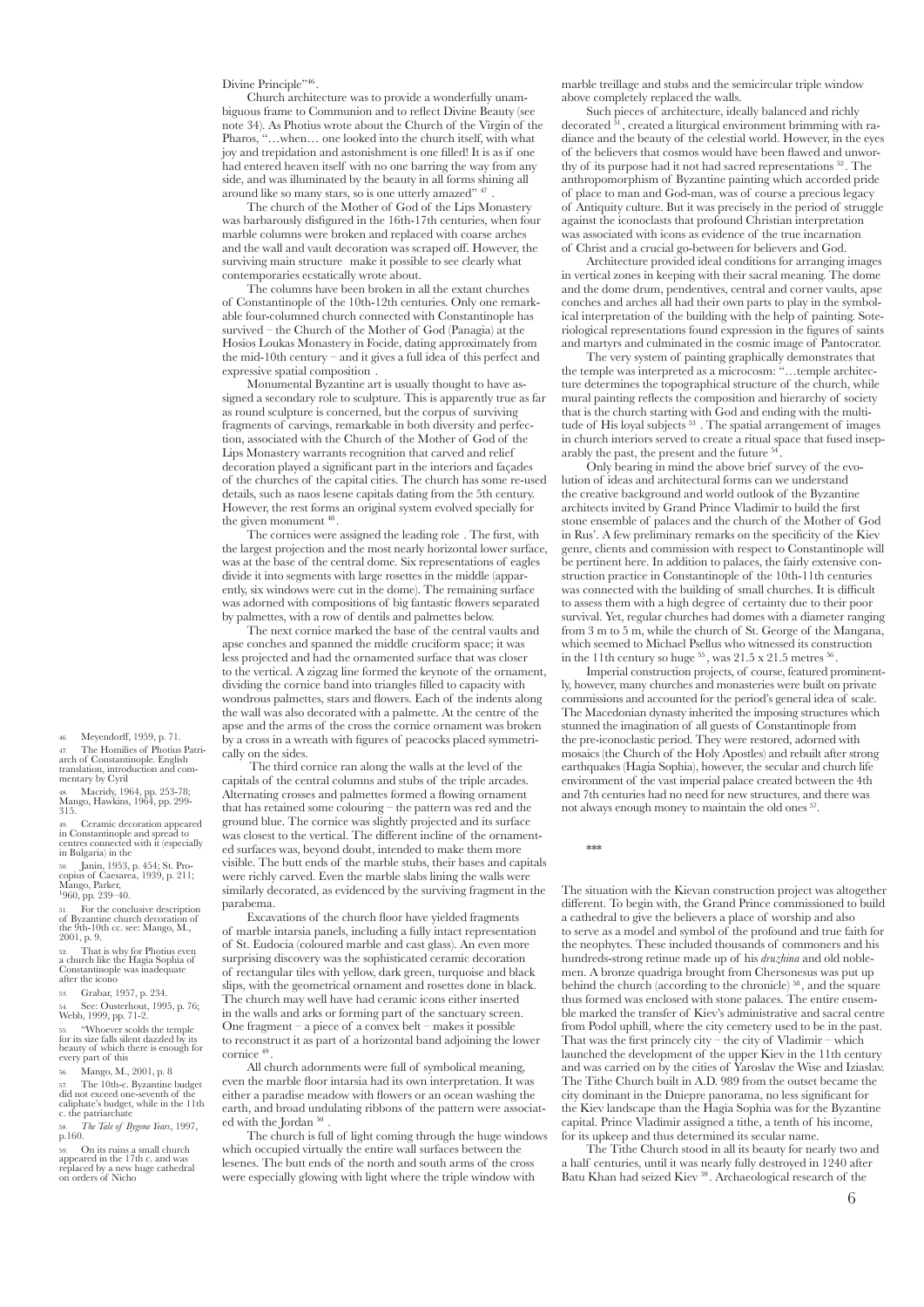early 20th century and in the 1930s made it possible to amass valuable information shedding light on the architectural forms of the original structure  $60$ .

The church plan was reconstructed by the outlines of the foundation ditches and only to a little extent by the remaining walls (in the southwestern part of the building). What leaps to the eye is the intricacy of the plan and the large scale of the composition – the church was approximately 40 m long and 36 m wide. The domed cross-in-square structure with a nave, two aisles and three apses is clearly seen in plan. The general symmetry of the annexes makes them look like galleries, most likely built originally, or perhaps rebuilt and supplemented with the second floor in 1039 <sup>61</sup>

Horizontal parallel sleepers filled with mortar and reinforced with vertical wooden pegs were laid in the foundation. Opus signinum was added to mortar, giving it a rosy colour. In the beginning the (ceramic) filling was made specially along with plinthiform brick, but then broken bricks were used. Kilns were set up next to the construction site. Such methods of laying the foundation and organising production were traditional for Byzantium and are largely traced back to Antiquity 62 . Imported to the Dniepre banks, they attested to the involvement of Greek master builders, as is fully corroborated by the chronicle report.

The walls and vaults of the Tithe Church were made of brick and opus signinum mortar. Together with limestone, brick (3 to 5 cm-thick square ceramic slab with a side 35-39 cmlong) was the main building material in late Antiquity and Byzantine architecture. Its 3 cm-thickness distinguished plinthiform brick from contemporaneous Constantinople structures (usually 4-5 cm-thick) and subsequent Kiev construction projects of the 11th century. However, this distinction is inconsequential and lies within the general technological tradition. All the more so since the Tithe Church masonry has yet another distinguishing feature that makes it possible to speak of the Constantinople tradition.

I mean here the so-called "recessed brick" or "concealed course" technique. Courses of bricks alternated with rows of mortar of the same thickness, with every following course of bricks recessed into the wall by 3-5 cm and concealed by a broad band of mortar. That technique was characteristic of precisely Constantinople and preponderated in Kiev and Constantinople in the 11th century in forms so closely related that it is at times impossible to tell one from the other by photographed details <sup>63</sup>.

Another distinguishing feature of the Tithe Church masonry is the use of stone alongside bricks. This technique was known in Byzantium under the name of opus mixtum. In Byzantium courses of bricks alternated with those of ashlar, while in Kiev unworked stone (granite, quartzite, sometimes fairly large boulders) was used. Such stone jutted out of the façade surface and usually also formed horizontal courses. The gaps between stones were floated with opus signinum and often outlined with a sharp instrument (*grafia*) or impressed with rope to form rectangles, transforming stone masonry, as it were, into that of rectangular blocks.

The above technical features, beyond doubt, bespeak the Constantinople origin of the architects who built the first church in Kiev. This fact also accounts for the main composition of the building, although to understand the situation we have to get a broader picture of Constantinople's architectural tradition. This need has to do with the size and the complex structure of the building. Despite the fact that four-columned churches preponderated in Constantinople of the 10th century, no researcher has ever suggested that option when reconstructing the Tithe Church, which is bigger and more complex than those structures. Its area is twice the size of the Church of St. George of the Mangana. The foreign master builders were hardly experienced in building such structures, so the idea at the heart of the construction project was unlikely to have come from them. The scale of the commission was set by the will of the client – Grand Prince Vladimir of Kiev, who was guided by the grand landmarks of imperial Constantinople which had been built three or four centuries earlier but forever remained the most venerated by the Byzantines and guests of their capital. They were the Hagia Sophia, the Hagia Irene, the Church of the Holy Apostles and the Grand Palace churches.

Let us sum up the details enabling certain assumptions about the vertical structure of the Tithe Church. Of paramount importance is the invaluable evidence of the *List of Russian Cities* that the church was crowned with 25 domes  $64$ . For all its worth, this big number suggests that it must have been a five-domed or even seven-domed church. The annex domes indicate that the structure must have had two floors, otherwise this number of domes above one-storey buildings would have hidden from view the façades of the main part.

The surviving 19th-century drawing of the church ruins is convincing evidence of the height of the two-storey galleries Although the drawing is far from exactly informative, the inter-floor cornices and the two tiers of windows in the gallery walls and the main part of the building suggest that the structure had two storeys. The desire to have a spacious second floor, the choir, in imitation of a similar grand space of the major Constantinople churches was the chief reason for numerous domes that flooded every cell of the choir with light.

The south and west galleries were open ground-floor arcades <sup>66</sup> . The finding of a part of the gable top in the form of six courses of bricks lying along the circumference with a surviving course of indents between them was important for the reconstruction of the gallery apex  $67$ . The developed form and the surviving huge tiles of the upper course proved that the fragment formed part of the gable frame (precisely of the second storey as one-storey galleries usually had a horizontal top).

The possible diameter of the gable ranges between 4 and 5 metres: the fragment is quite deformed by being straightened out, which makes the smaller size more probable (the central part of the west façade is about 7.5 m wide, and the smaller parts 4 m to 5 m wide). If the fragment was indeed of the smaller part, the galleries were topped with gables along the entire perimeter.

It is not known how the church walls were topped. In Byzantine architecture the central gables were usually accompanied by straight lines topping off the corner compartments. The Tithe Church might have been topped off in the same way; anyhow, structures closest to it in time were done in precisely this way.

S.R. Kilievich made a unique discovery when she found an imprint left in the ground by an adobe next to the kiln. It was a rectangle with two longitudinal parallel lines inside, looking like a schematic drawing of a structure with a wider central nave and two aisles. The aisles had semicircular tops, while the central nave had a gable formed by two lines meeting at an angle.

In her 1982 paper Kilievich interpreted that drawing as the church layout 68 . However, her original point of view, which G.Iu. Ivakin supported and according to which the drawing was the church façade rather than the layout, seems more justified <sup>69</sup> The graphic fixation of the layout is a much more abstract and later method of "representing" the building. Furthermore, the layouts of 10th- and 11th-century churches always presuppose the presence of transversal lines. Besides, the apse form in the drawing has never been encountered anywhere else and is in fact impossible.

Gables in the middle part of the church were quite common in Byzantine architecture. In the Church of Panagia Chalkeon of Thessaloniki small walls rise above the semicircles of the central parts, corresponding to the lines of the main vaults, and form a decorative gable. Although the supposition that the Tithe Church could have the same form is far from indisputable, the find made by Kilievich suggests that the possibility of other variants of architectural forms should be given thought. The complex and to a certain extent symmetrical layout of the west annexes prompts the conclusion about their special purpose. N.I. Brunov saw the close standing parallel walls on both sides of the central axis in front of the west façade as gently sloping staircase towers of sorts, or approach ramp. He also surmised that identical threepart palaces might have been set up in the west corners of the building  $\frac{70}{2}$ . There is hardly any ground for that, and a different explanation is also possible. Symmetrical annexes may have existed there – then the overall composition of the church, annexes and galleries would be similar to the Katholicon (the diocese cathedral) of the Great Lavra monastery on Mount Athos (the last third of the 10th century).

 Let us go back to the many domes of the church. Their number suggests that they were raised above every compartment of the choir on the second floor with the exception of the central space under the dome. There is no doubt that the choir was in the western part of the building, extended above all the annexes on the west side, and went on eastwards above the aisles. However, the crucial question is how far they extended, that is, whether they occupied only the west corner premises of the naos, crossed the north and south arms of the cross, or else were set up in side altar space.

The marble capital of the Tithe Church supported a rectangular masonry block (100 x 74 cm), which certainly evidences its use in the triple-column arcade – a favourite motif of Byzantine architecture  $\bar{a}$ <sup>1</sup>. Such arcades were frequently set up in the arms of the cross to support the choir. D.I. Mileev also found in the course of digs two fragments of a square pier with semicircular moulding along the edges. Remains of an octagonal pier of the

60. The church was excavated by D.V. Mileev (the north gallery and apses in 1908) and by M.K. Karger (the rest of it in

61. M.K. Karger was of that opin- ion, connecting that reconstruction with the chronicle report about the

62. The article written by H. Schaeffer, who pinpointed the striking similarity of construction technology of

63. Course masonry of brick pre- ponderated in Constantinople in the 10th c. For a long time the Church of St. George of

64. Tikhomirov, 1952, pp. 218-9.

65. Ibid., pp. 53-4, fig. 16. The find evidences that the galleries were roofed with tiles, although the main part was

66. Kilievich, 1982, pp. 41-2. 67. Кiлiєвич, 1979, p. 17; Kiliev- ich, 1981, pp. 340–2.

68. Brunov, 1953, p. 300. Approach ramps were common in Roman and Byzantine architec- ture – suffice it to

69. *A Lost Art Rediscovered*, 2001, pp. 13–42; Іvakin, 1979, pp. 121–3; Ivakin, Putsko, 1980, pp. 293–9.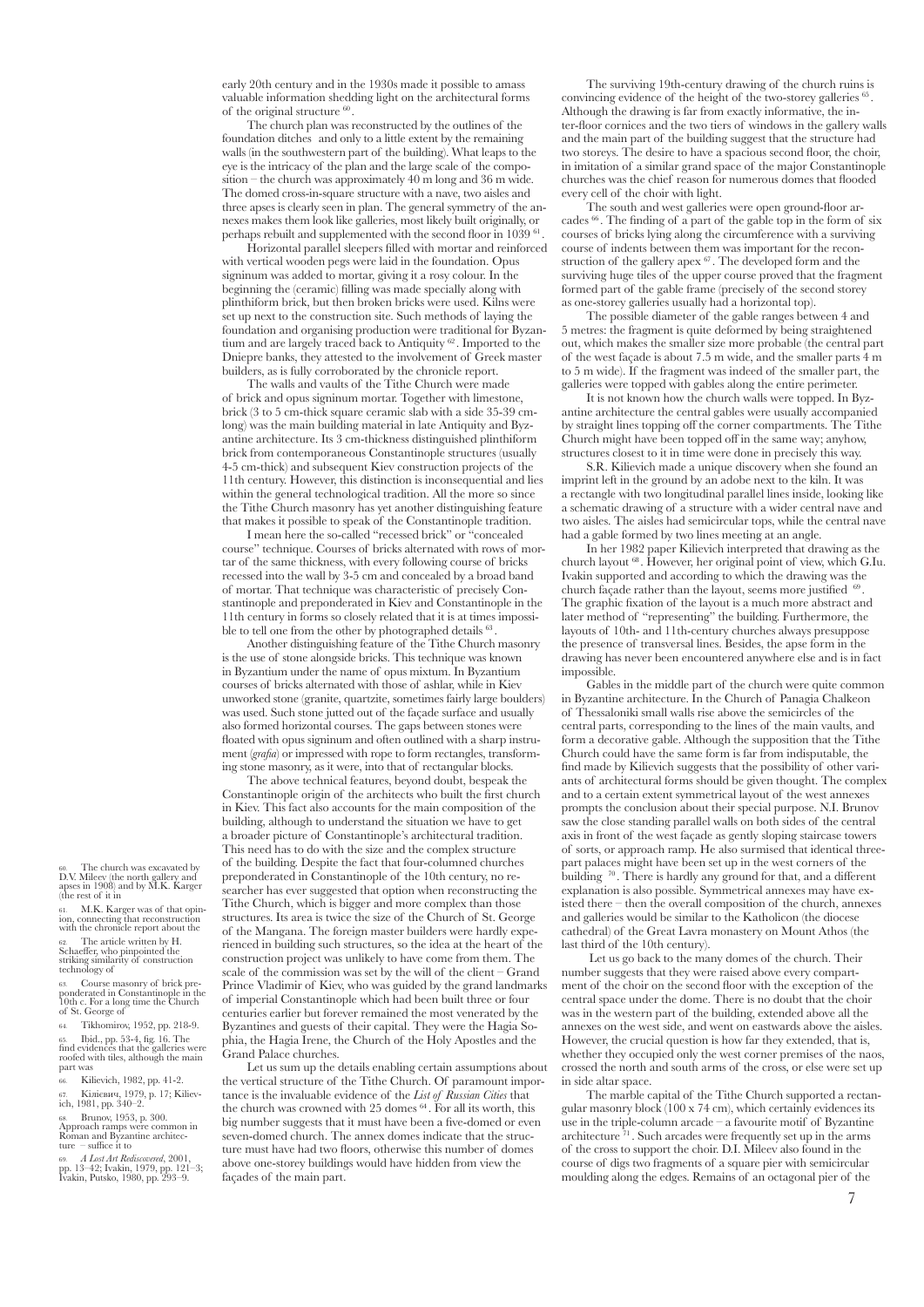Tithe Church have been discovered recently 72 . Such supports, too, may have formed part of the triple arcade. It can be surmised with a high degree of probability that arcades were used to set up a gallery in the side arms of the cross of the Tithe Church, while the definition of supports attests to the possible use of arcades also in the upper tier. The similar composition of the Cathedral of the Transfiguration in Chernigov will also have to do with the intentional copying of the Kiev example (the Kiev marble capital is extremely similar to those of Chernigov in shape and size).

What has thus transpired is enough to try and find parallels in the range of forms of the Byzantine architectural tradition. The church of the Alahan Monastery of the second half of the 5th century, in which the desire to combine the basilica (with a nave and two aisles) with the dome resulted in the enlarged middle compartment and the appearance of two-tier triple arcades between the main piers 73 . Half a century later a similar solution, already in a developed variety of Constantinople, can be seen in the church of Qasr Ibn Wardan<sup>74</sup>.

In different varieties the composition of domed cross-insquare space with arcades in the arms of the cross continued to be topical during the construction of churches and cathedrals from the 6th to the 10th century, including the Church of Virgin Mary in Ephesus, the Church of the Dormition of Nicaea, the Church of St. Clement in Ankara, the Hagia Sophia of Thessaloniki and the Little Hagia Sophia of Vize<sup>75</sup>

Around A.D. 900 a church was built in Dereağzi (Antalya) not far from ancient Myra of Lycia. Although it is not known for certain who it was dedicated to or what its purpose was, it is of crucial importance to the understanding of the genesis of the Tithe Church. It stood far away from Constantinople, but was close to Myra, the centre of the veneration of St. Nicholas, and its remarkably sophisticated architectural forms and construction technique place it within the mainstream of Byzantine art .

In plan and even size it is a prototype of the Tithe Church. The domed cross-in-square church with a nave and two aisles had a developed two-storey west part – a narthex with the adjoining square staircase towers, an exonarthex of complex rhythm (a two-tier portico of sorts), and the choir above the aisles stretching throughout their extension up to the east walls. The triple arcades supported the choir crossing the north and south arms of the cross, and the west arm was open: the gallery above the narthex opened onto it with an arch (a doorway connected the narthex with the church on the ground floor). The Dereağzi church was 33 m long (without the exonarthex) and 21 m wide, and the Tithe Church 28 m long and 18 m wide, with the square space under the dome a little over 8 m in the former and 7.75 m in the latter.

The Dereağzi church makes it possible to imagine the structure of the Tithe Church with a large degree of probability. Guided by other considerations, that is, exact and in-depth knowledge of a later Russian landmark – the Cathedral of the Transfiguration of Chernigov – N.V. Kholostenko arrived at similar reconstruction 76 . Yet another question about the Tithe Church structure can hardly be resolved unless we address Russian structures of the first half of the 11th century. Namely, did it have two-tier arcades or only those under the choir?

The Dereağzi church had only ground-floor arcades and for this reason could hardly serve as a model for two-tier compositions. However, in Russian churches two-tier arcades were a must in every structure dating from the first half of the 11th century – the Cathedral of the Transfiguration of Chernigov and the St. Sophia cathedrals of Kiev, Novgorod and Polotsk, which are the most likely evidence of the same structure of the earliest Russian church. In all likelihood the Tithe Church was the source of the compositional scheme for later construction projects<sup>77</sup>

Written evidence and the general historical situation make it possible to specify the genesis of the first Russian church concept. Although it was the first church in Kiev, it was not a common city centre, but a palatine church of Vladimir Sviatoslavich, as A. Poppe showed convincingly 78 . The palace ensemble was in front of its west façade.

The church was dedicated to the Mother of God rather than to any of Her festivals in particular (e.g., the Dormition), and it is not by chance that this is how the chronicles refer to it. The palace church dedicated to the Mother of God has a parallel in the 10th-century Grand Imperial Palace of Byzantium, where the Church of the Virgin of the Pharos (next to the lighthouse) situated next to the chambers and the Chrysotriklinos served as the domestic church (whose enthusiastic description by Patriarch Photius has been cited above). It was built by Basil I in the second half of the 9thcentury. C. Mango and R. Jenkins have reconstructed

it as having triple two-tier arcades and, consequently, a fairly developed gallery, proceeding from the description left by Photius and its kinship with the Church of St. Clement in Ankara 79 . If this is the case, walls or piers rather than columns should have served as its main dome supports. Then the replication of a similar composition in the Tithe Church is of paramount conceptual importance.

It can be surmised that when Vladimir Sviatoslavich summoned architects from Constantinople to erect a palace church (which was facilitated by the fact that his wife Anna was Byzantine Emperor Basil II's sister), the church dedication and major structural features were chosen under the influence of Constantinople customs and the Grand Princess. The church composition seems to resemble more the Dereağzi church than the Church of St. Clement in Ankara. The two types are very close though; besides, the open form of the west arm of the cross made the Russian churches akin to the Dereağzi church, while the upper-floor arcades were characteristic of precisely the Church of St. Clement. The features of both types merged there and might have also been shared by the Church of the Virgin of the Pharos.

The Tithe Church was one of the mainstream phenomena of Byzantine metropolitan architecture. Although we know next to nothing about its décor, in techniques and style it was, most likely, akin to the wonderful structures of Constantinople. An extant fragment of the floor – an omphalos (navel, a circle inscribed in a rectangle) is done in marble opus sectile, the precious technique of marble inlay on stone slabs. The same technique was used in another fragment in the form of a band. Excavations yielded a lot of white marble, slate and glazed ceramic tiles  $80$ They all must have been part of the decorative floor, although new discoveries of Byzantine landmarks suggest that earlier assumptions about the use of ceramics in wall decoration were not groundless<sup>81</sup>

Broken pieces of marble slabs, cornices and capitals bring to mind the chronicler's description of a "marble" church, while fragments of frescoes and mosaics evidence that the church had an accomplished décor. It is impossible to reconstruct the entire system of the façade decoration of the Tithe Church, but it is nevertheless obvious that it was a fairly elaborate system. The walls were covered with two layers of plaster, which bore traces of paint and decorative painting 82 .

The Tithe Church became not only the dominant feature of new Kiev, inaugurating the development of the upper town and assigning it a leading position in the city panorama. It also was the epicenter of the architectural ensemble of the Grand Prince's palace complex. Excavations, mostly accidental, unearthed remnants of palaces around the church dating possibly likewise from the late 10th century, that is, the same time as the major construction project 83 . All of them are rectangular structures about 10 m wide and dozens of metres long, crossed by walls into separate spacious premises. What has survived of the palaces is mostly foundation ditches and only sometimes the foundations proper, but their structure of parallel wooden bars and pegs, pebble filling and crushed pottery mortar (opus signinum) is similar to the construction method of the church itself. Fragments of thin yellow brick associated with those structures are also close in clay thickness and composition. Numerous fragments of plaster with fresco and mosaic decoration cannot be attributed without reservations to palace remains rather than to those of the huge building of the Tithe Church. However, the homogeneous finds make it possible to suppose that common techniques were employed in the decoration of all those structures.

Situated 60 m away from the west façade of the church, the palace was oriented almost parallel to that façade. There was a gallery along the façade overlooking the church (the palace was  $52.8 \times 17.6$  m)  $^{84}$ . It can be surmised that that structure was the main one in the entire complex and that a ceremonial square was between it and the church on which there stood an equestrian group and sculptures brought by Vladimir from Chersonesus.

It is difficult to say anything definite about the architecture of palaces. At first sight they seem rather primitive. However, their distinctly rectangular layouts, scale and division into separate large premises with cross-beams enable certain conclusions. This type of a composition is uncharacteristic of wooden structures that are more often than not irregular and free in their layouts. Conversely, such structure is found in Byzantine palace complexes of different epochs – in Qasr Ibn Wardan (6th century), in the palace next to Mireleyon of the 10th-century Constantinople  $85$ , in the 13th-century palace of the Laskarid Dynasty  $8$ and in Mystras (Mistra) and Constantinople (Tekfur Sarayi) of the 14th century 87 . Such palaces are also known in Romanesque

70. Іvakin*,* 1979, pp. 120–1.

71. Forsyth, 1975, pp. 223–37; Krautheimer, 1986, pp. 245–7; Gough, 1985.

72. Butler. 1929, pp. 19; Lassus, 1947; Krautheimer, 1986, pp. 247–9; Mango, 1985, p. 151.

73. Peschlov, 1977; Hoermann, Keil, 1932; Restle, 1968, pp. 166– 78; Schmit, 1927; Krautheimer, 1986, pp. 287–93;

74. Kholostenko, 1965, pp. 68-84. 75. Recent research has shown that the church known under the

name of Atik Djami in Constanti- nople and dating 76. Poppe, 1976, pp. 197-244.

77. Jenkins, Mango, 1956, p. 173.

78. Ainalov, 1905, pp. 5–11; Karger, 1961, pp. 56–9.

79. See also note 60 and Schaeffer, 1973–1974, p. 210.

80. While trying to visualize the image of the Tithe Church on the basis of archaeological fragments, we can

81. Remnants of a structure unearthed north of the Tithe Church were thought to be the rotunda, a tower-cham

82. Kharlamov, 1995, pp. 185–90. 83. For information about the palaces of Qasr Ibn Wardan and Mireleyon see: Butler, 1929; Striker, 1981. Kharla

84. Buchwald, 1979, pp. 261–96.

85. Krautheimer, 1986, pp. 448–9. For palaces of Mistra also see: Chatzidakis, 2001, pp. 110–8.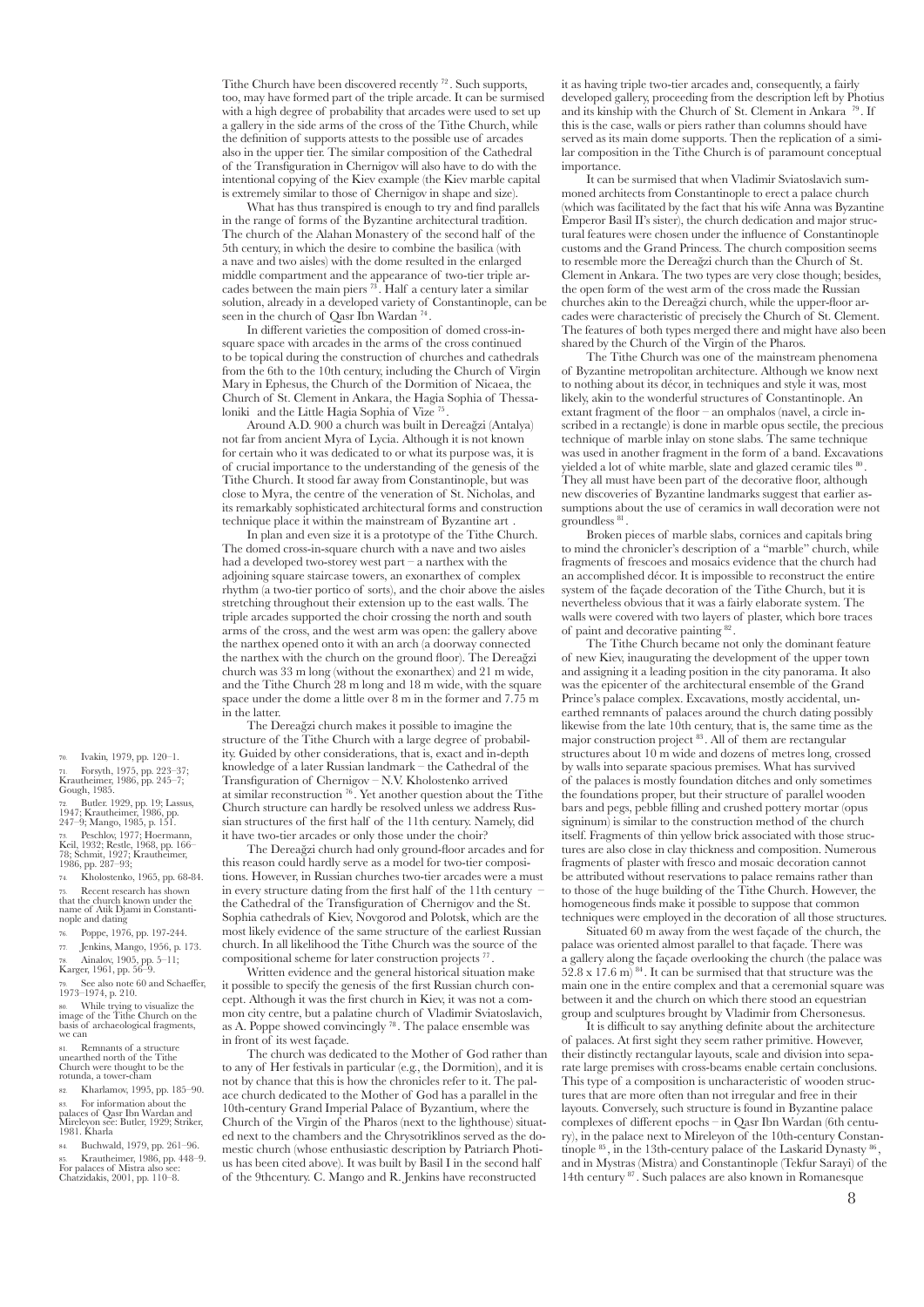architecture (Wartburg  $^{88}$ . The façades of those structures may have been decorated with arcades (Tekfur-Sarayi, Romanesque and Venice palaces). The number of floors in Kievan palaces is unknown, yet at any rate there must have been at least two – the upper floor could be made of stone or wood. At all events, the unearthed fragments of decoration bespeak the official nature of the interiors of those structures, in effect palaces.

Architecture of the early period of Kievan state history was that of significant projects of Byzantine and Romanesque art of the late 10th century. Poorly preserved written sources, to say nothing of lack of traces of any monuments, make it impossible to follow the development of the emergent architectural tradition in the subsequent period. The at least 20-year-long break in construction suggests that there were no major commissions and that the Greek master builders returned to Byzantium after building the Tithe Church and the princely palaces. Large-scale demand for houses of prayer in Rus' could be met by building wooden churches, of which we know next to nothing 89 .

The following stage of large-scale construction in Kievan Rus is associated with the 1030s – 1050s, the time of Yaroslav the Wise. The opinion that the Cathedral of St. Sophia was built in Kiev not in  $1037 - 1045$  but a decade or even  $25$  years earlier seems a figment of imagination. The exposition below will show it to be groundless. We shall dwell on this issue when describing the Cathedral of St. Sophia.

The resumption of large-scale construction in Rus' had to do with Chernigov rather than Kiev. The Cathedral of the Transfiguration was founded on orders of Prince Mstislav Vladimirovich of Chernigov, who in the 1020s was as powerful as his brother Yaroslav, who held the Kievan throne 90 . Anyhow, the division of Rus' lands between the two of them in 1026 was based on the goodwill and consent of Mstislav, who had scored a victory over the host of Yaroslav and the Novgorodians and could have secured undivided rule over Rus' for himself. When building the first and main cathedral in his capital, Mstislav naturally wanted its architecture to stress the vigorous rise of Chernigov as a new centre, which for a decade was on a par with Kiev.

Although we have no reports about Greek masters coming to Chernigov to build the Cathedral of the Transfiguration, its architectural forms and construction methods are convincing evidence to this effect, as was the case with the Tithe Church. The foundation structure, masonry technique and material, plinth and mortar all attest to it being the work of Byzantine master builders 91 . The church composition and decoration techniques also corroborate this conclusion. Any direct link between the builder teams is out of the question: forty years had elapsed and two generations came and went. For all its notable construction and artistic level, the Tithe Church did not entail the appearance of a stable tradition of local construction or the emergence of a school. The obvious link between the Cathedral of the Transfiguration and the Constantinople tradition can only be explained by another advent of Greek master builders.

However, the architectural situation of the 1030s already differed from that of the late 10th century. The ensemble of the Tithe Church defined the image of Kiev as the seat of the Grand Prince and his court, so the construction of the main cathedral of Chernigov was willy-nilly a competitive project. At all times competition with the famous models results in imitation, and now if Kievan masters and clients of the late 10th century looked for models in the Byzantine capital, the Tithe Church commissioned by Prince Vladimir became a model for imitation when the Cathedral of the Transfiguration was built by his son, Prince Mstislav. No written source discloses this situation, but the architecture of the Chernigov cathedral is indisputable evidence to this effect: the latter is so much like the Tithe Church that its explorer, N.V. Kholostenko, used it as the basis for the reconstruction of the former (see note 88). The domed cross-in-square cathedral with a nave and two aisles is practically equal to the Tithe Church in size . The rest of the vertical masonry is represented by centrally-planned cruciform piers, with arches springing from their lesenes and supporting the vaults.

The absent walls make the interior especially spacious, transparent and akin to four-columned compositions. Nothing of the kind existed even in the Dereağzi church, where all the small arches were cut in the tangible wall surfaces running along the spatial cross. Cruciform piers were to become typical of all Russian structures, and apparently this was also true of the Tithe Church.

Two-storey triple arcades built in the side arms of the cross in the Chernigov cathedral were prompted by the desire to provide the Prince with a spacious choir. A staircase leads to it from outside the cathedral, emphasising the differentiation and special purpose of the upper floor. The choir above the narthex rests on vaults (flat-arched in the central part and cloister vaults in the side parts), in the naos the choir went on over the aisles laid on wooden boards up to the east pair of piers under the dome.

The two-tier lateral arcades stress the longitudinal aspect of space, which frequently prompts scholars to speak of the basilica-style nature of the cathedral and to see in this some special meaning or even the original design of the building as a basilica 92 . This two-tier nature is rather reminiscent of the Hagia Sophia, where the dome dominates and determines the entire space, and it plays the same role in the Chernigov cathedral.

Triple arcades that are very common in the architecture of Antiquity and Byzantium in themselves have an air of a ceremonial composition – it is not for nothing that they are akin to the triumphal arch composition. In Chernigov this aspect was expressed quite consciously in a subtle way . The middle arch of every arcade is slightly broader and higher than the lateral ones, which breaks the monotonous rhythm and produced a cross-arcade orientation. The shape of supports enhances this transverse movement. The slender ground-floor columns make the arcades utterly transparent <sup>93</sup>, while the upper-floor columns are in the form of rectangles with their narrow sides projected into the dome space and, as it were, letting that space through them. The columns are made to look even narrower with the help of a trim strip that visually separates the side lesenes supporting the arches.

Vistas opening through the arcades make it possible to see a surprisingly rich variety of planes and rhythms in the interiors typical of the best of the Constantinople landmarks. They bring to mind prospects opening from the aisles of the Hagia Sophia, the Church of SS. Sergius and Bacchus, and most of all from the naves of the church in Qasr Ibn Wardan. The association with triumphal, ceremonial compositions, with gates, certainly derives from the idea of the triumph of both divine and earthly power brought together in Russian princely culture just as in the Byzantine Empire throughout its existence.

Not only did the upper-floor piers have the elongated rectangular shape, but also the ground-floor column capitals and imposts. This movement through the arcades makes the cruciform composition of naos space quite tangible. The orientation of the narrow sides of the supports to the viewer was highly typical of Byzantine architecture of all periods. While maintaining a sufficient area of support, it enables maximum transparence and immateriality of shapes.

There are even more exquisite ways of orienting the arcades to the arms of the cross. Revealing all the four wall arches above the arcades makes their rhythm even more tangible under the central dome, while the semicircular openings make it physically easier to fill in the lunettes and transform them from partitioning into penetrable elements.

The slight, almost imperceptible concavity of the upper-floor arcades is even more surprising, and it, too, promotes the feeling of the cruciform development of main space. The arcades adjoin the central piers, with the lateral arches starting from their lesenes and resting on the central piers. But the surfaces of these piers facing the dome space find themselves removed from the lesene line. Their front edges are decorated with semicircular moulding, and it is precisely by the projection of that moulding that the piers are removed from the general line of the wall and the lesenes, with the moulding resting on the resultant projection. This play of space is a characteristic technique of Byzantine art in which visual clarity and tectonic distinction (a legacy of distant Antiquity) are always complemented with an intuitive search for the irrational.

All the distinguishing features of the Chernigov cathedral structure considered above are akin and nearly similar to those of the Tithe Church and the Dereağzi church. The three landmarks are very close in size; we have already discussed the latter two, and the Chernigov cathedral is 32 m long and 21.5 m wide, with the square under the dome having a side of 7.75 m. There also are some distinctions. The Dereağzi church had no upper-floor (choir) arcades. Their actual presence in Chernigov and presumably in Kiev might have had to do with concrete models – the Hagia Sophia of Constantinople or the Church of the Virgin of the Pharos at the Grand Imperial Palace mentioned above – which bespeaks special ambitions of the clients and their commission.

At the same time there is a distinction between the Tithe Church and the Cathedral of the Transfiguration in the structure of the altar-space. In the Dereağzi church the choir runs throughout the length of the aisles. Apparently, the same was true of the

86. Hempel, 1930, pp. 305-6. 87. The newly found poorly legi- ble remnants of a church at Podol bespeak a very simple shed-like composition of the

88. N. Makarenko started to explore the cathedral from the architectural and archaeological point of view in the

89. For more about construction techniques used in the Saviour Church compared with the Tithe Church see: apses,

90. Discourse about the basili- ca-style nature of the building arises from a

91. The columns of the Cathedral of the Transfiguration got their present look in the late 18th c., when their slender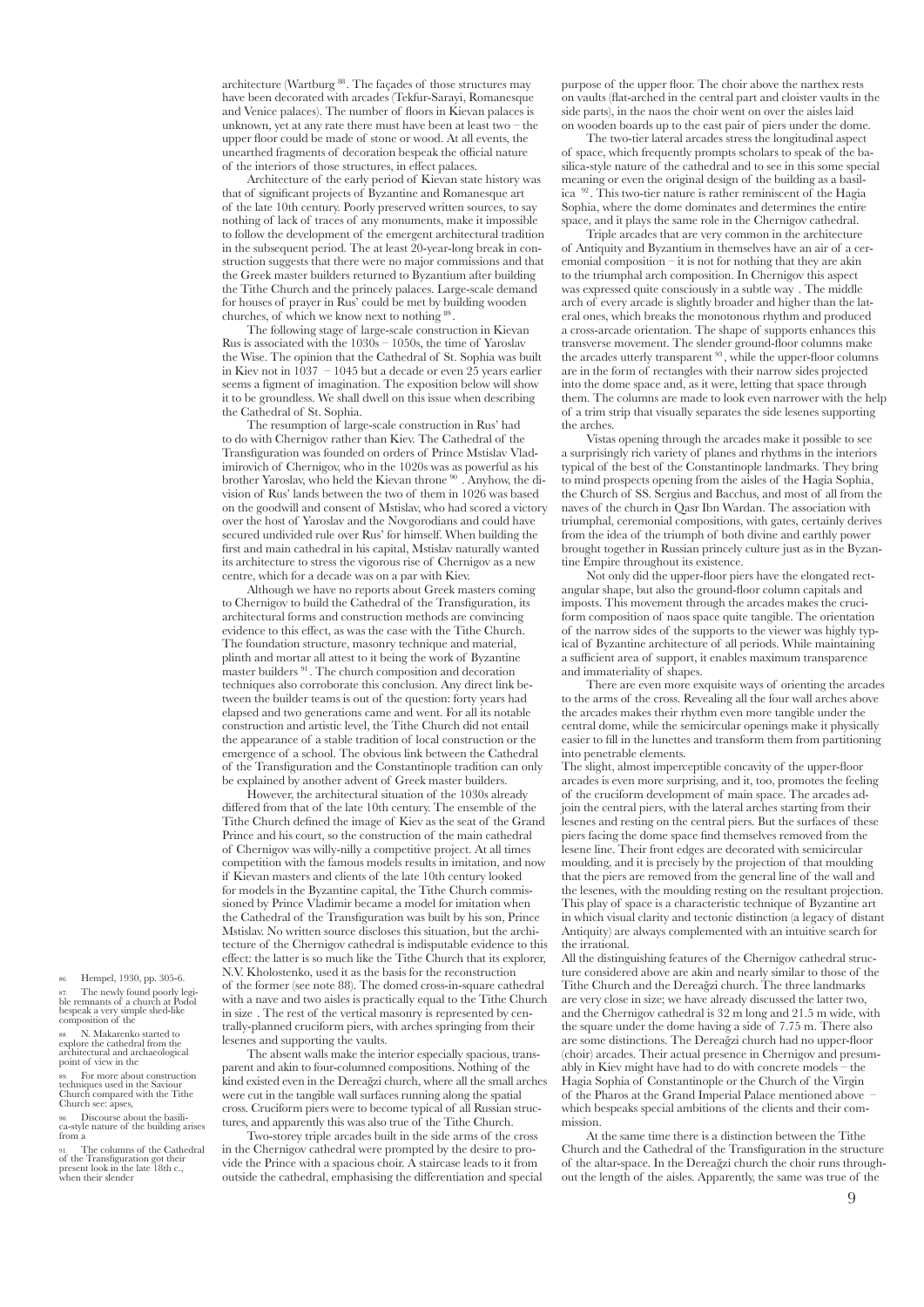Tithe Church, which had it altar-space next to the central square so the sanctuary screen was along the line of the east piers under the dome. The three parts of the sanctuary screen – the central one and those of the aisles – were not united visually (the same division of the central and lateral altar-space was characteristic of the Dereağzi church).

In the Chernigov cathedral the sanctuary screen is removed to the east by another transverse nave (compared with the Tithe Church) 94 . The naos was an exact square, the choir ended by the east piers, behind which the aisles and the central nave merged. The central and lateral altar-space thus opened onto the naos for its entire length and the sanctuary screens merged into a single composition 95 . This should be seen as the influence of the Constantinople four-columned churches in which the integral square space of the naos dictated a clear-cut integral construction of the altar-space.

The distinctly defined central units, covered by the vaults of the arms of the cross, are the distinguishing feature of the Cathedral of the Transfiguration choir structure. Opening onto the naos through the triple arcades (supported by octagonal piers in the west part) and flooded with light from six large windows, three in each of the two tiers (in the north and the south) and four more window openings in the west side, they form the main compartments. The lighting contrast makes this especially notable because the rest of the choir is dim.

In the lateral parts above the narthex the units were covered by cloistered vaults 96 , which is almost contemporaneous with the Chernigov landmark.

Domes over the corner compartments are not found in the Constantinople churches of the 10th and 11th centuries. In them the vaults of corner units rise only as high as the base of the central arches, while on the outside the vaults and central gables rise above the corner compartments. However, in those structures the choir was placed only above the narthex staying clear of the space of the naos. We will dwell on this issue at length later on, confining ourselves now to the observation that it was the choir structure that led to the appearance of domes over the corner units. The composition was balanced out by two east domes, which finalised the creation of the overall five-domed structure. An example could again be sought in the Tithe Church as, to judge by a chronicle report about the 25 domes, all of its units, with the exception of the arms of the cross, were topped with domes  $^\mathrm{97}$ 

The special role of the choir is emphasised by its having a separate entrance only through the staircase tower connected with the choir by an archway. A baptistery adjoining from the south and symmetrical to the staircase tower also had a separate entrance and was not connected with the cathedral space. It had two storeys as evidenced by the doorway at the choir in the southern part of the narthex, similar to the doorway in the northern part. The upper floor compartment could be entered only from the choir.

The choir composition has yet another pointed accent. In the southern part of the choir the arches were supported not by the wall lesenes, as in the northern part, but by paired semi-columns, of which only the capitals have survived, if fragmentarily. The wall below the capitals has a smooth masonry surface. Columns or semi-columns (possibly of marble) were probably attached thereto: similar forms are found in outstanding Byzantine structures, such as the Nea Moni on Chios and San Marco in Venice. Like the north wall lesenes, they rested on the edge of the wall at the level of the choir floor. This southern part of the floor might have accommodated the prince, which would account for its special decoration.

Transparent structure and the interrelationship of all the major divisions was a distinguishing feature of Byzantine capital structures – remember the composition of the north church of the Lips Monastery. Russian architecture fully inherited these features, which can be easily detected in the Chernigov cathedral. In Constantinople structures the height of the columns often served as the vertical construction module while in Russian landmarks the level of the choir was the chief determinant based on which all other levels were calculated, as K.N. Afanasiev indisputably showed 98 . Frequently, especially in early structures, the height of the choir is made equal to the side of the square under the dome, and this relationship is found in the Cathedral of the Transfiguration. If we detract from it the height of the narthex vault or the smaller arches running from the piers to the cathedral walls, we will get the height of the columns. The niches of the ground-floor façades of the cathedral rise to the level of the column capitals. Higher up, at the level of the smaller arches and the vaults above the narthex are the lower windows of the side

façades. Niches appear here on the west façade (the vaults are behind them), while the windows are lowered to reach the base of the vaults.

In Russian churches of the 11th-12th centuries the choirs in the arms of the cross are usually equal to the height of the lower tier and located approximately at the middle of the height of the church. In the Cathedral of the Transfiguration the upper tier is obviously higher. The reason, no doubt, was the desire to have a fairly high choir and to decorate it with grand triple arcades. Had the height above the choir been equal to the height of the lower tier below, the smaller arches above the choir, low as they are, would have gone down another 1.5 metre and in fact transformed from doorways into partitions.

Moulded upper-tier supports are in height equal to the lower marble columns. This type of thinking takes us back to the ancient order system and is perceived as an unexpected echo of Hellenistic classicism. A similar composition is found in the Church of SS. Sergius and Bacchus of Constantinople – another proof of the Cathedral of the Transfiguration builders' affinity with the tradition of the Constantinople school of Byzantine art.

From the slate plates of the arcade stubs rise the arcade arches and the central wall arches, below which are the apices of the smaller arches above the smaller aisles of the naos. Groups of three windows in the centre of the façades (one window in the west façade) are positioned to match the inner arcades, and the three upper windows are cut in the lunettes of the central gables (approximately at the level of the arch openings of the lunettes of the north and south wall arches). All these proportions are traced ideally both in situ and in the cross-sections of the cathedral.

The large size of the cathedral and the monumental nature of its architecture predetermined its overall artistic image. In the Constantinople church interiors space is visually limited by planes and lines, whereas the Chernigov cathedral lacks such lightness: the massive shell and the permanence of major divisions are clearly felt there. The wall thickness – the main dimension – is revealed by archways and the width of the lesenes. Space cannot be claimed to be the dominant determining all the rest: the shell is far too formidable.

Yet, this mass gives no feeling of any heaviness and inertia of the material. The reason is rhythm, a fundamental tradition of Antiquity and Byzantine art. The eye's continuous movement from one shape to another, that swirling, is also present there. Due to the preponderance of curvilinear outlines encompassing all parts of the building and the absence of inner walls the mass appears as a developed structure. Its development rhythm, full of magnificent solemnity, the intricately wonderful vistas both along the axis of the main movement and across (views of arcades through arcades are especially attractive), transparent architectural forms, and the strength and authority of the dome canopy above fully convey the spirituality and sophistication of the artistic language of the epoch. Don't forget that the Tithe Church could have been the same or nearly the same. The Cathedral of the Transfiguration can and must be considered the miraculously survived evidence of consummate architecture of Kievan Rus' of the early period.

Marble arcades, slate cornices and the sanctuary screen formed the interior décor of the cathedral. Excavations in the altar part yielded remnants of a slate pier under the communion table and four stubs of the ciborium above the altar. A synthronos with two steps in front of it was situated along the line of the main apse. Slate plates which were inlayed with triangular, rectangular and square marble pieces (opus sectile) and formed a broad decorative band along the perimeter of the square under the dome were found next to the north arcade.

The architectural characteristics of the building had to be taken into account when painting frescoes on the walls. To begin with, the inner structure was translucent: there are next to no walls in the dome space and the surface of the vaults is hidden by the arcades. A similar setup is found in Constantinople churches with their façade walls cut by large windows, but there the inside walls were lined with marble up to the vaults. No traces of lining have been found in Chernigov while fragments of frescoes attest to the primacy of fresco painting. The absence of windows in all the upper-floor corner and lateral compartments afforded extra room for frescoes.

 Sizable wall surfaces above the windows of all apses constituted another important difference that had to do with the big height of the building (due to the choir structure). It was during that period that the crucial altar composition of the Eucharist was assigned its place, and the Chernigov cathedral must have

92. The substitution of columns for piers in the Constantinople churches led to the removal of arcades from the sides

93. In the Cathedral of the Trans-<br>figuration the sanctuary screen was<br>within the plane of the inter-altar wall lesen

94. N.V. Kholostenko recon- structed the choir vaults of the lateral compartments of the narthex as domical

95. In Constantinople architec- ture light domes were often used precisely to light up the choir. They could be above

Attempts to reveal the secret of the compositions of medieval (including Russian) landmarks made, as a rule,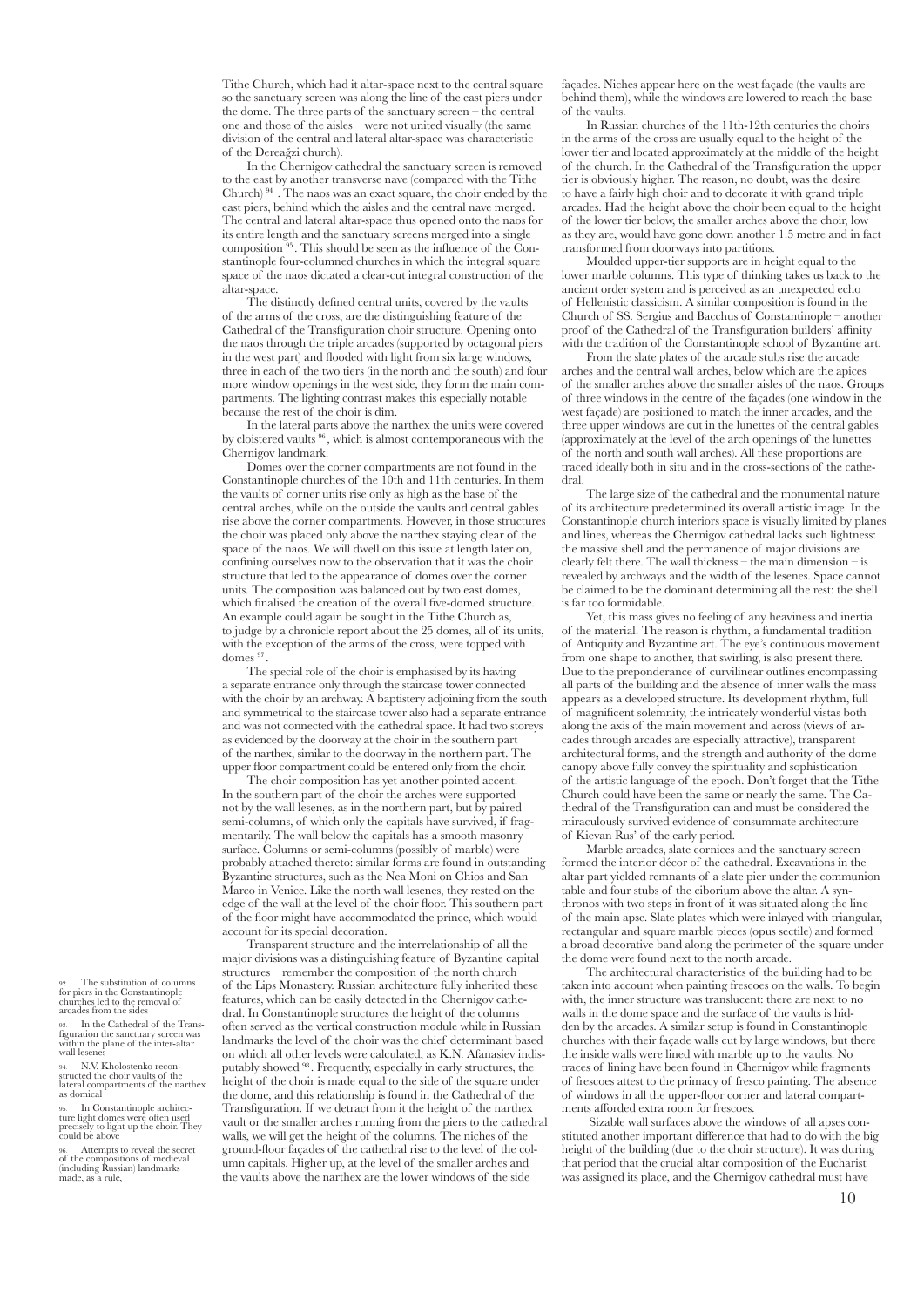been one of the first churches to enable its location in the canonical place – above the three windows of the central apse  $\mathfrak{B}$ . The height of the apses was responsible for turning the wall surfaces between them into a semblance of a pier by introducing there high lesenes, just as it was with the main piers of the cathedral. Such huge framing of the central arch of the altar was absent in the Constantinople monuments. In the mid-11th century the scene of the Annunciation appeared in the upper part of those lesenes which, together with the Eucharist and the Virgin Orans in the conch of the apse, formed a composition inseparable from the painting on the dome and the main vaults both in content and in its general visual appearance to the congregation. It could be that precisely such development of the painterly décor necessitated the choir being restricted in the east by the side arms of the cross, thus making the entire altar composition visible.

The image of the cathedral's intricately beautiful interior complements its fortunately surviving exterior [ills. 88, 95). Despite individual, at times rather coarse alterations of the 18th and 19th centuries, the overall view of the cathedral wins over the viewers by the harmonious rhythm of its majestic five-domed composition. The exquisite arches dividing the façades make this rhythm delicate and lithe. The beauty of coloured and decorative masonry bespeaks a rare thoughtful attitude to building technology from the artistic point of view. A great cultural, and highly probably the same construction, tradition is behind this monument, just as behind the Tithe Church.

Early Russian churches differ markedly from the multitude of their Byzantine counterparts in the correlation of the height of the arms of the cross and of the corner compartments. The churches built in the Balkans, in the Caucasus and in Constantinople and its environs usually have clearly delineated vaults of the arms of the cross rising above the much lower corner compartments. In Russian structures of the second half of the 11th century all parts of the façades are of the same height, with the vaults of the arms of the cross being at the same height as the rest of them, which results in their being crowned with characteristically Russian semicircular gables (*zakomars*). The harmony of the semicircular tops of the Chernigov cathedral is at the source of the tradition – it is so convincing that it seems to camouflage an entirely different nature of its genesis.

The corner parts of the Cathedral of the Transfiguration indeed rise only as far as the base of the vaults of the arms of the cross and are terminated with straight lines (cornices), as is evidenced by masonry extant for nearly the entire height of the eastern part of the north façade. This is further proof of the origin of the tradition and the early stage of its development. New are the domes over the corner compartments of the choir, which balance out the heights of the façades and produce, together with the central gables, a rhythm of similar semicircular outlines. The construction of a spacious choir at the client's request predetermined the appearance of additional domes: they were conceived in advance, and counting on skylight through those domes, the architects left the walls of the lateral parts of the façades without any windows. The domes received a well thought-out and coordinated spatial solution, in which the drums of the smaller domes have the same height as the vaults of the arms of the cross. The pyramidal composition makes the exterior integral and symmetrical.

The beauty of the domed cross-in-square canopy and the complex rhythm of the curvilinear outlines had been developed ideally in Byzantine church interiors, but it was only in the Russian structures of the 11th and 12th centuries that it was conveyed with such care in their exterior. In the Cathedral of the Transfiguration it was enhanced and made more intricate by many particulars of the façade segmentation.

The spatial composition is not as simple as it may seem at first glance. The side apses have to this day retained an outside projection on the eastern side, initially quite noticeable (the side apses were raised by two metres in the late 18th century). A projection also singled out the altar part of the cathedral, which clearly divided the volume into a five-domed square naos, the lower altar and the two-storey narthex, which was adjoined from the west, had no domes and was expanded by the staircase tower adjoining from the north and the baptistery from the south.

With the exception of the arms of the cross, the walls terminated in straight lines (apparently, topped by cornices with a curb stone course). The walls were of uneven height, but were evened out in the 18th century. This was explained by the different width of parts of the walls: the arches crowning parts of the walls sprang from the same height, but as their width differed, their rise was also different. The arches of the west parts of the lateral walls of the naos rose the highest, the arches of the east parts symmetrical to them are noticeably lower (a similar arch was even re-modelled and raised higher on the west façade under the impact of the classicist taste of the 18th century). The unequal width of parts of the walls came as a surprise because inside all the aisles were of the same width, which was also a result of the disparity between the inner divisions and the outer lesenes – another unexpected thing for the 11th century not to be found in other Russian monuments. Such correlations are not observed in extant Constantinople structures either; a slight displacement of semi-columns can only be noted on the west façade of the Mireleyon (ca. 920) .

In the Chernigov cathedral façades attention is drawn to the rhythmically disparate divisions in the upper and lower parts of the building. The upper, albeit not quite precisely, reproduces the inner structure, while in the lower part of the north and south walls there is a row of nine similar niches. One of them – the fourth from the east – was made somewhat bigger on each façade and turned into a portal displaced from the transverse axis of the dome space. On the basis of this disparity a supposition has been made that the cathedral was started to be built as a basilica. This complies with the chronicle report that Prince Mstislav Vladimirovich, who passed away in 1036, was buried "in the church of the Holy Saviour which he himself had founded and which by that time had risen to a height that a rider standing on horseback could reach the top with his arm" 100 . The difference in construction techniques employed in the lower and upper parts of the cathedral also favours this supposition <sup>101</sup>

The question arises whether the construction concept and technique changed fast and the cathedral was finished within the following few years, or whether there was a break in the construction project. We have already considered the cathedral layout, which clearly attests to the integral overall concept and the primacy of the basic domed cross-in-square structure (note 101). Let us dwell on additional arguments in favour of the altered concept. The difference in construction technique is absolutely infinitesimal and has to do with the coarser irregular masonry in the lower parts, where unworked stone was used in profusion. Meanwhile, opus mixtum with a course embedded in crushed-pottery mortar remained the same in the two periods. Such difference is common among 11th-century landmarks, with stone used noticeably in the lower parts and giving way to mostly brick as the brickwork rises. Furthermore, from the outset the lower part of the Cathedral of the Transfiguration was given regularity with the help of a decorative finish, which covered the masonry nearly entirely and was patterned in imitation of regular quadra masonry. Every quadra was framed with two parallel lines, and the resultant strips were coloured in red, showing quadras alternating with crushed-pottery mortar  $102$ 

The segmentation of the lower tier into similar niches and of the upper tier in accordance with the domed cross-in-square structure may well have resulted from a single concept – such is the 14th-century Church of St. John Aliturgetos in Nesebar. However, in a church almost contemporaneous with the Cathedral of the Transfiguration – in Canli Kilise (Asia Minor) – four ground-floor arch niches correspond to three upper-floor parts of the walls.

The break in masonry does not follow a straight line: it rises from the east (where the initial masonry goes up to the apse windows) to the west, where it is observed in the high west portal, in the arch niches on both sides of it and, consequently, in the vaults over the narthex choir. The narthex composition with the classical domed vaults of its lateral parts is associated with the idea of the domed composition of the centre. The west façade composition is likewise absolutely structured from top to bottom with no hint of any duality. The sudden death of the prince might have interrupted the project, but there can be no doubt about the single concept or the integral cathedral construction period 103 . The emphasised symmetry and triumphant nature of the west façade show that from the very beginning it was regarded as the main one. The princely chambers were on that side and, apparently, the ceremonial square, as it was in Kiev.

On the one hand, the general system of façade segmentation is highly structured and, on the other, it is full of fine nuances and distinctions. On the whole, it is dictated by the inner structure to such an extent as to seem its projection on the façades. As a matter of fact, it has its own logic and its own stylistic principles. This applies above all to the relief segmentation of the walls

97. Five to ten years later this scene was positioned in the same way in the St. Sophia Cathedral of Kiev. Although

98. *The Tale of Bygone Years*, 1950,  $\sum_{p}^{I} 101.$ 

99. Kholostenko, 1990, pp. 6-8. 100. This technique evidencing the architects' attention to wall surface finish may be proof, albeit inconclu- sive, of the

101. N.V. Kholostenko himself did not speak about any break in construction work or its duration. However, assertions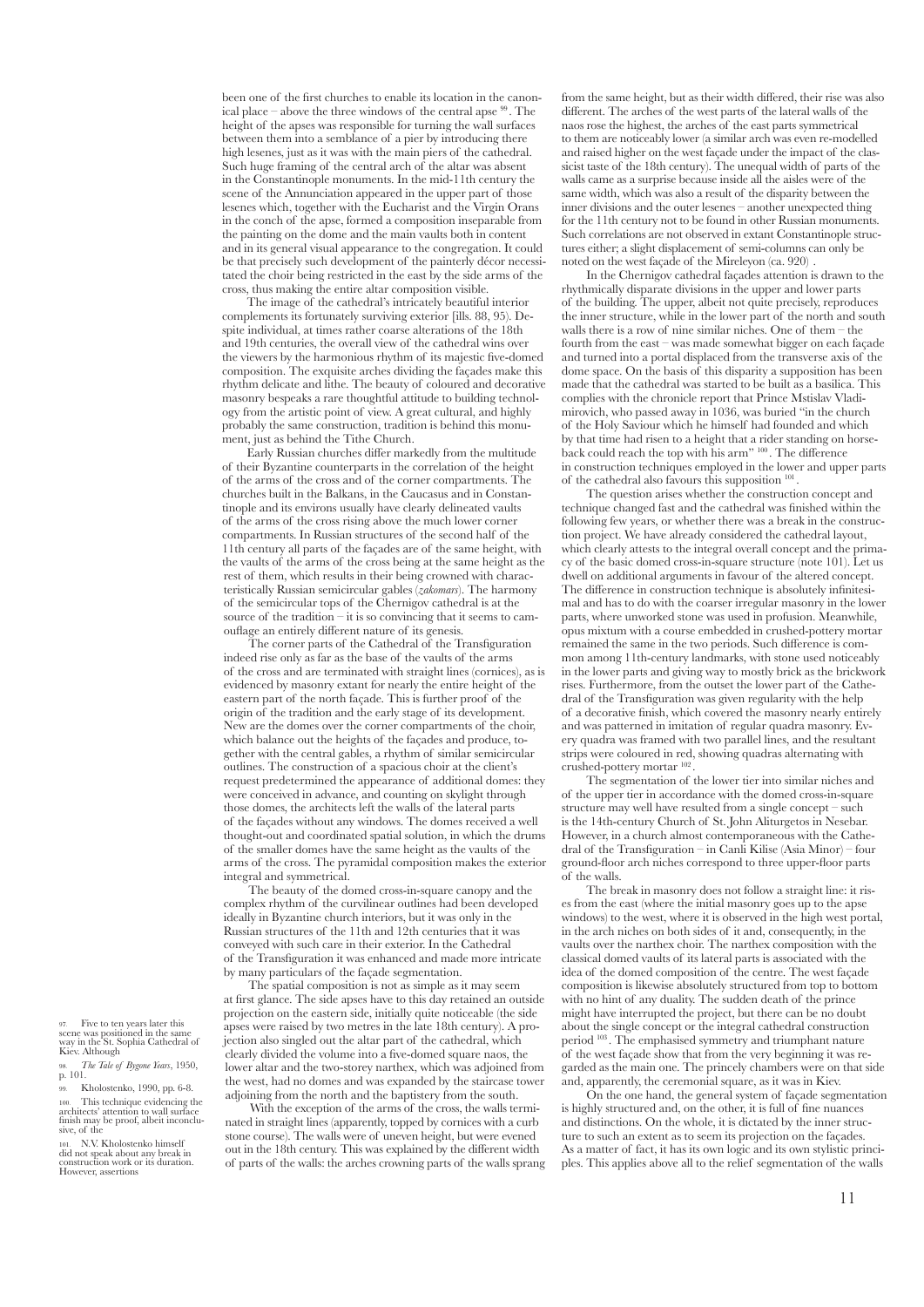and the system of decorative masonry.

Relief segmentation of the façades forms the basis of façade compositions, yet they are never massive or markedly jutting out. Nothing is added to or superimposed on the wall: the procedure is always that of detracting with the help of niches of various shape and depth, between which bits of masonry remain. Formative elements have a small profile, the correlations are mobile and shifting; just as inside the cathedral, they produce the impression of a resilient and differentiated shell. All these effects are similar to those observed in Constantinople art.

The cathedral apses have semicircular outlines. Mouldings make the central apse look five-sided, with niches placed in three tiers in it and in two tiers in the lateral apses. The lower niches all begin at the same height, but they are slightly higher in the central apse. Of the five niches of the central apse the three in the middle were turned into windows, while of the three niches in each of the lateral apses the ones in the centre were replaced with windows. In the lateral apses the niches closest to the main apse were destroyed in later remodelling. The surface of the lateral apses is asymmetrical relative to the axes of the aisles, the windows were cut along those axes and the grouping of the niches in threes on the outside masks the different width of the surfaces on the sides of the windows.

The borderline between the windows of the first- and second-tier niches corresponds to the level of the choir inside the cathedral. The hollow niches in the second tier of the central apse alternate with flat ones (with hollow niches placed along the axes), while the groupings of niches in the lateral apses are somewhat haphazard. Above the windows are flat niches, a similar niche in the south apse is symmetrically surrounded by hollow niches, and as the wall surface to the right remained vacant, the architects, taking up the rhythm of the already formed group, placed another flat niche there. Such a niche could have been placed on the other side if the apse surface had been seen as symmetrical with respect to the main nave axis. There have survived only three niches in the north apse – the central one plus two to the north – of which only the one on the outside is hollow. There may have been a fourth niche, but it was lost in remodelling. The different rhythm of the niches – three and four – in the tiers of the lateral apses and striving after symmetry in the apertures placed asymmetrically on the apse surface were to remain a feature of Russian architecture in the centuries that followed. This technique of filling the apse surfaces with niches, one next to or above another, was characteristic of 11th-century Constantinople landmarks.

It's worth noting the special expressiveness of hollow niches. Usually they emphasise the weight of the walls, but there they make the jutting out forms look less massive by cutting into them in the direction opposite to the projection.

In the layout the cathedral walls seem to be segmented below by the projecting lesenes, while in reality, as we have seen, they were segmented by niches. All segments of the upper parts were formed in exactly the same way. The main surface of the facade is the one closest to the viewer. Semicircular mouldings, similar to the apses or the semi-columns of the inside piers, were accorded an important role. We saw that inside the cathedral the arcade mouldings begin from the setback formed by the recess in the piers. In the façades these forms are interrelated in the same way. The semicircular mouldings run through all the piers between the windows and only through them. The piers with the adjacent window recesses are done like piers of the inner arcades, so groups of two or three windows on the façades can be correlated with double or triple windows with marble insulating piers of the Constantinople landmarks. The windows and mouldings begin at the batter, the entire stretch of the wall recedes from the lower surface, and only the mouldings (semi-columns) remain within the plane of the latter. Parts of the walls turn into niches, and the lesene moulding forms the edges of these niches. The same segmentation system is repeated if there are more windows above.

The compositions of the main parts of the walls form the façades. Only in them do the windows appear in three tiers whereas in other parts the windows are only below. The window openings form symmetrical vertical groups. The middle parts have three niches one inside another: one begins under the first tier of the windows, another under the second tier (at the choir floor level), and still another occupies the lunette of the gable. The architects try to repeat the same segmentation, with the exception of the lunette, in the smaller parts. At the base of the windows of the first tier there is always a recess in the wall, but higher up, in the absence of windows or semi-columns, there is confusion. The second niches are in the two eastern parts of the

south façade and in the smaller eastern part of the north façade. In the western part of the south façade the second niche is strangely placed at a higher level. The smaller parts of the north façade have no second niches at all, and the wall surface remains at the level of recess at the base of the lower windows. However, the lesenes have side moulds simply hanging where the batter should have been; in the eastern part one of the mouldings extends to the lower windows.

The west façade has trimmings of a somewhat special nature: segmentation here is uniform from top to bottom. The first niches form whole parts, as it were, starting from the very bottom. The second niche is positioned precisely in the northern part. There are three moulds in the central part by the gable (as on the side façades), one of them ending in the batter at the base of the lunette. The other two merge before reaching the level of the choir and form a lesene going all the way down; the surface of the part is left even. The surface of the southern part is even all over. The moulds at the gable hang, cut short at an indefinite level.

Niche trimming looks like a notched lesene. Only at the top, where the moulds go away from the lesenes like the gable moulding, do they become obviously separated from the "core" of the lesenes. Every motif comes into being on its own, conjointness is possible and logical, but not mandatory. The middle of the lesenes is formed by cluster compositions of semicircular and angular mouldings. In accordance with the general nature of forms tending to openwork, these mouldings are inside the niches, flushed with the lesene. Thus delineated, the pilasters of sorts correspond, in level and height, to the piers in the upper-tier arcades. A parallel to the pilaster outlines is found in the pilasters of the Church of St. George of the Mangana, Constantinople. N.I. Brunov wrote a separate article on the oriental origins of such elements, but even more significant is his conclusion that they had made their way to Chernigov from Constantinople  $^{104}$ 

In the central drum of the cathedral eight windows alternate with hollow niches of the same size, and the piers are decorated with semicircular mouldings, whose small slate plate capitals make them look like semi-columns in Contantinople churches. Every one of the corner drums has only four, instead of eight, windows because the architects made no apertures in the part of the drums facing the vaults of the arms of the cross. The possible location of other windows is marked by both inside and outside niches; the semi-columns are placed only on the sides of the windows.

This type of a segmentation system makes the wall surface less massive, more pliable, multidimensional and multivariate. The elegance of the building is enhanced with opus mixtum of stone and recessed courses of brick. It has already been mentioned that this type of masonry in itself can be virtually indisputable proof of the Constantinople provenance of any Byzantine monument. That was the case with the construction of the Tithe Church in the late 10th century, and the same correlation remained relevant for the Chernigov cathedral in the 1030s.

Ornamental masonry was used so extensively, beautifully and regularly in the cathedral façades that it would have been surprising to have concealed it under stucco. True, we know that façade coating might be followed with decorative painting exactly reproducing the front surface of masonry. Such painting has survived and been restored on the façades of the Church of the Holy Mother of God Eleusa (1080) in the village of Veljusa, Macedonia<sup>105</sup>

 With their irregular shape revealed by fasciae (notches), the stones in the masonry of the Cathedral of the Transfiguration walls upset the regular alternation of courses and enhance the free painterly nature of the façade surfaces. Bricks filling the niches could be put vertically (the central gable of the south façade) or crosswise (the west façade), or else form solar signs (the central gable of the south façade). In the central gable of the north façade the bricks are laid in two tumbling courses, each with a different slant, and below runs another course with three horizontal alternating with three vertical bricks.

All conches of the semicircular niches are filled with zigzag masonry, as was characteristic of 11th-century Constantinople monuments. In Byzantine architecture many ornaments are derived from voluminous constructive or decorative forms. To get an idea of the beauty of purely constructive masonry, it suffices to examine the brickwork of vaults in the crypt of the Church of St. Demetrios (Hagios Demetrios) of Thessaloniki 106 . Many vault building techniques were born of the desire to do without lagging jacks. Frequently symmetrical work in parallel tumbling courses rising (at a 45° angle) from the centre to the edges was used in making vaults. That was how a conch was made in the apse of the Church of St. Abercius in Elegmi (Kursunlu) on the southern coast of the Sea of Marmara 107. A corbel placed

102. Brunov, 1930, pp. 21-9, espe- cially pp. 24-5.

103. Миљковик-Пепек, 1969, pp. 147–60; Миљковик-Пепек, 1973, pp. 5–6; Миљковик-Пeпек, 1983, pp. 86–114;

104. Mango, 1985, ill. 58.

105. Mango, 1968, pp. 169-76.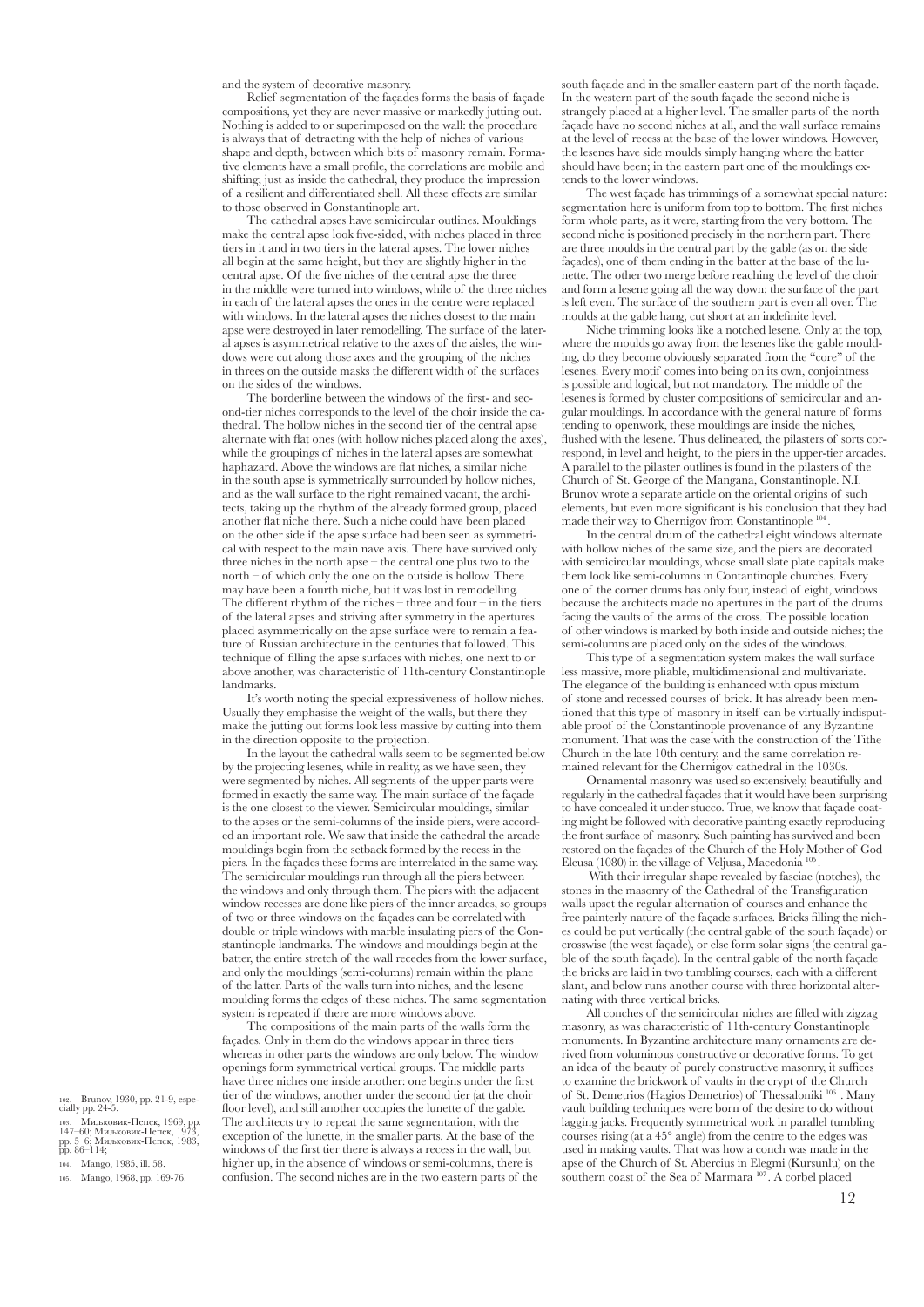in such a conch would make masonry zigzagged, as in Chernigov (12th-century masonry in the substructures of the Grand Palace of Constantinople) 108 .

 Precisely for this reason a "third dimension" seems to be hidden in many Byzantine ornaments: the pattern acquires depth, if not always realised, yet invariably influencing visual perception, and becomes capable of dematerialising the mass even further, making it mobile. The zigzag pattern in all the hollow niches of the Chernigov cathedral seems to impart a certain forward movement to the recessed surface. In flat niches such masonry, in addition to looking festive, is inadvertently associated with a recess that 'introduces" space into the mass of the wall. In the north façade one of the niches of the lower tier is topped with tumbling courses, a technique described earlier. Even more interesting is the brickwork in the west gable of the south façade, with corners filled with tumbling courses and the central part with courses echoing the gable outlines, resulting in a geometrical projection reminiscent of the conch masonry in the apse of the Church of St. Abercius.

In the north façade the space between the arch-like crowns of the skylight windows is filled with bricks laid to match the outlines of the arches. This looks like a distant echo of the typical Byzantine method of building a cruciform vault in tumbling rows. We see the same ornament in the façades of the church of Canli Kilise (near Konya, Asia Minor), which was built under the influence of Constantinople master at the same time as the Chernigov cathedral 109 . Their genetic kinship is most clearly demonstrated by the patterned masonry of the staircase tower of the Cathedral of the Transfiguration, the walls of which form a continuous decorative composition. The lower-tier arches of the three neighbouring niches are framed with brick courses, in which the gaps form either a zigzag or a vertical strip. The resultant masonry pattern can be easily likened to a projection of parts of flat-arched vaults divided by arches.

The upper segmentation row makes the second tier of the tower look like a light drum by analogy with domical drums. We have already mentioned that the semicircular mouldings are in the window piers. Although only one niche has a window in the upper row of the staircase tower walls, narrow rectangular (rather than semicircular) mouldings are in the piers between all the niches. In this the row of niches is both similar to and different from the row of windows.

Belts of meander are laid in the most prominent parts of the façades, the most intricate of them crowning the drum of the central dome. Under them and over the semi-columns crosses alternate with the letters and figures in the form of bits of ladder with three or four steps (Jacob's Ladder ?). These motifs could also have a symbolical meaning: it is not for nothing that they alternate with crosses 110 . The belt crowning the staircase tower consists of crosses over the pilasters and closed sections of meander between them. The significant similarity with the segmentation of the drum may be evidence of the fact that the second tier of the staircase tower was a sort of drum for a vaulted or domical (which is more probable) ceiling. If that was the case, the staircase tower was not higher than the narthex.

The pilasters of the staircase tower followed the same principle as the semicircular mouldings of the façades – the second-tier wall recedes forming a batter that determines the projection of the pilasters 111 . All the pilasters of the staircase tower have been knocked down, yet we can get an idea of their projection and form by masonry traces and the framing of the niche transformed into a window. When making that window, the architects made ledges on both sides quite similar to the pilaster base. They were also pilasters of sorts, connected above with an arch and transformed into a relief window casing – an utterly unusual form that had never been seen in early Russian architecture till the 16th century and appearing there only fleetingly.

The west façade is the most structured and emphatically symmetrical . The scale of the crowning middle gable is stressed by the increased height of the three upper windows. The size of the gable is made visually even more imposing by the meander belt running slightly lower and adorning only the west façade (the entire area over the meander is seen as the gable). No doubt, the west façade was the principal one, hence its emphasised expressiveness 112 .

The west façade formed a veritable ensemble because it comprised the cathedral per se, the staircase tower and a two-storey structure in the south symmetrical to the latter (the existing structure was built in the late 18th century). The structure was unearthed during excavations; the corner piers inside made its lower compartment cruciform, and there were three

small apses in the east wall; the compartment was, most likely, topped with a dome supported by wall arches. It probably accommodated the baptistery, which had a separate entrance from the west. Both the staircase tower and the baptistery adjoined the already built cathedral and were connected with it only on the second floor, where archways had been prepared in advance. The compartment above the baptistery may have been intended for the prince or served as a chapel; its wall may have been lower than those of the narthex. Anyhow, could it be that the lowered outside west cluster lesene in the south façade had been correlated with the baptistery segmentation? 113

The Cathedral of the Transfiguration of Chernigov can well be viewed as an outstanding piece of 11th-century Byzantine art, in which the obvious typological tradition merged with the striving after exquisite spatial, rhythmical, scale and decorative correlations. It was connected with the mainstream phenomena of Byzantine culture. In the absence of extant structures of the first half of the 11th century in Constantinople itself the Chernigov cathedral can probably serve as a source of inference on the forms, techniques and individual elements used during that period in the Byzantine capital and, finally, on the general development of artistic taste. Similarity with the landmarks of Asia Minor (Canli Kilise) and even with those of Armenia (cluster pilaster mouldings) ought to be explained by the mediation of Constantinople, a melting-pot for various traditions. We find many ornamental masonry motifs appear in the walls of the Cathedral of the Transfiguration earlier than in Byzantine landmarks proper.

Although it is impossible to explain the cathedral architecture only by the local conditions, it was precisely they and the clients' demands that were responsible for the peculiar interpretation of the main tradition and for the originality of the cathedral forms. The demand for a spacious gallery that so changed the structure of the canonical four-columned church or of the inscribed cross type must have been the chief driver of structural alterations 114  . To fulfill the commission, the architects turned to correlations known to Byzantine art of earlier periods. Such train of thought was characteristic of Byzantium: "… in the majority of cases and at all times Byzantine architects, designers and interior decorators considered older works – no matter how old – as models for their own creations" 115 .

The Cathedral of the Transfiguration is a monument tracing its lineage from the Constantinople tradition but adapted to meet the demands of the new environment. It has not a single form that would not be known to Byzantine metropolitan art. However, the peculiar combination of these forms and the final thrust of the message were decided by accents placed in accordance with the local needs. The pointedly structured nature of the interior (the manifested strengthened arches, basic cruciform piers, lesenes and arcades), voluminous and somewhat massive forms dictated by invariably large-scale segmentation (nearly always equal to the wall thickness) infused the Chernigov cathedral with expressly monumental stature, strength and measured solemnity that were to become mandatory for Kievan Rus architecture of the 11th – early 12th centuries. Following the Tithe Church, it laid the foundations of the history of Russian architecture and the assimilation of the language of Byzantine architecture, namely, of its mainstream metropolitan trend.

The five domes of the cathedral merit special mention. The use of light domes in Byzantium, their link with the choir and, last but not least, the five domes themselves were fairly common features. But the coordination and wholeness of the Chernigov five domes produce a special impression. The domes always seem to stand separately in Constantinople. Even if they form a group, a certain independence of every element is still felt. Such was the case even with the symmetrically five-domed church of Vira (East Thrace, Greece) 116 . However, in Chernigov the inseparable community of the domes forming a beautiful pyramidal group and involving in its movement the vaults of the cathedral give the building an integral volume and majestically rhythmical round-- qualities to be the hallmark of future Russian structures.

The extraordinary similarity of the compositions, size and details of the Tithe Church and the Cathedral of the Transfiguration proves not only that Prince Mstislav of Chernigov chose Russia's first stone church built by his father Prince Vladimir in the centre of his "city" in Kiev as a model for imitation, but also that the first stage of the development of Russian architecture was a uniform process. This is also borne out by Mstislav's still earlier construction project – another small church of the Mother of God of Tmutarakan, which had a nave, two aisles and a narthex 117 . That stage ended with the death of Prince Mstislav,

106. Trust, 1947, p. 23, pl. 12, fig. 2.

107. Strzygowski, 1903, p. 156; Rott, 1908, p. 258; Ramsey, Bell, 1909, p. 404.

108. Kholostenko, 1990, p. 9. 109. Summing up the form segmentation method, it can be

connected with some construction techniques, 110. In front of the west façade

was, apparently, the official area. Princely chambers were erected there in the second

111. As a result of excavations supervised by N. Makarenko, two symmetrical chapels were discov- ered at the east corners

112. The composition of the cathedral is surprisingly reminis- cent of Mistra monuments of the 14th-15th cc.,

113. Grabar, 1968/1, p. 21.

114. Built in 1152 on a commission of Isaac Comnenus (see: Ous- penskii, 1907, p. 24; Krautheimer, 1986, p. 376;

115. Rappoport, 1982, pp. 115- 6. An expedition headed by B.A. Rybakov excavated the church. The excavations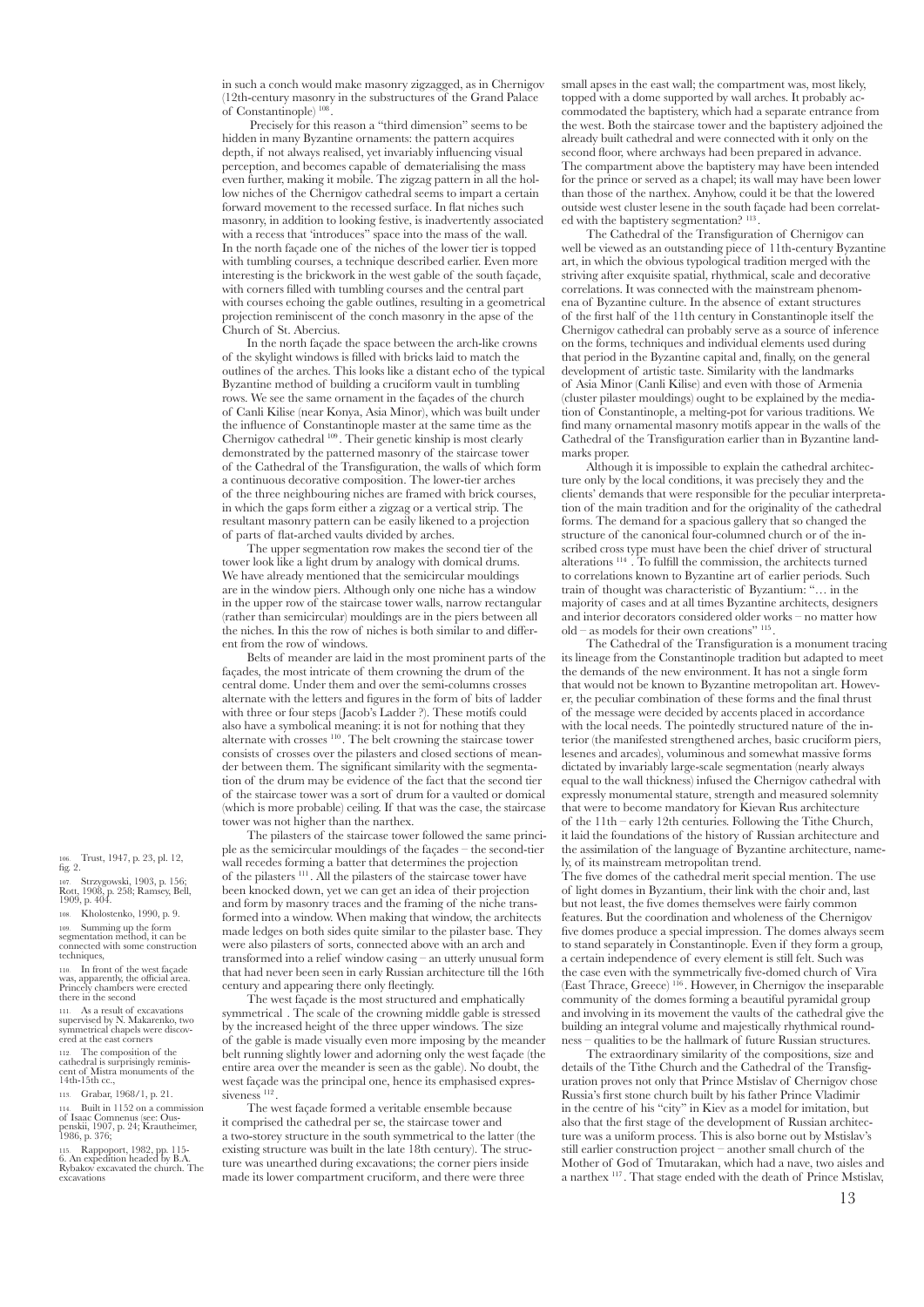and large-scale construction started by Prince Yaroslav Vladimirovich in Kiev virtually the following year was inspired by the same ideas implemented in a different way 118.

\* \* \*

Yaroslav's construction project had to do with the building of a new district in Kiev – the "city" of Yaroslav. In this he followed the example of his father. The new territory was outside Kiev and therefore the building of the grandiose St. Sophia Cathedral was of necessity accompanied by the raising of fortifications. St. Sophia's of Kiev marked a resolutely large-scale modification of Byzantine ideas by Russian architects, which meant the birth of an uninterrupted, stable local tradition – school. It was the first of the three St. Sophia cathedrals of the mid-11th century built in Kiev, Novgorod and Polotsk. At the same time it is a masterpiece of 11th-century Byzantine architecture.

The concept of "Byzantine art" should be clarified here in the context of our study. It is in no way interchangeable with the concept of the "art of Byzantium". It is a matter of the type of artistic culture, common techniques and style. Byzantium was the centre of this art in the 6th century, and under Justinian it was almost as large as the former eastern part of the Roman Empire. Common state borders, religious beliefs and organisation, as well as culture on this vast territory led to common artistic development. It allowed fairly significant fluctuations in the nature of regional artistic development, but the ideas, techniques and forms evolved within the bounds of the common culture type. The ages of crisis in the development of the empire dramatically contracted its territory, but helped attain greater stylistic homogeneity of its culture and consolidate the dominant role of Constantinople.

Political, economic and state development of Byzantium in the 9th – 11th centuries not only restored its former boundaries to a certain extent, but also drew new territories into its field of influence. Direct conquest was far less efficient than the spread of religion and culture. Armenia and Georgia, while remaining independent states, retained the community which had formed ages before. Byzantine art as an artistic style or type concept had become common for all those territories. We can speak of Byzantine art in Greece, Rus' and Armenia in exactly the same way as of Byzantine art in Constantinople. Parallels can be found in later styles of world art, such as Gothic, the Renaissance and Baroque. Common style never prevented art of every territory, let alone country, from being original. It is in this sense that we can describe the art of Kievan Rus' as Byzantine without detracting in any way from its perfection or originality. What is more, it is only in this perspective that we can correlate it with world art history and truly appreciate the extent of its originality and perfection.

We shall begin our acquaintance with the St. Sophia Cathedral with an analysis of its composition. The very plan of the building looks unusual: instead of the clear-cut scheme of Byzantine monuments as such or the Cathedral of the Transfiguration of Chernigov, we see a grandiose multi-aisle structure brimming with cruciform piers. It is only gradually that the eye begins to discern the main five-aisle core and two rows of surrounding galleries.

The five aisles are unique for Byzantine architecture: neither in Constantinople nor in any other territory do we find similar structures 119 . St. Sophia's of Kiev was built as the main cathedral of the capital of a great power. That fact alone was to account for its large size. However, small structures predominated in Constantinople architecture, the tradition of which underpinned the architects' efforts. The masters faced the problem of re-thinking the type and reinterpreting it on a large scale  $120$ , which led to the appearance of the five-aisle composition. "There is no doubt that due to the impossibility to imitate exactly the Hagia Sophia of Constantinople or any other temple from among the imposing domed structures of the Justinian epoch… they tried to add more grandeur to the inscribed cross type of church by multiplying aisles in the city on the Dniepre" <sup>121</sup>.

The Church of St. George of the Mangana was the largest of the 11th-century Constantinople monuments known to us, and the southern church of the Pantocrator Monastery held the same stature in the 12th century. Let it be recalled that Michael Psellus deemed the Mangana church to be enormous beyond understanding (see note 65). In Constantinople with its cult of the dome the Russian monuments find parallels and even rivals in size among the domes with a square base with a side of 10 m in Mangana, 7.5 m in the Pantocrator monastery church and 8.5 m in the Hosios Loukas katholicon (contemporaneous to the

Kievan cathedral), compared with 7.7 m at St. Sophia's of Kiev. The 29 m high St. Sophia's is the tallest of them, followed by the 25 m high Pantocrator monastery church and the 18 m high Hosios Loukas katholicon. The most striking difference is, however, in the layout area of 1,365 sq m in St. Sophia's of Kiev, 990 sq m in Mangana and Pantocrator monastery (each) and 459 sq m in Hosios Loukas. The cathedral commissioned by Yaroslav the Wise turns out to be the biggest of them all; if the width of its outer galleries is taken into account, its overall layout dimensions are 42 m x 55 m (2,310 sq m).

Its five aisles appeared as a result of the desire to have a spacious choir manifested there even with greater purpose than in the Cathedral of the Transfiguration of Chernigov. As has been pointed out earlier, the choir was intended for the prince and his retinue. Let's dwell on this point at greater length. Upon arriving in Constantinople Russian princes and envoys visited its temples, the main of which were the Hagia Sophia, the Hagia Irene, the Holy Apostles and such like huge structures where the emperor attended services. They were always shown to the impressed foreigners. The service at the Hagia Sophia produced an indelible impression on the envoys of Vladimir in 987 (graffiti left by the Russian pilgrims of the pre-Mongol era have survived on the marble enclosure in the southwestern part of the Hagia Sophia choir).

All those temples had big, at times intricately designed choirs that accommodated the imperial retinue, the emperor and the empress. There they sometimes took the Sacrament from the patriarch and other clergy 122 . If we remember that service in those churches was extremely sumptuous and that barbarous Europe of the early Middle Ages viewed the way of life of that great city with envy and admiration, we will understand why rulers emulating the Byzantine court etiquette set up choirs in their churches. That was how it happened in Bulgaria in the 9th-10th centuries, in Venice in the 11th century and in Mistra in the 14th century <sup>123</sup>. The same explanation applies to the extensive choir of St. Sophia's of Kiev, where even the choir frescoes were on Eucharist themes, corroborating and sanctifying the custom of the prince and his retinue taking the Sacrament at the choir. "The choirs fast rose up over the aisles and the narthex of the princely churches of Kievan Rus for the princes sought to copy the rituals of the imperial court of Constantinople" 124 .

As St. Sophia's plan is based on the Greek cross the distance from the centre of the dome to its walls (including to the wall of the central apse) is equal. The ideal circle with the help of which the Church of St. George of the Mangana was laid out can be brought to mind  $125$ . The special shape of the upper arcades – their middle arch obviously higher – stressed their solemn look. At the butt ends of the arms of the cross the entire composition has a unified and triumphantly large-scale appearance.

The main cruciform piers of St. Sophia's look so canonically stereotype that it takes some time to see that the scheme is out of the ordinary. Byzantine architecture has countless combinations of arches and lesenes and occasionally cruciform supports are found, but never do they become an artistic form-building principle as it happened in Kiev. A cruciform pier of St. Sophia's of Kiev is far from being a figure wrapped in itself (although visually it may look so). It is formed of five elements – a square core and four lesenes that, rising up, cease to form a common structure and become part of four different arches. They can be big or small, narrow or wide and that is why lesenes usually differ in size in Byzantine structures. At St. Sophia's of Kiev the lesenes are not only identical – they are exceptionally big: their width and projection are nearly equal to the central wall arches. This may be the key to their construction: the central arches nearly entirely rest on the lesenes and only insignificantly extend onto the pier. A double-ring bonded-face arch (wall arches were indeed made of two courses of bricks) is about 80 cm deep, with the lesene projecting for 70-75 cm.

The arch could have fully formed part of the pier masonry, however, four arches converging on a pier and resting on its core would have led to a fairly complex system of masonry. To avoid it and give the composition a simpler constructive base (as justly observed by N.I. Brunov), the builders of St. Sophia's of Kiev supplied every arch slope with a support lesene projecting equally to the maximum extent. The reason was the specific organisation of the construction process. One would think that there were not many Greek master builders and, given the large-scale undertaking and undoubtedly wide use of local workers, this type of oversimplification would be both forced and sensible. It also shows that the construction of the cathedral was a school where local builders were trained  $126$ .

116. Before considering the struc- tures themselves it is necessary to specify the chronology of new construction efforts.

In the 1920s N.I. Brunov proposed the theory of the five aisles of the Constantinople domed cross-in-square

118. Brunov, 1927, p. 92 u.w.; Brunov, 1929/1930, p. 249; Sas-Zaloziecky, 1925, pp. 70–1; Sas-Zaloziecky, 1928,

119. Delvoye, 1967/3, p. 207.

120. Belyaev, D*.*, 1892, pp. 139–40, 173–4; Belyaev, D*.*, 1893, pp. 105, 174; Belyaev, D*.*, 1906, pp. 105,  $109$ 

121. Bošković, Stričević, Nikolae- vić-Stojković, 1961, pp. 187–200; Demus, 1960; Delvoye, 1964, pp. 43–4.

122. Delvoye, 1967/1, pp. 140-1.<br>123. "...A circle drawn as if from

123. "…A circle drawn as if from the centre circumscribed the church, tall and majestic" (Michael Psellus, 1978, p.

124. For similar observations and analysis of Greek and Russian cooperation in construction projects of the 990s-1040s see: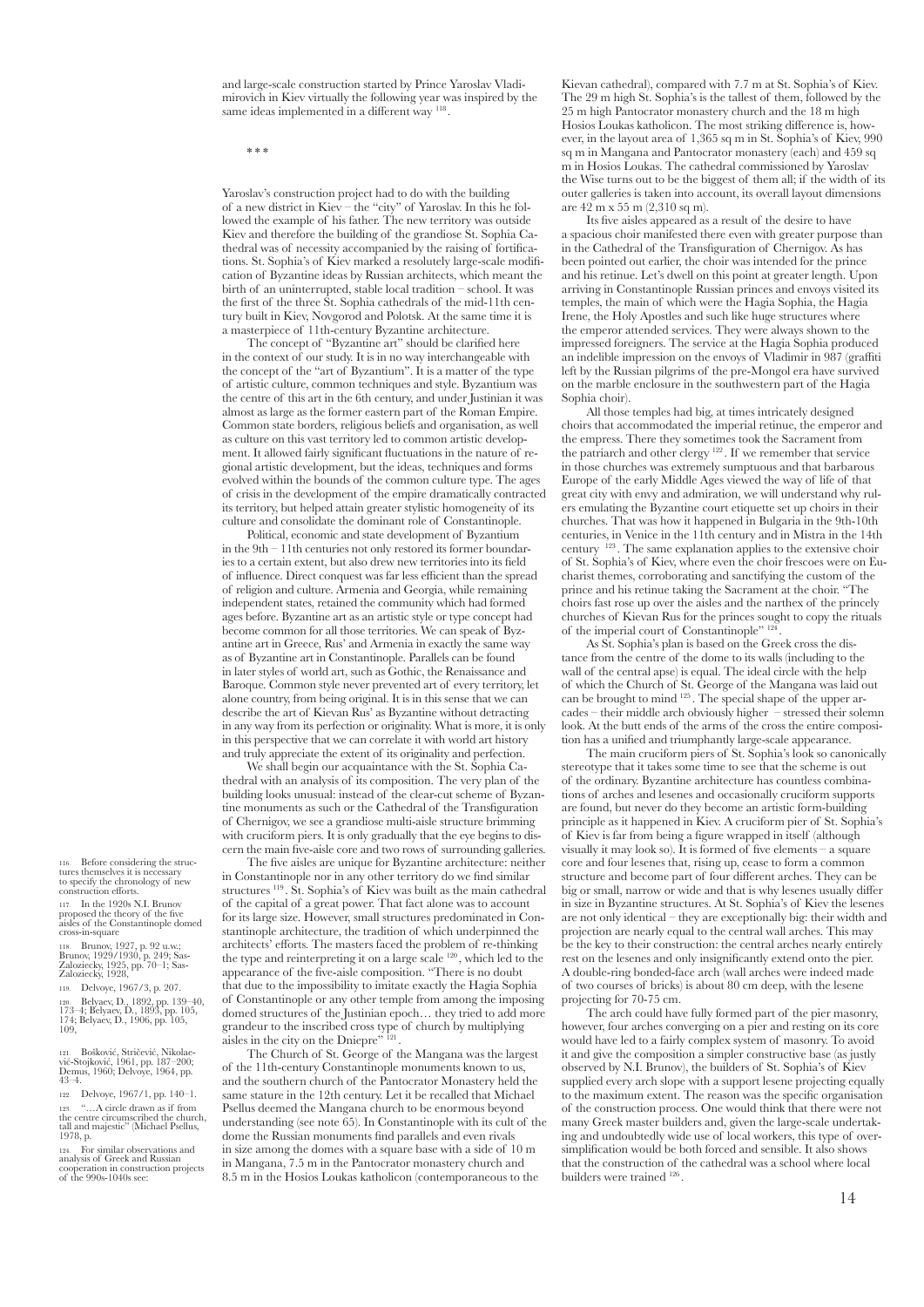Let us focus on the vertical structure of the cathedral. The lower tier lesenes carry the smaller arches which support all the vaults over the choir. The vaults were put directly on arches without any intermediate masonry . The arches and vaults have almost semicircular outlines, so their height is approximately equal to half their span. The height from the impost to the arch crown was determined technologically rather than by some particular proportion. An arch springing from some height produced a constructive system that determined the height of the vault <sup>12</sup>

The system of vaults and arches over the choir was built just as logically . In the Constantinople churches the corner units were covered by groin or domical vaults. Had that scheme been used at St. Sophia's, there would have been closed chapels in the eastern parts of the choir that would differ dramatically from the main space.

Had the western parts of the choir been designed in the same way, the choir would have been occupied by dark and low premises with cloister vaults similar to those under the choir. The expressiveness of such a composition would have been a far cry from the light-filled choirs of the main churches of Constantinople that Yaroslav wanted to emulate. As a result the choir structure differed from both the Byzantine monument of the 11th century and the ceiling in the eastern part of St. Sophia's itself. In the east the smaller arches go up to the level of the slate plates while in the western part this is the point where the arches spring. The entire western part turns out to be raised by 1.2 m, the height of the arches. The vaults of the arms of the cross in the west part are cut by the arches. This correlation has not been repeated in any other piece of Kievan architecture, which proves that this exclusive composition was born of concrete construction needs. All domical vaults rise on drums, forming light domes. The choir accommodates light and solemn one-pier chambers singled out of the system of overall special relations of the interior.

The higher vaults over the western part of the choir gave an impetus to fairly cardinal innovations in the general composition. Due to the aforementioned rise the arch abutments in the western part of the vaults of the transverse arms of the cross (over the choir) found themselves at the same level as the abutments of these vaults themselves – they begin to rise together and the arch seems to be carving out a portion of the western slopes of the vaults. All arches of the west half of the choir also spring from that level. However, the vaults of the arms of the cross above the middle aisles around the dome space spring even higher. Their springing point does not coincide with that of the arches; rather they rise from the latter, thus restoring the usual constructive correlation. As a result the vaults of the arms of the cross have the form of a fantail with the parts closest to the centre higher than those over the outer aisles by the height of arches over the choir. The beautiful pyramidal fantail composition crowning the cathedral stemmed from the risen western compartments of the choir 128 .

One-pier western compartments of the choir are absolutely original in 11th- century Byzantine architecture . The central pier has no lesenes and, reaching it, the four central arches seem to merge with each other. The absence of lesenes makes the central arches wider by that distance and higher by half of it. This is not much, yet enough to highlight the "chambers". Thanks to the light domes they are the lightest and have the most beautiful ceiling as the four arches springing from the pier look like a flower and are aligned rhythmically in a common "swirling" with all the arches and vaults. There is a nuance within the overall centrally-planned system which underscores the link with the overall structure of the cathedral: emphasis is placed on the high domes adjoining the central dome piers. The whole of the composition is executed with great taste, ingenuity and artistry. Yaroslav the Wise as the client could have been party to its elaboration while the architects supervising the worker *artel* did their best to translate the concept into life. These one-pier chambers might have served as the source of a long string of ceremonial halls of Russian palace and monastery structures.

The central plan of the one-pier chambers of the choir balances out the division into the aisles, making the space of the corner parts and the cathedral as a whole exceptionally integral. The effect is engineered by the complete disappearance of walls in the entire five-nave naos. All the lesenes are alike, form part of the cruciform piers and produce no impression of being part of the walls cut by the arches. However, the absence of massive walls does not entail the dematerialisation of form which the Constantinople architects always aspired to attain. As a result of the wholesale use of equally large lesenes, the architectural forms of the cathedral get the greatest "corporality", to quote

N.I. Brunov, of all the 11th-century structures 129 . The effect is rather spontaneous because purely practical considerations may have caused the appearance of equally large lesenes. The visual expressiveness of form is secondary: it comes into being after the form has been created and is conveyed not only by the qualities brought about by the human mind and labour, but also by those inherent in the mass of stone itself, such as weight, the self-sufficiency of inertia, and timeless and isolated material existence. Such qualities are not man-made and therefore cannot be deciphered: they can be pointed out but not expounded. This type of expressiveness is akin to pre-Romanesque or early Romanesque structures, and it became part of the recognised concept of Romansque art. The intrinsic affinity of these phenomena makes it possible to speak of Romanesque aspects in the expressiveness of the St. Sophia cathedral, even though this comparison is meaningless here <sup>1</sup>

 Had this mass come together in clear-cut centrally-planned supports, the association with Romanesque art would have become evident. Characteristically, the architects who had in fact created similar supports interpreted them in a different way. It is not only a matter of the lesenes going away from the pier into the movement of different arches, or the arches blending within themselves the lesenes of different supports into a single whole, or else the core of the piers never revealing itself and dissolving in the movement of the concave surfaces of vaults, pendentives and domes. All those phenomena were quite characteristic of Byzantine art as a whole. St. Sophia's also has some specific combinations. The lesenes project by 70-75 cm while their slate plates at the arch abutments are embedded a mere 40-45 cm deep. The plates do not form the "capital" of the cruciform pier, but belong precisely to the lesenes. The movement of the lesenes on their own, their independence from the middle of the pier stand out visually 131 . The expressiveness of arches and lesenes tied with them can best be described by the following quotation from Paul the Silentiary (Paulus Silentiarius): "Each arch joins its unshaken foot to that of the neighboring curve at either end, and so they are fixed together on the edge, but as each rises in the air in bending line, it slowly separates from its former fellow" 132

The corporeal fullness of forms made it possible to connect somewhat static spatial units into a powerfully integral organism, united not only by the logic of the rhythm, but also by the unquestionable motive force of lesenes and arches. It also became a source of the monumental solemnity of the cathedral. The five aisles of the cathedral enabled the architects to unite the cruciform central space, a must for inscribed-cross churches, with the two-tier inner by-passes characteristic of central Constantinople temples of the Justinian era 133 . The free and equal arms of the cross formed its main centrally-planned cruciform structure.

The situation might have been unique but for one predecessor – the Hagia Sophia of Thessaloniki. Its composition likewise transformed the tradition of Justinian's churches by organising the skirting peripheral parts of the middle cross-in-square space into a two-tier structure. Their common structure of the domed cruciform canopy might have been enhanced by similar size: both churches were about 17 m wide along the north-south axis within the limits of the free arms of the cross, and the arms of the cross were 16 m high in Thessaloniki and about 17 m high in Kiev. The difference is in proportions. To transform the St. Sophia of Kiev into the Thessaloniki church, the domical piers should be moved aside diagonally by 1.5 m. Add to this the absent lesenes and the smoothly skirting surfaces of Hagia Sophia's walls and vaults, and we will see that, despite the heavier stocky forms, the spaciousness of the main hallowing canopy structure is largely there.

Another distinction is the rather sharp separation of the middle structure of the Hagia Sophia of Thessaloniki from the two-tier galleries skirting the structure. The galleries adjoin the centre without being part of it. This is felt in the ground tier and especially in the upper tier. Hence the measured rhythm of arch openings at the butt ends of the arms of the cross with a pillar reinforced by the lesene, rather than the opening finding itself in the centre, which emphasises the movement along the wall rather than through it; hence the windows in the lunettes of the central vaults turning them into inner space boundaries.

Cross-in-square is not the only orientation of the middle space of the St. Sophia Cathedral. The lateral apses adjoin and fully open onto the north and south arms and, together with the central apse, also restore the classical correlation (naos – threepart altar), which has already been discussed and embodied in the Chernigov cathedral (as a result of which the choir was not extended eastwards from the arms of the cross). Even in the dome space of the St. Sophia of Kiev the viewer feels the solemnly

From the modern point of view it would be logical to surmise that the architects first determined precisely the level

126. Komech, 1972, pp. 50-64. 127. Brunov, 1950, pp. 154-200.

128. Brunov, 1928, pp. 258. It makes sense to point to other distant sources of the St. Sophia Cathedral forms.

129. Curiously enough, 19th-c. architects were, apparently, shocked by this lack of order and during repairs added

130. Johannes von Gaza, 1912. Col. 457-465. One can get the impression that our assessment of the expressiveness of

131. It is impossible to overlook the age-old traditionality of composi- tional ideas. Already N.I. Brunov associated the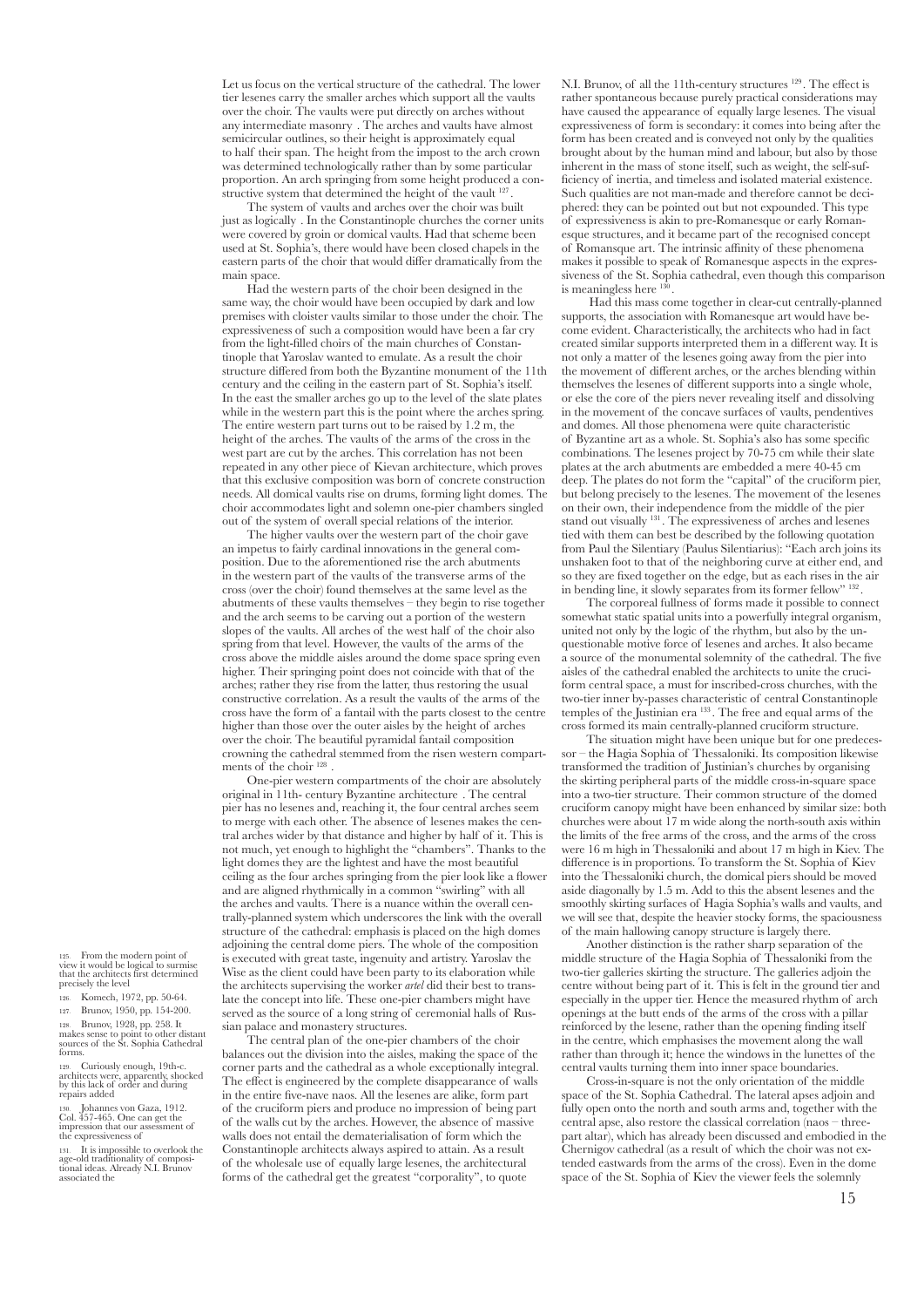spatial "stride" of the far-flung altars, which encourages an especially fervent prayer, the fact that prompted N.I. Brunov to look for compositional and conceptual parallels among a broad range of world architecture phenomena 134 .

The setting off of the altars against the middle structure of the nave and two aisles and its being surrounded by a two-tier by-pass provoke the feeling of the St. Sophia Cathedral's affinity with 11th-century Byzantine cathedrals with squinches. Both varieties were born of searches for a monumental style and recourse to the architecture of the 6th- 9th centuries. The Hosios Loukas katholicon is a close analogy of the five-aisle church because its two-storey skirting galleries are fully incorporated into outer walls while the space under the dome is made, as it were, structurally three-aisle by the segmented walls and three altars in the east <sup>135</sup>

Slate plates were embedded in the cornices and abutments of all arches of the St. Sophia Cathedral. Their trimming was simple – the plate edge was just chamfered, but there are as many varieties of that chamfer as there are plates, the fact evidently explained by the low level of the craft. By the nature of trimming and the extent of projection the placement of plates is more often than not haphazard and only occasionally purposeful. The cornice of the apse walls and the bema has a more delicate trimming in the form of an ogee profile. It is replicated in a simpler way in different parts of the cathedral, with the chamfer now slightly convex, now slightly concave, but more frequently straight. A small platform below the plates determines the degree to which they are embedded in masonry and their projection. Not a single plate was embedded in masonry exactly at the platform border. The plate projection roughly takes into account the thickness of stucco for future fresco painting. The plates were often laid askew, sometimes quite awry, their projection is usually inordinate. In the most primitive version of trimming a groove was made at the bottom of the plate to mark the central platform which was to orient the placement of plates in the masonry.

The projection of plates in smaller arch abutments is approximately the same and increases by the cornice which runs along the arms of the cross at the level of the choir floor. The cornice plates are devoid of any special trimming; they are the same as those at the arch abutments, but their projection is far too big (their lower profiles ill-fit the masonry). Because of its large extension the cornice is made of several plates even at the lesenes. The cornice at the base of the central drum has a big projection and special profile (the pattern is the same but the proportions are different).

The singularised middle and upper cornices and the more painstakingly executed cornices of the apses and the main dome were characteristic of Byzantine architecture (remember the Church of the Mother of God of the Lips Monastery). In Kiev their expressiveness is diluted by the general coarseness of forms. The St. Sophia Cathedral does have finer nuances in plate placement and forms indicating that the master builders had been trained in Constantinople, but they are next to indiscernible due to the generally homogeneous monumental forms. They are a genetic feature rather than conscious interpretation.

The piers in the arcades and in the choir are emphatically "rounded off", the quality enhanced by their cylindrical bases and tops that seem to tie up the profiled parts, be them edges or projections. On the whole there are eight edges, but there could also be nine (as in the south arcade under the choir); the form remains the same. The piers at the choir are square in principle, with semicircular mouldings along the centre of the edges, which are, however, perceived as cluster junctions of cut and semicircular projections. Meanwhile, it seems that supports of this shape call for square forms of the terminating slate plates. Nevertheless, they are square only in the choir arches. In the lower piers they are rectangular and stretched out through the arcades along the axis of the arms of the cross. Brought from Constantinople, this technique had been used to great effect in the Chernigov cathedral. Here it is just a tribute to tradition, all the more surprising since the mass of masonry resting on the plates is nearly square in cross-section. The plates, projecting towards the aisles, have no projection into the arches between the piers (despite having been profiled at the bottom).

In this case it is easy to explain the form. More unexpected and less understandable are rectangular plates at the piers of the one-pier chambers. The centrally-planned arch compositions, the square cross-section of masonry above the pier, the placement of the piers themselves in the middle are all at odds with the plates being stretched out along the north-south axis. The fact remains unexplainable, and one can only be reminded of the predilection of the architects of that period for the oriented form of supports and the commonplace rectangular marble stubs

in the window and choir arcades (Kilise Djami of Constantinople, Hosios Loukas katholicon).

In articles about the marble details of the early structures – the Tithe Church, the Chernigov cathedral and the St. Sophia of Kiev – authors often argue that those fragments belonged to preceding centuries and therefore had been imported to the Dniepre region. The affinity of forms and motifs scattered around the Byzantine world (Chersonesus, Constantinople, Mount Athos and Greece) is the only ground for this conclusion. Such views also crop up in the assessment of St. Sophia's marble details 136 . Meanwhile, they seem to overlook the fact that all marble details – the capitals, portico surrounds, choir plates and the marble screen details – were made specifically for the given monument and a certain place, and that they are limited by the span of openings and the thickness of walls (suffice it to compare two similar capitals – that of the Chernigov cathedral and that of the Tithe Church).

They can't be adjusted, but can only be made on purpose. Just as the porticoes of the Kievan St. Sophia cannot be thought to have been imported , so it would be logical to consider the other fragments made in situ. The stable age-old continuity of motifs is a distinguishing feature of art of the entire Byzantine period. It is just as impossible to regard the slate plates of the choir balustrade as imports; along with the slate sarcophagi, they form a single group with the marble details. For this reason, despite the obvious similarities between the ornamental motifs of Yaroslav's famous sarcophagus and early Byzantine art 137 , the point of view of M. Novitskaya and Y. Nelgovsky, which is shared by A. Grabar, seems more insightful and precise: the latter considered the sarcophagus to be the best piece of Byzantine modelling of the 11th century 138 . A. Grabar also convincingly categorised slate plate carvings among the mainstream phenomena of 11th-century Byzantine art.

Some additional information about the structure and decoration of the St. Sophia Cathedral is in the diary of Martin Gruneveg, who visited Kiev in 1584. We learn from it about the flat roof of the outside ambulatory, the marble porticoes of the cathedral and the beautiful floors of the inside galleries (laid in "Frankish" patterns). The sanctuary screen doors no longer existed at that time, but the icons of the Saviour and the Mother of God had survived: "it would have been not easy to take them away to another church because of their huge size" 139 .

The diary provides a very interesting detail about a polished ("of the mirror type") plate of green stone next to the large portico that, according to legend, showed what was thought secret and hidden. Although it is not quite clear where that plate was – "above the great church doors (to the side of the entrances)" – next to the portico or in the lunette above it, an analogy willy-nilly suggests itself with the Constantinople Hagia Sophia. The farthest plate to the right from the main portico leading from the narthex into the main part had a marble representation of the Saviour, in front of which anyone entering the temple inwardly made one's confessions<sup>140</sup>

Leaving aside individual descriptions, let us sum up the expressiveness of the interior. Its large scale is wedded to the complexly multiple combination of large uniform elements (spatial units, lesenes, arches). One feels in the cathedral the rhythm of the measured movement of a mass of similar elements, the rhythm of a sort of procession. The composition of the middle crossshaped space is static to a certain extent, but this feature is overcome by the energy of the skirting movement of a massive structure. Expressive whirling coming from the light drum ("the ever-spinning miracle", to quote Silentiarius 141 , is retained as the dominant and is supplemented by the sharply enhanced role of the space of the central apse. The best view in the cathedral is that on the free and therefore deepest east arm of the cross, which is terminated by the central apse. The rhythmic development of movement (the cornice of the apse, the conch of the apse, the bema vault, wall arches and the ring of the drum) complemented by the conceptual bond among the representations (which is likewise developing vertically), the beauty of the mosaics and the spaciousness of the gold background from which majestic figures come out to meet the newcomer all produce an unforgettable picture.

The ability to fit representations into space, which was characteristic of Byzantine art and which was remarkably noted by O. Demus 142 , acquired a special mien in the St. Sophia of Kiev. The nature of the projecting lesenes and their active penetration of space have already been mentioned. Painting has boosted their effect by the opulence of single representations on them that inhabited the cathedral and created a world of saints, zealots, martyrs and priests taking in new converts.

132. Brunoff, 1927, pp. 35-58.

133. This is not to say, however, that these parallels categorise the Kievan cathedral among the churches with squinches.

134. Kholostenko, 1967; Ivakin, Putsko, 1980, pp. 293-9.

135. Makarenko, 1930, p. 71. 136. Novitskaya, 1979, pp. 3-12; Grabar, 1976/1, pp. 83-91. Y.A. Nelgovsky also spoke out in favour of St. Sophia mar

137. Isaevich, 1981, pp. 204-11, in particular 209-10.

138. Sakharov, 1849, pp. 72, 105-6. 139. Gaza, Silentiarius, 1912, Col. 399.

140. Demus, 1947.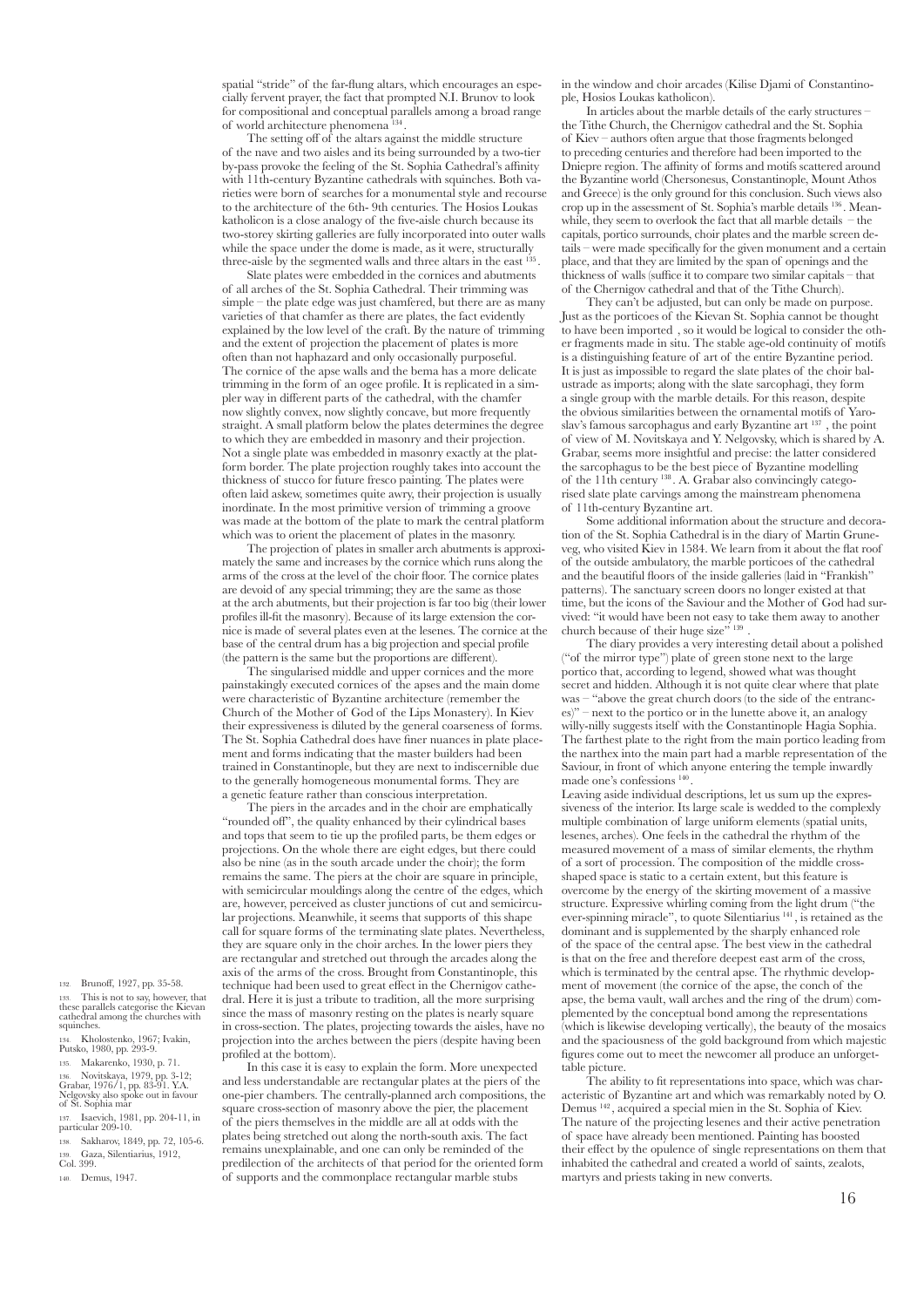The interior is made to look like Christian cosmos with full clarity as far as both the concept and visualisation are concerned. This was the cherished aspiration of Byzantine art and the inherited tremendous importance attached by antique culture to the visible world. Everything that Dionysius the Areopagite, St. Maximus the Confessor, St. Germanus Patriarch of Constantinople and Theodore Bishop of Andida said about the meaning and expressiveness of church architecture is relevant and vital to the St. Sophia Cathedral. It is one of the most integral extant examples of the cumulative effect of art on a par with the katholicons of the Hosios Loukas and Nea Moni monasteries.

The main impression one gets in the cathedral is that of the appearance of Christian cosmos to the beholder with the visual embodiment of its supreme truths and the multitude of saints communicating them. This impact perfectly accords with the fact that the cathedral was intended for the metropolitan as the church of all Russia. It was dedicated to Sophia, the universal essence of Christianity which is inseparable from Jesus and the incarnate Word, the Logos, rather than to some individual or event. The *Sermon of Law and Grace* of Kievan Metropolitan Hilarion and the St. Sophia Cathedral were pervaded with the feeling of opening Christian cosmos for new people for whom the time of "grace" had finally come. For the congregation the emphasis in the cathedral is not on the drama of the sacrifice made by Jesus on the cross, but on the light and jubilant feeling of salvation and communion with the created harmony of the universe. The invocation made by hundreds of believers and supported by a host of the representations of saints and the divine liturgy of the apostles, distilled in the prayer of the Mother of God as the Mediatress of the new people and their capital, reaches the heavenly spheres of the vaults and domes and, harmonised by them, spreads in a hallowing movement across the entire space of the cathedral.

Everything wonderfully promotes this effect – the intentional compositions and forced solutions, reasonable centricity and certain immobility, spatial compositions and massive forms, artistic logic and workmanship spontaneity. It is difficult to pinpoint the sequence in which that fusion formed, yet it is there to inform us with lively immediacy about the spiritual mood of society in the mid-11th century.

Let me add a few details about the fresco decoration of the cathedral inasmuch as it defines its architectural forms. Painting tended to split up large planes. Flat-arched vaults over the underneath aisles and the planes of wall over the arcades are divided into separate rectangular representations framed by large ornamental bands. The artists do not seek to make full use of the surfaces, which accounts for the powerful impact of the large solid mosaic compositions of the central apse. The painterly dissection of planes seems to parallel the rhythm of the marble facing of the churches in the capitals or of the Hosios Loukas katholicon, revealing the common principle: the fields (representations) and framing

In addition to laying structural accents, painting also decodes the symbolism of architectural forms, making what is being felt obvious. The overall composition of the domed cross-insquare church has already been described. Speaking about the Kievan cathedral, let us point out the angels, cherubim and seraphim filling all the domes and cloistered vaults under and over the choir. The uniformity of the representations and their placement is seen here as communion with the Divine Principle disclosed to the worshippers through them rather than a shortcoming. The heavenly host on the vaults is, beyond doubt, connected with the heavenly protection of the prince and his *druzhina*. The outer south altar is dedicated to Archangel Michael, the leader of that host, the symmetrical north altar is dedicated to St. George, a soldier-martyr whose name Yaroslav took upon being baptised.

Mosaic floors added to the rich colour and elegance of the interior. Their pattern is known to us thanks to archaeological works supervised by M.K. Karger, who scrupulously collected the slightest fragments and, jointly with M.V. Malevskaya, described them in detail and pieced them together in graphic reconstruction 144 . Neither in technique (mosaic set in mortar and inlayed stone slabs), nor in motifs, nor in general compositional methods do floors differ fundamentally from those in Constantinople churches. Carpet-like compositions are made of geometrical motifs in which circles tied with straight or likewise circular bands preponderate and jointly form a characteristic flowing ornament, the rhythmic nature of which seems to reflect the curvilinear outlines of arches and vaults.

The central square is outlined with a broad ornamental band; the central field, unfortunately, has not survived. Work on inlaying the floor in the arms of the cross was complicated by the big projection of the lesenes. In the south arm walkways were laid between the lesenes which seem to have narrowed the arm and turned it into a middle rectangle. The same was done in the north arm from the east side, while from the west they failed to fit the composition within the lesene line and went beyond the projection to the detriment of the pattern. The ornamental motifs in the arms are different, and the compositions are generally oriented lengthwise rather than with respect to the central space.

Floors in the outer aisles were much simpler. In the southernmost apse the floor was made of glazed hexagonal tiles and triangular pieces of smalt. In the north gallery, at the cathedral choir, and in the upper floor of the north staircase tower the floors were made of glazed green plates  $(70 \times 70 \text{ cm})$  with a marble-like pattern; the floors of all the peripheral parts may have been the same  $145$ 

The St. Sophia Cathedral was largely rebuilt in the second half of the 17th and early 18th century, the second floor was added to the outside galleries, and the multi-tier faceted tops of the old domes and the new domes over the galleries greatly changed the building outline. Nevertheless, the distinct centricity and rhythmic diversity of the original composition show through all the extraneous features and continue to dominate the general outlook of Kievan St. Sophia's.

The old outlook of the cathedral is best seen from the east. The nearly fully open surface of the masonry of the apses makes it possible to appreciate the original expressiveness of the façades . The composition of the building steadily and consistently elevated towards the central dome. The single-storey outer galleries gave way to the two-storey inner ones, the corners of the cathedral were topped with smaller domes, between which the arms of the cross rose in a graded fashion, making the four middle domes grouped around the twice as large central dome to go further up. Just as in Byzantine churches, this gradual movement is perceived from the top down rather than the other way round; this is not the energy of ascent, or vertical movement (which would have been indisputable for the 17th century and is seen through the faceted tops of the domes), but the broad hallowing movement of the domed cross-in-square baldacchino spreading from the centre to the periphery.

All the architectural forms are subordinate to the general rhythm. The positioning of every element is determined by the inner structure of the building. This architecture does not know the meaning of façade: everything conforms to the objective of harmony and plastic expressiveness of the outer volume. The wall surfaces are pierced by window and arches, and divided by lesenes and niches into several tiers. Although the cathedral walls were terminated with straight cornices on both sides of the gables of the arms of the cross 146 , their lines were totally eclipsed by the circular movement of the domes, vaults, gables and arches crowning the windows and niches. The domes had undulating cornices accentuated by a border belt with arching crowns over the windows.

Curvilinear roofing was almost never found in Byzantine peripheral architecture – in the Balkans, Greece or Asia Minor. It was characteristic of Constantinople architecture and its application in Kiev was indisputably linked to that tradition. Yet, even in Constantinople it never formed such integral and systemic compositions. We have already pointed out the beauty of the tops of the Cathedral of the Transfiguration of Chernigov. Even more consistently rhythmical circular movement orchestrated the expressiveness of Kievan St. Sophia. The beauty of the swirling movement of forms, so characteristic of Byzantine church interiors, is manifest in the exterior of the Kievan structures just as effectively. This distinguishing feature will become a hallmark of Russian churches for centuries to come and largely determine their subsequent evolution.

The cathedral walls are cut through by arched openings of the window and porticoes and segmented by lesenes and stepped niches. The same decorative system is also typical of the Constantinople landmarks 147 . The surface of the apses is an excellent example of a well thought-out combination of structural and decorative principles. The three windows of the central apse begin at the level determined by the synthronon structure and decoration. The use of slate plates makes the window piers similar to stubs between the windows, a genetic derivative from triple altar windows of Constantinople churches. The windows are topped with high arches. At the level of the apse conch is the upper row of niches, under which there appeared an intermediate tier of niches because of the large height of the cathedral. It has been supposed of late that the intermediate niches were

141. Of interest is the specific structural division of the cathedral structural division of the cathedral<br>with the help of lesene decoration.<br>Saints are Saints are

142. Karger, 1961, pp. 182-205, fig. 74.

143. Totska, Erko, 1976, pp. 121-2. 144. See studies by N.I. Kresalny, Y.S. Aseev and V.P. Volkov in the 1950s (Kresalny, Aseev, 1955, pp.  $27-9)$ 

145. Schaeffer, 1973–1974, pp. 197–224; Ousterhout, 2005, pp. 182–92, 207–13.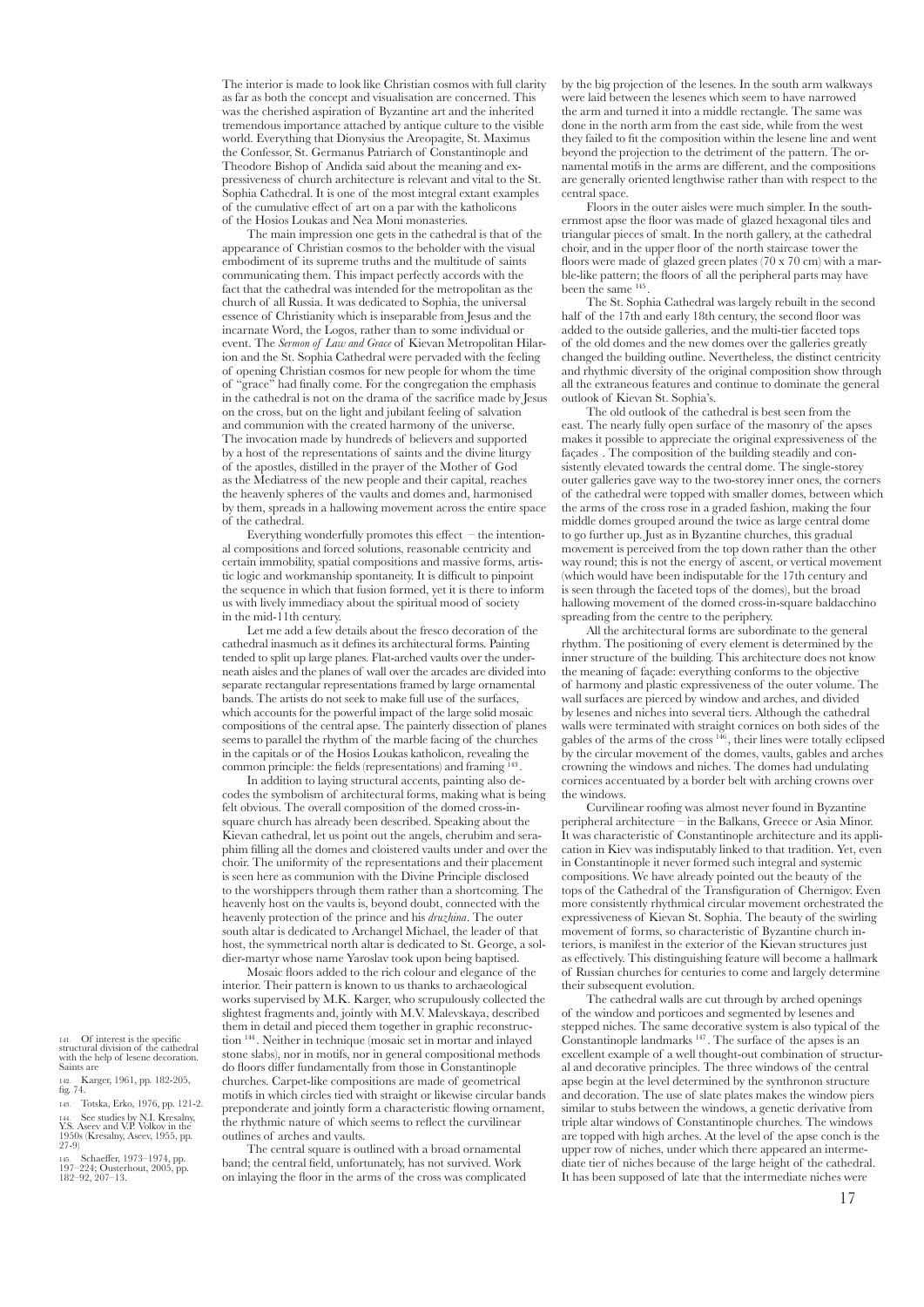initially windows, which were filled in later on to accommodate the mosaic scene of *The Communion of the Apostles* <sup>148</sup> . Although this version may be tempting for drawing a conclusion on the cathedral painting concept, it is groundless from the point of view of the architectural composition.

In Byzantine architecture niches were often filled in after the arches framing them had been laid; it was a building technique unrelated to any change of concept. Furthermore, all St. Sophia niches were built in a similar fashion, many of them still retain corner puddling going beyond their fields onto the adjoining mouldings. We know not a single Byzantine monument that would have three fairly big windows placed directly over the large windows of the apse <sup>149</sup>. Besides, two tiers of niches over the three lower windows were made already in Chernigov, where there are likewise no traces of later relaying.

The windows and niches of the outer apses were determined by their inner two-storey structure. They have no synthronon, and the first tier – a window surrounded by niches – starts much lower than in the central apse. The first row of niches is at the level of conches of the lower apses, while the second row corresponds to the level of vaults over the choir. The short upper window is restricted by the low conch of the upper-floor apse.

The heights of the central and outer apses were determined by the inner structure of the cathedral. The central apse has the same height as the vaults of the arms of the cross over the aisles, and the adjacent vault of the east arm of the cross (the bema vault), in conformity with the stepped structure of the central group, is above the apse outline. The outer apses rise up to the base of the light drums over the east corner compartments. The middle apses have no two-storey structure, and their heights are not strictly defined. The architects structured them with the aim of making the overall composition integral and beautiful. Their heights were determined by the gradual rhythm, the four tiers of niches (with windows cut in the centre of the lower and next but one tier) are similar to the outer ones in number and their placement levels are close to those of the central apse 150 .

The other façades were surrounded by galleries, two-storey inside and in width equal to the smaller naves, and single-storey outside and as wide as the central naves. The entire cathedral elevated to the central dome gradually, step-by-step so consistently that the natural supposition is that there had been an integral original concept. However, for quite a while the composition was thought to have grown from the mid-11th to the early 12th century 151 . It was not until quite recently that the opinion of the primordial origin of the cathedral, together with all of its galleries and staircase towers, gained the upper hand, although there remain many problems yet to be settled 152 .

The walls of the cathedral on both the ground and the upper floor are segmented with the help of lesenes, the placement of which corresponds exactly to their location inside. There is one window in every section of the wall below while in large parts of the side façades there are high arches with windows on both sides. Three middle parts of the west façade of the cathedral are pierced by archways which had marble porticoes, just like the doorways of the side façades. St. Eusebius of Ceasarea underscored the representative nature of this motif by aptly comparing it to the empress and her bodyguards <sup>153</sup>

The unanimity of the architectural structure of the entire cathedral is stressed by the continued rhythm of the triple arcades along the line of the arms of the cross which form ceremonial walkways in the centre of the inside and outside galleries; the west side arcade may have also been set up on marble columns. The solemn air of the west façade was strengthened by two staircase towers in the northern and southern parts of the west gallery. The vaults of the outside galleries rested on flying buttresses, which sprang from the outer wall lesenes to those of the inner galleries and thus reinforced the complex structure of the main core. All gallery units were open, with only the east unit of the outside north gallery turned into a burial vault, because of which the inner gallery doorway was bricked up and the burial vault was separated from the west with a wall and an archway. The northwest corner premise of the outside gallery, structurally similar to single-pier corner space of the choir of the Novgorod St. Sophia Cathedral, apparently, had some special purpose. It could be that the need to set it up forced the builders to move the north staircase tower southwards by one unit.

At the ground-floor galleries all lesenes have a simple rectangular shape, and the wall surface over the arches is segmented with niches. The lesenes of the upper-floor façades of the inside galleries were made to look emphatically smart with two projections on the sides of the central semicircular moulding (reminiscent of the window pier of the central apse). The doorway in the south gallery wall (next to the staircase tower) leading to the outside gallery ambulatory bespeaks the closed nature of the upper-floor inner gallery (just as its east wall with the window).

The structural segmentation of the facades produced by the lesenes, arches and niches is even more pronounced compared with the Cathedral of the Transfiguration of Chernigov. As has been noted above (see note 155), it is quite in line with the tradition of Constantinople architecture. Construction and masonry decoration methods are just as similar. Opus mixtum with concealed course, which had already become traditional for Kiev, was used to build the St. Sophia Cathedral, the masonry carefully finished and mortar frequently short of polished. Brick courses and individual stones were marked with notches, imitation quadra masonry was also used extensively, outlined in colour or with a rope imprint on wet mortar (masonry finish has survived in good condition under the windows of the central apse). Backgrounds were often coloured in white and structural lines in red. A representation of the cross made in fresco technique on the float finish during construction has survived in a west façade niche 154 .

Westerfeld's drawing showing the St. Sophia Cathedral from the east makes it possible to suppose that figural representations were placed in the apse niches. We do not know if they were executed on the coating or plaster applied to the façades later on. The careful façade surface finish does not prove irrefutably the absence of plastering in the first place (see note 115), it is nothing but testimony to the high perfection of construction work.

The centrally-planned stepped construction of the main and numerous smaller domes crowed the grandiose cathedral. Domes were placed above every cathedral unit, with the exception of the arms of the cross. The smaller and medium-sized domes correspond to the gradual elevation of the vaults, with the general movement culminating in the central dome drum with its 12 windows. A wide meander belt was laid over the windows of the central dome.

What we know about the architecture of the St. Sophia Cathedral can be summed up as follows. Greek architects of the 10th and 11th centuries were familiar with every one of its forms, although not all of them had prototypes in the art of that period. Some of them are traced back to the preceding centuries, the fact explained by the prestige and role of churches of the Byzantine capital. The outward impact – traditions and influences – lays bare and defines the artistic legacy which had become the ABCs and manual for the architects of the St. Sophia Cathedral; however, while explaining to us the origin of familiar elements, they help but little in understanding the specific appearance of the cathedral. The originality of its architecture lies in new correlations of the already known shapes that came into being under the influence of concrete circumstances and construction requirements .

Requirements set by the client, apparently, the prince or the metropolitan, to build the biggest temple in Rus' and to arrange a ceremonial and light choir there were the main reasons for the original makeup of the cathedral. This postulate makes it possible to explain the changes in standard techniques proceeding from the specificity of the cathedral construction process as such. All that is inimitable from the historical point of view, and therefore brings us close to understanding the true nature of the architecture of this building.

The huge five-aisle cathedral with a double row of galleries, staircase towers and thirteen domes lighting up the choir and forming a complex pyramidal top of the entire structure, without parallel anywhere, is a remarkable monument of Russian architecture and culture of the mid-10th century. Artistic perfection and singularity demonstrate the independence and creative self-sufficiency of Russian architecture.

Right after its completion the Kievan cathedral became a consciously chosen model for the main cathedrals of Novgorod and Polotsk. This is borne out by similarities in their dedication and the main compositional methods. The wooden cathedral of Novgorod – the 13-domed oak church of St. Sophia mentioned in the chronicle – burned down in 1045, when the Kiev cathedral construction project was on the whole finished. The new cathedral was built on commission from Prince Vladimir Yaroslavich of Novgorod and Yaroslav the Wise himself, so its kinship with the Kievan model is only natural. What is surprising, however, is that the princes of Polotsk, who constantly opposed Kiev from the late 10th century and plundered Novgorod in 1066, found themselves under the influence of the prestige and beauty of the Kievan cathedral and the Novgorod one built after

146. See chapter by V.D. Saraby-<br>anov of the present publication, pp. 180-262.

147. For more about windows and window frames see: Vyssotsky, 1972, pp. 54-60; Rappoport, 1994/2, pp. 94-6; Siromyat

148. The upper windows of the middle apses are bonded by a com- mon two-storey building structure. That would have

149. Karger, 1961, pp. 154-75. 150. Nearly thirty years ago Y.S. Aseev, I.F. Totskaya and G.M. Sht- ender carefully studied the second floor of the inner

151. St. Eusebius of Ceasarea, 1858, p. 515.

152. I.F. Totskaya has for decades scrupulously accumulated infor- mation about the cathedral façade finish (see Totska,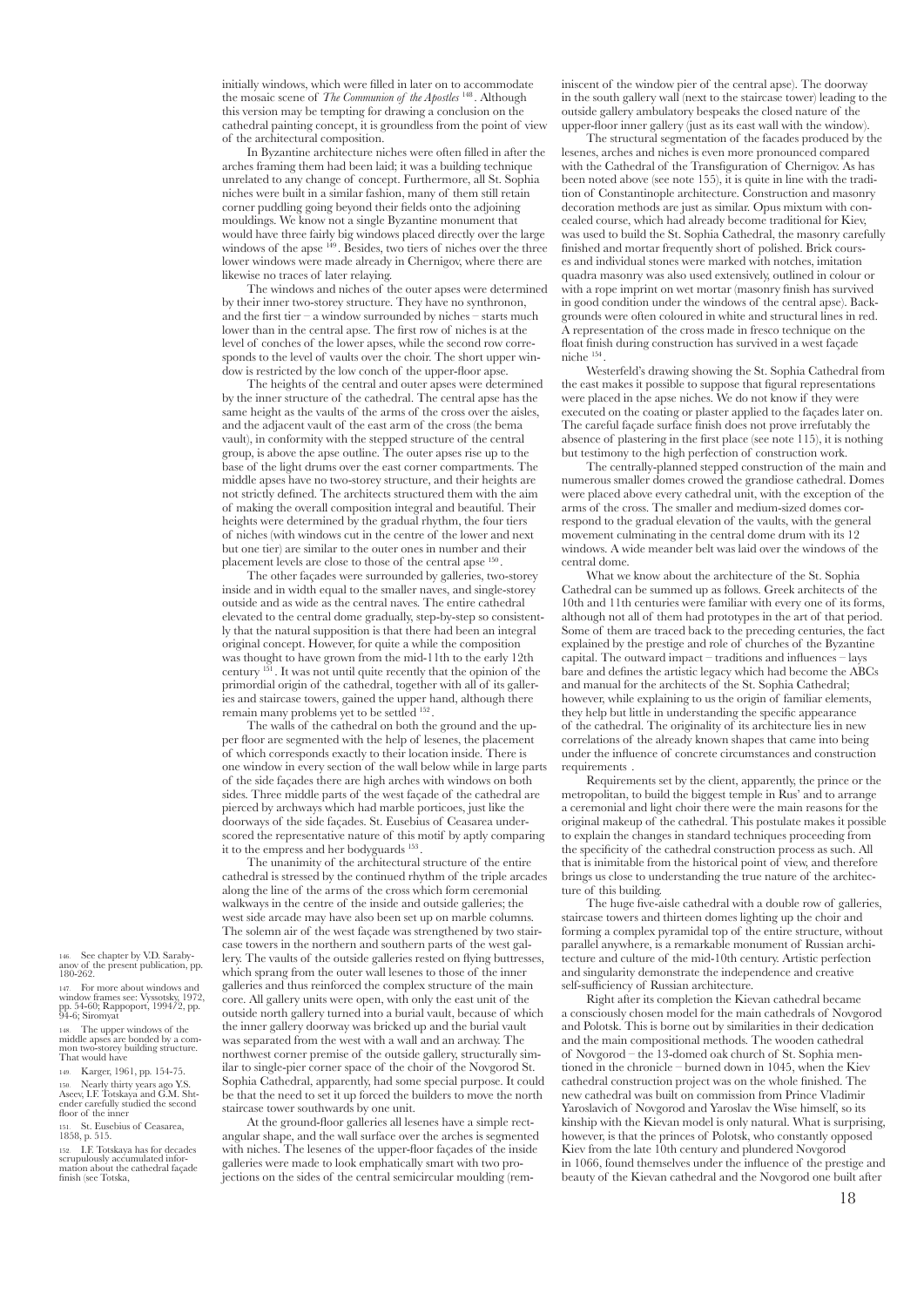it when they were building their own St. Sophia cathedral.

The three St. Sophias formed a special group in 11th-century Byzantine architecture. Their common dedication was traced back to the chief temple of Constantinople and was explained by its authority for the newly converted people and at the same time by the desire to be on a par with the Byzantine capital and to have a St. Sophia of their own. The primacy of the Kievan example determined the five-aisle composition of all the three cathedrals, and it's worth stressing the exclusivity of this form for Byzantine architecture. Born of specific local requirements, it was never reproduced in subsequent construction projects <sup>155</sup>

In Kiev itself the building of St. Sophia was but part of a large-scale construction programme. Following in the footsteps of his father, Yaroslav founded his "city", which in size surpassed that of Prince Vladimir. The new earth bank with wooden walls extended for 3 km. Its laying was, most likely, the first in a row of conceived projects because it transformed the "field outside the city" into a protected place that for the following fifteen years became the new city centre. For all the generalisation of the account of Yaroslav's construction endeavours, the Lavrentievskaya chronicle report under 6545 (1037) was quite informative: "Yaroslav founded a great city (Kyev), his city has the Golden Gate, also founded the church of Saint Sophia for the metropolitan and after that the church of the Annunciation of the Holy Mother of God, and then the monastery of St. George and Saint Irene".

There is no doubt that work went on simultaneously at several sites, that they required a large number of experienced craftsmen and unskilled workforce and that all those resources were readily available in the city. In addition to master builders who worked at the invitation of the prince and formed the backbone of the Grand Prince's artel, a sizable portion of the urban population worked as hired hands 156 .

The Golden Gate of Kiev was a rectangular structure built across the earth bank with a high archway in its side walls. The gate was about 25 m long and about 12 m high and had a span of 7.5 m (the size of the space under the dome of the St. Sophia Cathedral). Inside the archway, at the height of about 4 m, there have survived holes with traces of wooden beams which evidently served as a battledeck (a century later the Golden Gate of Vladimir was built in a similar way).

The earth banks with wooden structures adjoined the long walls of the gate, made them durable and left imprints on the outer surface of gate masonry (that is, first the wooden structures of the earth bank were built and filled with earth, and then the walls were raised and the gaps were filled with mortar). Building methods (the size of brick, mortar, masonry finish techniques and the way the foundations were made) were similar to those used by the master builders of the St. Sophia Cathedral 157

The general composition of the Golden Gate had a millennium-long tradition: it traced its lineage back to Roman structures via Byzantine specimens. An archway and vaulted gateway with a small tier above (an attic of sorts), several archways and the upper battledeck were already found among city gates, such as Porta dei Leoni of Verona, Porta Pretoria of Aosta and Porta Nigra of Trier. In the Byzantine period the desire to make the city gates even more unassailable prompted the citizens to place holy images on them (for instance, the famous icon of Christ was placed at the Chalke Gate, the main entrance to the Grand Palace of Constantinople 158 .

The Church of the Annunciation was erected over the Golden Gate of Kiev as a symbol of the protection of the city and the state by the supreme forces. As far as we know, there had been no churches built over the city gates until then, and the idea may have jelled in Kiev stage-by-stage. Additions and arches inside the Golden Gate, the same as chronicle reports, may shed light on this issue; in any case the second stage fast followed the first and the church was already there by the late 1040s 159 . There has been no unambiguous solution to this problem so far. The practice of implementing a single idea through consecutive additions, which emerged in the course of building large cathedrals, may be an argument to the opposite <sup>160</sup>. Martin Gruneveg left a very interesting description of the Golden Gate, recording a 16th-century point of view that may be a historically true account of the situation: "A chapel was built over the gate, as is customary with the Rus, who adorn the tops of their gates with beautiful small churches, giving them to gods for protection. They may have borrowed that custom from the Greeks" 161

Let us now consider three other Kievan churches of the mid-11th century. Their remnants (foundation ditches, foundations and fragments of wall masonry) were found on Vladimirskaya Street (presumably, the church of St. Irene), in the Georgievsky Lane (the church of St. George) and on the estate of the metropolitan's house near the Streletsky Lane (dedication unknown). They were usually thought to be five-aisle structures 162 , for which, however, there are not enough grounds. Most likely, they were nave-and-two-aisles structures with side galleries and a narthex (according to D.V. Mileev  $163$ ). Two of them – the Church of St. Irene and the church on the metropolitan house estate – had staircase towers in the northwest corners (the foundation of a round pier of the tower has survived in the latter case). This alone is proof that the outer aisles were galleries. When somewhat later a winding staircase was indeed put up inside the St. Michael Cathedral of the Vydubichi Monastery, it failed to make its way into it discretely – an indirect evidence of the lack of precedent. In the monuments under review it is logical to imagine staircase towers standing next to the cathedrals and surrounded by galleries.

Had only the foundations remained of the St. Sophia Cathedral, it would have looked like a nine-aisle structure. In plan the unearthed structures have on the whole five aisles. Although galleries were not an obligatory form of church architecture of the 11th century, they seem to have been precisely that in the time of Yaroslav. The outer aisles of the Church of St. George and of the metropolitan estate church are much wider than the intermediate ones; in all likelihood, they were galleries (we have observed the same correlation between the outer galleries and aisles of the St. Sophia Cathedral). St. Sophia's has remained the only structure in Kiev to have five aisles. Only the main cathedrals of major Russian cities have inherited that composition, which was originally intended exclusively for that type of buildings.

To judge by construction techniques, the three excavated churches form a single group for the duration of the time of Yaroslav the Wise. Fragments of frescoes, mosaics, glazed tiles, slate and marble details found during the digs attest to the sumptuous appearance of those churches. The main dimensions of the Church of St. Irene correspond to the width of the St. Sophia's nave; the square-base of the dome of the two other churches has a side of over 5 m. It is intriguing to compare the size of the Church of St. George with that of its Constantinople namesake, which was built practically concurrently. I mean the Church of St. George of the Mangana, which Michael Psellus found enormous (see note 66). The Kievan church is much smaller – 24 x 27 m vs. 30 x 33 m – but then they were structures of a third (rather than second-) scale order among the Russian landmarks (the Church of St. Irene was 28 x 28 m).

Although the structure of those monumental Kievan buildings will never be verified conclusively, a number of essential problems can be considered at least hypothetically. The presence of staircase towers is evidence of the choir and the second floor over the smaller aisles inside the churches. If we proceed from our postulate that single-storey galleries surrounded the main buildings on three sides, three options were possible when setting up the choir. One was to place the choir over the smaller aisles, with the exception of the east arm of the cross. This brings to mind the compositional methods of the 7th century (Qasr Ibn Wardan). Another option differs from the first by the reduced area of the choir from the east: the choir does not extend to the east corner (altar) compartments – a replica of sorts of the scheme of the Cathedral of the Transfiguration of Chernigov in a more archaic version, with the choir closely surrounding the central space. Still another option is to confine the choir only to the space over the smaller west aisle; this version was to have a future in Russian architecture starting from the first quarter of the 12th century.

After the spatial innovation of the St. Sophia cathedrals – the obvious emptying of the central cross-in-square space of the naos – any of the above schemes seems to be at variance with the nature of this architecture. The only way to go about the structural interpretation of the churches under review is to regard them as nave-and-two-aisles structures with a narthex flanked, on north and south, by galleries (single-storey or, which is less probable but cannot be ruled out, two-storey). We then get in plan a U-shaped choir similar to the familiar Kievan monuments of the second half of the 11th century.

The Church of St. George was scrupulously explored during excavations of the past few decades <sup>164</sup>. Fragments of frescoes, mosaics, glazed floor tiles and even a marble column have been discovered. The researchers' opinion of the overall structure of the building as a church with a nave, two aisles and a narthex surrounded by galleries is of exceptional importance for understanding it as a whole. Unfortunately, the two other churches

153. Komech, 2004, pp. 131-8. Also: Komech, 2005, pp. 7-12. Their common compositional methods, building techniques,

154. A precious report about the circumstances of the building of the church of St. George has survived in a copy of the

155. Vyssotsky, Lopushinska, Kho-<br>lostenko, 1976, pp. 63-85; Vyssotsky,<br>1979, pp. 22-38; Vyssotsky, 1981,<br>pp. 142-73.

156. Mango, 1959/1.

157. S.A. Vyssotsky dates the addi- tions by the late 11th c. and associ- ates them with repairs rather than the construction

158. S.A. Vyssotsky and E.I. Lopushinskaya (Lopushinskaya, 1978, pp. 33-7) carefully studied the 1978, pp. 33-<br>Golden Gate

159. Isaevich, 1981, p. 210.

160. Karger, 1961, pp. 216-37; Afanasiev, 1961, pp. 174-9.

161. Mileev, 1911/1, pp. 117-21.

162. Borovsky, Sagaidak, 1985, pp. 52-6; Borovsky, Sagaidak, 1996, pp. 29-32.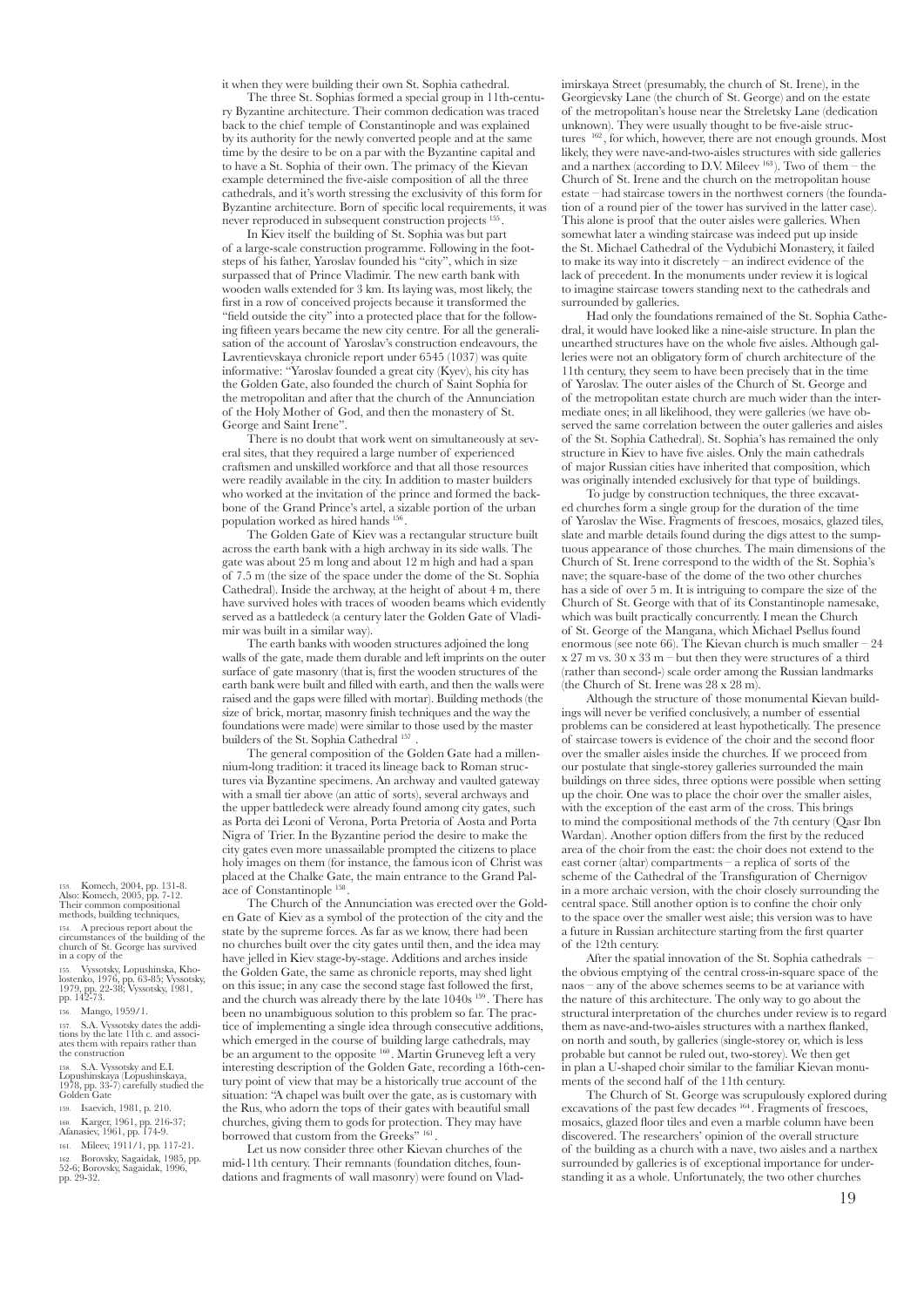are inaccessible for archaeological investigation, but then it is highly unlikely that anything significant from the point of view of information has survived after wholesale digs and construction projects of the first half of the 20th century.

Our knowledge of the development of architecture in Kiev itself is limited to the structures considered above. However, a true understanding of the development of art in Kievan Rus' of the mid-11th century is possible only after an analysis of two more cathedrals that, although built outside Kiev, are closely linked with its architectural tradition and school. The St. Sophia cathedrals of Novgorod and Pskov not only laid the foundations for the development of art in those cities but, together with the St. Sophia of Kiev, have exemplified the best and, fortunately, the best preserved of the artistic tradition of the epoch of Yaroslav the Wise. With their common features and differences, the St. Sophia cathedrals add to our knowledge of the unity of Russian culture and of the evolution of its local varieties.

 $**$ 

According to the First Novgorod Chronicle, the St. Sophia Cathedral was built in Novgorod in 1045-1050 "on the orders of Prince Yaroslav, his son Vladimir and Archbishop Luke". Nothing had been built of stone until then. Builders must have come from elsewhere, and most certainly they came from Kiev, as is attested by the architectural composition of the cathedral and the circumstances of its construction. The commission came not only from the archbishop and the Novgorod prince, but also from his father, Yaroslav, the Grand Prince of Kiev. Even the logic of Kievan urban development was replicated to a certain extent. Indeed, Yaroslav founded a new and bigger city outside the "city" of Vladimir, and the St. Sophia Cathedral was built of stone in the former (the earlier wooden cathedral of St. Sophia had a different location and was not that important). After the wooden church of St. Sophia was destroyed in a 1045 fire in Novgorod, Detinets, the local Kremlin expanded and renovated by the prince, was chosen to host the new construction project. It immediately emerged as the architectural dominant of the city and never relinquished that role throughout the subsequent centuries.

Construction materials and technology were basically similar to those of Kiev. Masonry of brick and stone with opus signinum mortar and concealed course became even simpler and coarser in Novgorod as mostly boulders were used to make walls and piers. Nevertheless, all the arches and vaults were made in classical concealed course brickwork. The front surface of the walls was commonly outlined and coloured to create an illusion of regular brick or stone masonry. In the brickwork of the lower parts of the central apse there are light-clay bricks evidently brought from Kiev because no such clay is found in Novgorod <sup>165</sup>

The chief argument in favour of the Kievan genesis of the Novgorod cathedral is the similar general composition of the two monuments. Each has a nave and double aisles on both sides, galleries, staircase towers and spacious choirs with onepier chambers in the west corner and is crowned with many domes. With the prince's commission assigned the leading role and the involvement of the same architects in both cathedral construction projects (of course, far from all the master builders were transferred to Novgorod, but some of them probably and almost certainly were), one might have expected the Kievan sample to be replicated exactly. However, other functional requirements and Novgorodian tastes imparted their grandiose stone cathedral with such powerful and distinct originality that it frequently served as a model for local architects in the centuries that followed.

St. Sophia of Novgorod is smaller than its Kievan prototype. The Tithe Church, and also the Chernigov and Kiev cathedrals were structures of the largest scale that remained unsurpassed by the domed cross-in-square monuments of Constantinople. The Dormition Cathedral of the Pecherskaya Lavra (the Monastery of the Kiev Caves) alone was built on an even larger scale in the 11th century. K.N. Afanasiev was the first to discover the possibility of grouping Russian churches by the size of their dome square-base (see note 109). St. Sophia of Novgorod is, so to speak, of the second rank in scale and has analogues in St. Sophia of Polotsk and the Dormition Cathedral of Vladimir. The Novgorod cathedral has the side of the central square of 6.1-6.2 m vs. the 7.6-7.75 m side of the Kievan cathedral. The Novgorod cathedral walls are, however, slightly thicker at 1.23 m vs. the 1.12 m thick walls in Kiev.

The reduced central square predetermined the shape of the arcades in the cross arms – they were made double rather than triple, with one intermediate pier, octagonal in the side arms of the cross and round in the west (the arcades were dismantled and replaced with broad arches in the 17th century) 166

St. Sophia of Novgorod is surrounded by a single tier of galleries, the lower ones conceived initially as part of the structure and the upper added in the course of construction  $167$ . The galleries were not merely open arcades as in Kiev, but had a special purpose and structure. A staircase tower was fitted out in the southwest corner and the other corners accommodated side chapels. The latter entailed the need to have them fairly capacious, most likely as a result of which their width was made equal to that of the central nave rather than to that of the smaller aisles (as in Kiev). The intention is also corroborated by the fact that the west walls of the eastern chapels were shifted westward.

The new plan correlations led to a number of grave constructional and compositional problems. The choir floor is at the same level both over the galleries and over the cathedral itself (as in the Kievan cathedral). All the aisles and inner galleries of the Kievan St. Sophia have the same width, therefore the vaulted ceiling over the choir, the vaults and the arches under the choir have the same height of about 4 m, approximately half the choir height. In Novgorod the galleries are twice as wide as the cathedral aisles, so given the system of semicircular ceilings with vaults supported by likewise semicircular arches, the gallery ceilings should be twice as high 168 , the same as their floors.

The surviving southeastern chapel of the Nativity of the Mother of God is capped with a semicircular vault supported by the semicircular arch of the apse in the east. The abutments of the apse arch are at the level of the stone slabs of the cathedral arcade, that is, they correspond to the general mandatory structural level. Although the north gallery was repeatedly destroyed and restored, its earliest plan shows that the northeastern chapel had a similar structure. The same is true of the northwestern chapel because the symmetrical base of the lesenes is evidence of the existence of semicircular arches there, while in the western part of the south gallery, where there was no chapel from the outset, flying buttresses were built instead of arches. It seems that the three chapels and their structure played an important role in the general composition of the building. They were responsible for the width of the galleries, which in turn led to their high ceilings.

The choir plates and floors turn out to have common levels in the central space and in the gallery, as a result of which the smaller arches and vaults over the choir are elongated, their height being equal to their width, which is twice as big as the usual correlations. Now if in the Kievan St. Sophia arches spring directly from the slate plates, in Novgorod there first comes vertical masonry, which gives way to the radial masonry of the arches. Similarly, vertical masonry first rises over the arches at the base of the vaults, and only then are the vaults themselves laid. Large surfaces extend over the arcades of the arms of the cross, offering opportunities for painting, while the transversally united vaults over the choir create autonomous poorly lit structures that are invisible from the central space  $169$ 

Basically similar to the ground-floor structure, the upper-tier spatial composition rests on the arms of the cross surrounded by a horizontal sequence of smaller arches, the homogeneity of which is enhanced by the rectangular piers of the arcades (octagonal on the ground-floor and distinct from the rhythm of the lesenes).

The corner parts of the choir were turned into single-pier chambers . The octagonal central piers have no lesenes and, just as in the Kievan St. Sophia, the four arches springing from them have spans wider that those of the other small arches. The integral compositional motif and the spread-out voluminous shapes help blend the compartments spatially into a single whole. This effect is, however, somewhat diluted by the shape of the arches in which parts of vertical masonry (originating in the groundfloor zone) transform the overall central-plan composition into the parallel movement of adjoining shapes. The vaults break the central-plan effect even further. The units closest to the centre are capped with light domes, to which the "inverted-V" vaults of sorts of the adjacent units are directed. The vertical masonry between the arches and vaults deepens the vault space and makes it again parallel rather than convergent. Inside the smaller domes start right over the arches and seem to be elongated vaults.

The central flat-arched vaults at the arms of the cross were slightly lowered so that they turned out to be approximately of the same height as the corner compartments – a principle opposite to the stepped pyramidal composition of the Kievan St.

163. Shtender, 1974, pp. 202-12. Efforts undertaken by G.M. Sht- ender, an outstanding Novgorod restoration worker,

164. Had triple arcades been made at Novgorod's St. Sophia, the arches would have had spans of a mere 80

165. See meticulous research by G.M. Shtender: Shtender, 1977, pp. 30-54; Shtender, 1982, pp. 6-27. 166. The structural correlations of the vertical composition of the cathedral are analysed in detail in: Komech, 1976, pp.

167. The choir over the outer aisles extends as far as the east wall where, as distinct from the Kievan model, no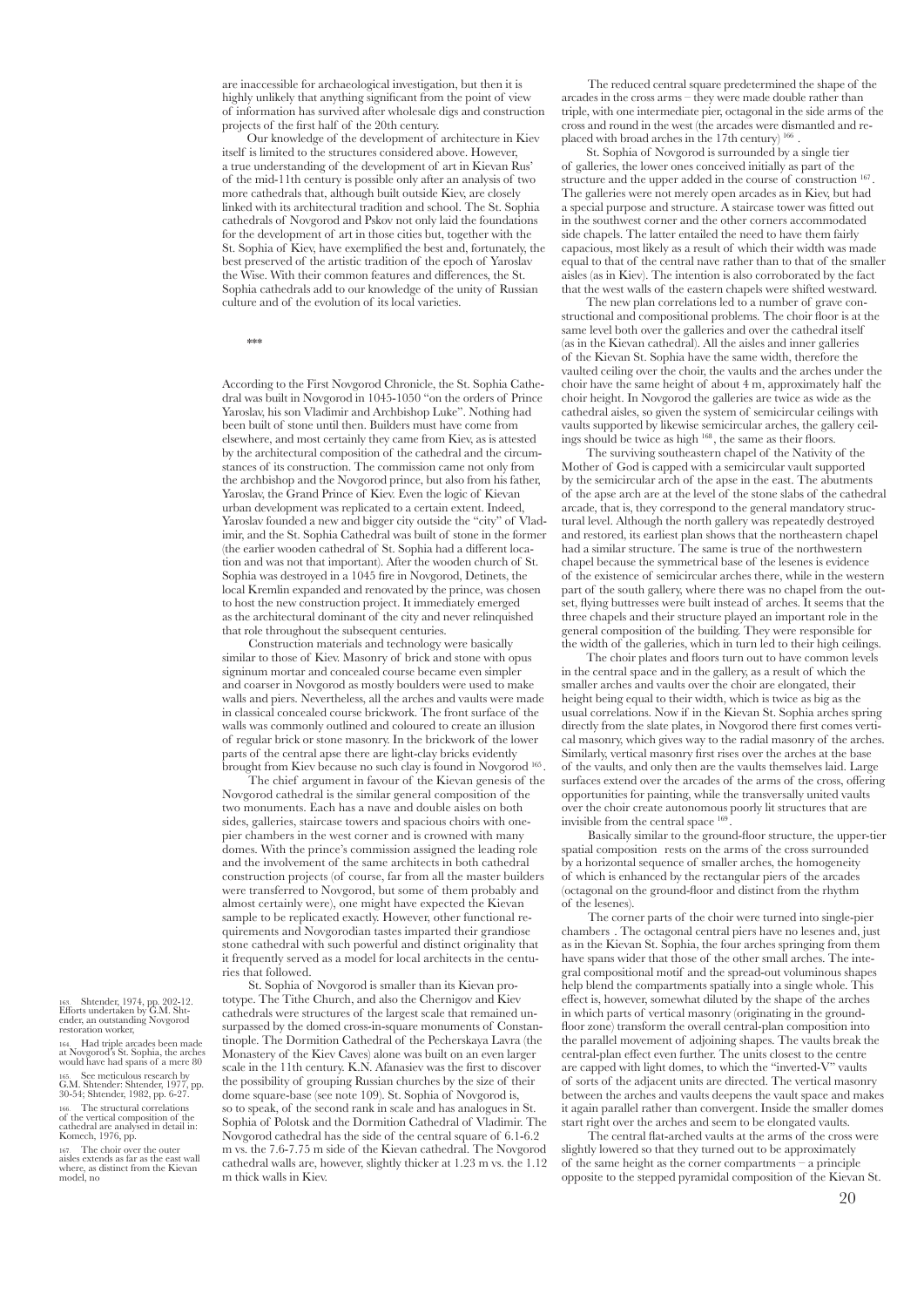Sophia. All the extrados are approximately at the same level (with the smaller vaults elongated and heightened and the larger ones lowered), owing to which the domes outside likewise rise from the same height.

The Byzantine canon determines the expressiveness of the central space. Its cruciform nature, the dome above and the rhythmical repercussion of the curvilinear outlines of the arches all produce a powerful effect on whoever enters the cathedral. However, the unusual height of the building (the choir is almost 2 m higher than that of the Kievan model, and the Novgorod cathedral is proportionately 1.5 times higher) and the multiple weighty vertical shapes evenly filling the cathedral impart a lot of novelty to it. The unifying principle of the baldachin is matched by the parallel coexistence of separate spatial units. The feeling of a single structure is combined with the peculiar alignment of separate vertical spatial "columns". The eye-arresting ascent of large lesenes and supports replaces the calmly descending rhythm of lines and surfaces of the Byzantine church. The vertical proportions and the rows of smaller arches producing a strong and somewhat distracting rhythm of peripheral elements bring to mind the idea of a cube rather than pyramid.

Even though the architects built a very tall cathedral (higher than its Kievan prototype), they did not perceive it as a vertically developing organism, and despite the fact that all of its interior parts are full of verticals, it is generally perceived as cube-shaped. The three horizontal levels of stone plates, which in the past had aerial correlations, leap to the eye. The two belts of identical smaller arches evenly skirting the central cruciform space at two levels also develop horizontally. They are split by blind wall planes, as a result of which vertically they are not connected visually, and this only emphasises the horizontal development principle .

The master builders' train of thought can hardly be described as spatial: they cared above all about the stone shell of the building. However, the situation is peculiar in that the Byzantine architectural tradition fixed predominantly on a spatial solution was reinterpreted in this way. The two principles – traditional and newly formed – coexist, depriving perception of integrity and unity and replacing it with complexity and multi-variability. The composition of the cathedral lends itself to diverse interpretations because its expressiveness is polysemantic.

On the one side, the rhythm of curvilinear outline is present in the cathedral. The scale of the central dome and copious light put the upper parts fully in command. The movement seems to be descending from them, coherent and harmonious. The supremacy of single command, a sort of 'monarchist' system is felt indisputably.

On the other side, the straight and clear-cut extended spaces forming parallel structures in the interior dramatically emphasise the upward movement. Straight horizontal and vertical lines detract from the expressiveness of the curvilinear shapes and even invade them. An act of will power left on that architecture an imprint of a culture that differed entirely from that of Constantinople. Its greater bulk and energy hint at the incipient culture of a people whose history had more in common with the states of Romanesque Europe than with those of Basileía Romaíon. Instead of the complex integrity, it is a triumph of multi-composite simplicity in which the "monarchist" composition principle coexists with a sort of "oligarchy" of shapes .

Interior masonry produces a mixed impression in the cathedral which remained unpainted till 1108. On the one side, there is a lot of unworked stone that gives a feeling of heaviness and physical inanimateness. Also characteristic of Romanesque art, this aspect is aggravated by major geometrical segmentation. On the other side, the stones and bricks are embedded in mortar, the shapes look handmade and form a solid shell in which everything – piers, lesenes, arches and vaults – are linked inseparably and even the uneven texture produces the impression of continuous movement of surfaces that shape not so much volumes as space. Masonry techniques can lighten even massive forms because wide layers of opus signinum balance out the heaviness of stones and bricks that seem to be first floating in a liquid substance and then get set and still. This impression is enhanced by the careful finish of opus signinum and stone framing with fascia. The movement of architectural forms is contrasted with the immobility of their formative substance, which produces a feeling of conflict between the spirituality of the ideal structure and the inanimateness of the solid and inactive mass of matter. Material rhythm acquires form-building properties only in the regular course masonry of the octagonal and round piers and the radial masonry of the arches.

Although the inner structure of the cathedral (height and the arrangement of lesenes, windows, gables and domes) predetermined its exterior, on the whole it turned out to be rather unexpected. The big height and vertical proportions of the cathedral are obscured by the adjoining high and wide galleries. Extensive unrestricted development has the upper hand over the vertical movement of forms. The domes set at the same level cap the entire volume, therefore movement goes from them sideward and downward rather than through them. Might, strength and inner cohesion predominate in the general impression. The inviolable whole cannot be shaken even by the peripheral location of a large staircase tower with a wide dome.

The architects were mostly concerned with harmonising the overall volume solution. Special attention was paid to finishing touches – the gable cornices and the decorative arches crowning the drums. This also explains the appearance of the cathedral façade termination above the gables for the first time in early Russian construction practice. The walls of Chernigov's Cathedral of the Transfiguration and the Kievan St. Sophia were terminated with straight cornices on both sides of the central gables, and the domes alone imparted complicated and beautifully curvilinear silhouettes to their volumes. The Novgorod cathedral retained the straight termination only in the eastern parts of the side façades, while in the west side semicircular and triangular gables were put up at that level to match the outlines of the vaults behind them. With the reduction of the number of domes, the gables became responsible for forming the silhouette of the Russian church volume, and Novgorod's St. Sophia pioneered those quests. There is evidence that they were made quite consciously.

The west corners of the cathedral have flat-arched vaults oriented along the north-south axis. Their butt ends capped with the gables actually give onto the cathedral side façades. However, onto the west façade these vaults open with their semicircular slopes. The south vault slope is concealed by the adjoining staircase tower, while the north vault slope was to be distinctly visible. But the architects raised a decorative gable in the form of a semicircular wall in the west, in front of the north vault, thus connecting the gables into a single movement along the façades. This first manifestation of the striving after a special rhythmical organisation of the termination of the major volume of a church building became the starting point for the subsequent centuries-long development as the main creative quests of architects of the 11th through the 16th century went precisely along those lines.

High galleries overshadow the cathedral facades. The east façade organised in a special way is the only fully visible one. This symmetrical façade has stunningly monumental forms and domineering rhythmical organisation. The three tall apses define its centre, their scale and might of vertical ascent emphasised by the domes that carry on their movement . As in the Kievan cathedral, the central apse is pentagonal with semicircular dividing mouldings, and its strong projection determines the special nature and activity of the composition. The corners of the cathedral are highlighted by large lesenes while the semi-arches (in shape corresponding to the vaults behind them) transmit the movement to the crowning group of domes. The lean-to roofs of the galleries make the symmetrical structure of the cathedral look grandiose, the might and solemnity of its shapes to be appreciated from afar.

That reckoning was not accidental because the cathedral was built atop the Kremlin hill, which had been emerging as the city's administrative centre from the second half of the 10th century and primarily as the princely and episcopal centre in the mid-11th century. The St. Sophia is seen practically from every part of the city and its environs. From the outset it was built not merely as the residence or the centre of the Kremlin ensemble, but also as the centre of the whole of Novgorod. The east façade facing the river was to become the visual image of the entire city, and that fact determined the architectural forms of the cathedral.

The scale and height of the cathedral confronted the architects with the task of locating the window openings. On the ground floor the apse windows of the chapels closing the galleries form the lower level of openings while the lower windows of the lateral apses are located higher. The three windows of the central apse (the middle one is the highest) form the central group; initially they were cut lower and finished completely, after which the arches crowning them were dismantled and the windows were raised about a meter higher. Most probably, the architects appreciated the height of the cathedral under construction and changed the window level to get the best general composition of the façade.

The way the other windows were located suggests a certain degree of experimentation. Now if the small windows in the east walls of the galleries and the outer aisles are purely functional,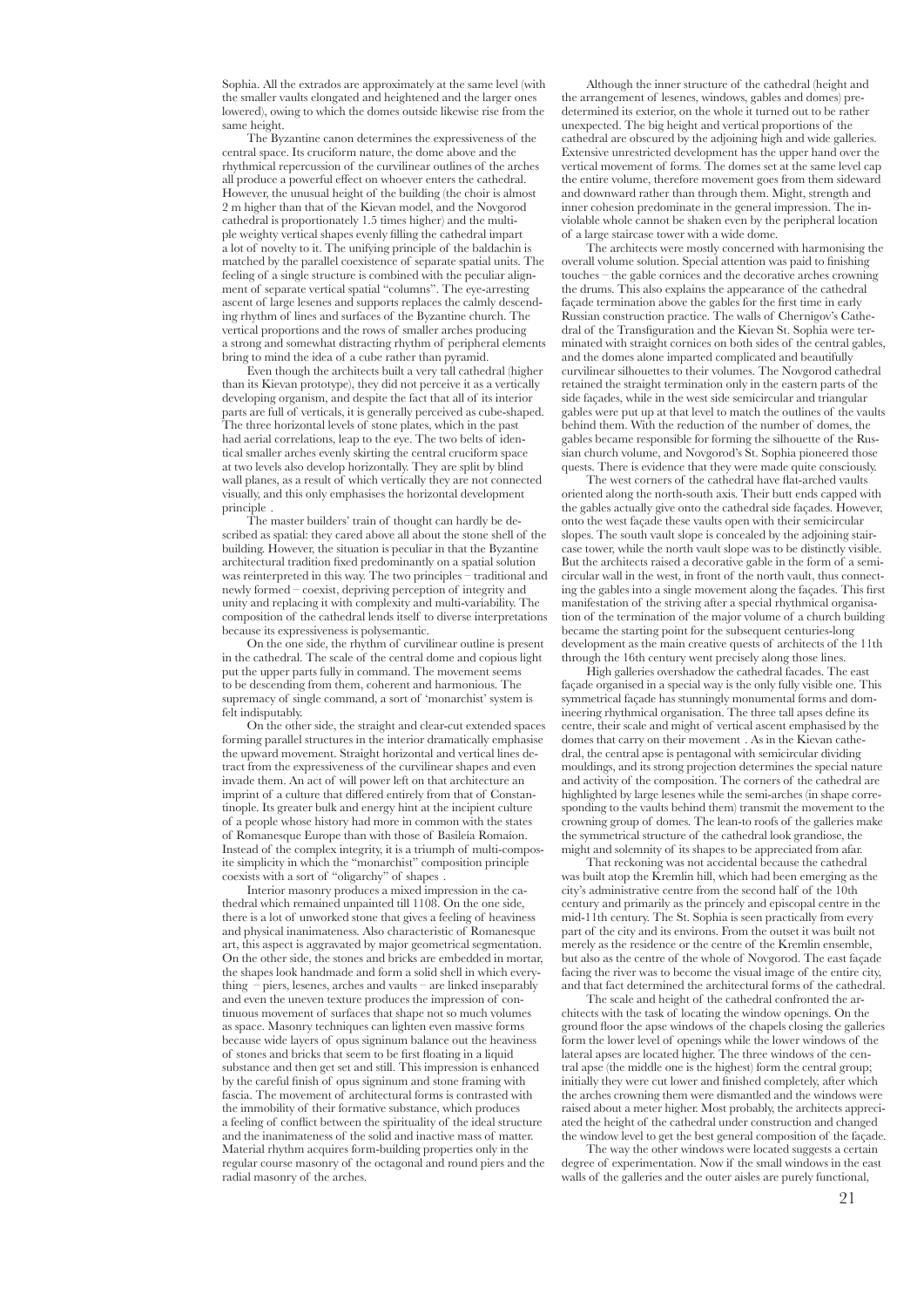the three upper windows of the apses form a pyramidal group. However, that group is far from really united. The windows of the side apses are vertically paired with the lower ones rather than correlated with the central ones. The small size of the upper window of the central apse prevents it from being the true centre. The absence of niches – striking when compared with the Kievan monuments – deprives the façade of fine relief modelling and complicated rhythm, yet fully accords with the power and weightiness of the forms of the Novgorod cathedral, in which minute chance correlations are inconsequential in view of the success of the overall solution.

 The location of window openings on the other façades was determined by the main structural correlations .They were made in horizontal belts, one per part of the wall. On the west façade below the identical openings were cut under the line of the vault under the choir running all along the façade. On the side façades they are slightly raised because the vaults behind them give onto the walls with their butt ends, forming the lunettes into which the window arches were fitted. Along the perimeter of the choir arcosolia were made in the walls to be used as benches or shelves, with small rectangular windows cut in their area along the perimeter. The upper windows are at the level of the vaults and arches over the choir. The windows of both tiers of the central parts of the side façades were placed rather unusually – the logic of cutting two windows lower and wide apart is utterly incomprehensible on the outside. Yet, looking from the inside, the guiding principle is obvious – in the level and outlines they fit in the arches of the double arcades of the arms of the cross. The two windows in the central part of the wall became short of a must in subsequent Novgorod structures, as distinct from the three openings in the Kievan and Chernigov cathedrals.

The original appearance of the cathedral was somewhat different, more complex and differentiated <sup>170</sup>. The walls stood without overcoating to the middle of the 12th century. Rosy opus signinum and the evenly rubbed, almost polished surfaces imparted the coarse stone masonry with amazing picturesqueness and vibration that softened the inordinately massive forms. Chamfering and notching of stones, decorative imitation of quadra and concealed course masonry (apses and smaller dome drums), the neat radial masonry of the arch openings and the resilient arch lines of the dome crowns (their outlines have survived under the later cornices) visually filled the structure shell with movement. They did not reveal the structural backbone but, on the contrary, emphasised its pliant nature and ability to develop continuously. The lively rhythm of the colourful shell of the building neutralised the cold alienation of stone, evoking a wonderful feeling of it being handmade and humanised, as it were. There was a time when the cathedral, which now looks stern, cut a welcoming, lighter and more cheerful figure.

In general, the St. Sophia of Novgorod shares that constant quality of ancient and medieval art which, based on what is commissioned and what is predetermined by the experience of masters emulating a concrete model, gives birth to a highly original work of art satisfying the tastes of the local public environment and conforming to certain physical circumstances and possibilities. Very much the same as the use of the Byzantine tradition in Kiev resulted in the appearance of original art, the Kievan tradition brought about the development of a special aesthetic ideal, special expressiveness of architectural forms. Beyond doubt, the St. Sophia of Novgorod is a ducal construction monument of the mid-11th century, the heyday of Kievan Rus', yet its specificity proved so in harmony with the circumstances of Novgorod's social life that not only its forms were emulated in the centuries that followed, but even the expressiveness of its architecture was with the passage of time recognised as matching the spirit of Novgorod's public life. That was why, rather than merely by dint of the cathedral's importance in the religious and political life of the city, the later statement by Prince Mstislav Mstislavich the Bold, "Novgorod is where the St. Sophia is" , proved so indisputable.

\*\*\*

168. In addition to the aforemen- tioned works by G.M. Shtender, his other publications are of paramount importance

169. Archaeological Report, 1976, pp. 400–1; Archaeological Report, 1977, pp. 410–1; Archaeological Report, 1978,

170. Tikhomirov, 1952, p. 176.

Polotsk, where the third St. Sophia cathedral was to be built in Rus' in the mid-11th century still rise to the height of about 11 m. In its basic compositional concept – a nave with double aisles on both sides, a spacious choir, two-storey arcades in the arms of the cross and many domes – the cathedral was similar to its predecessors of Kiev and Novgorod 171 .

The masonry technique is closer to that of Kiev than of Novgorod; the same affinity is corroborated by the segmentation of the apse surface with the two-step niches which are absent in Novgorod.

However, there are also grounds to draw an analogy with the Novgorod cathedral. The two structures are similar in size (the Polotsk cathedral is slightly smaller – its dome square-base has a side of 5.85 m vs. 6.2m of Novgorod's St. Sophia) and both have double arcades. The coincidence in height is even more fascinating. The surviving window in the south wing of the west wall is located at the same level (4.9 m) as a similar window of the Novgorod cathedral: such windows are usually so closely linked with the system of ceilings under the choir that under the circumstances this may serve as evidence of the same height of the choirs in the two buildings. The height of the choir (over 10 m) in Novgorod is explicitly original and inordinate compared with the canonical St. Sophia of Kiev, and its replication in the smaller Polotsk cathedral might have been a conscious emulation of Novgorod's St. Sophia.

The sanctuary structure likewise supports this inference. The windows in the central apse of the Polotsk cathedral were cut at the height of 4.6 m, which is close to the corresponding measurement of the Novgorod cathedral and differs from that of Kiev. The location of the windows apparently became the reason for the appearance of a high (over 2 m) ornamental band that corresponded to the level of the windows and separated the images of the sainted hierarchs from the *Eucharist* above them (which is matched on the outside by a band of high – higher than the windows – niches at 2.85 m vs. 2.38 m in Novgorod).

Now there are small windows (cut in the 18th century) above the niches but, to judge by the difference in the wall thickness, remnants of the earlier windows served as their base. If this is really true, the central apse had two rows of windows, as in Novgorod, and the upper windows started at the same level of 10.5 m (in Novgorod this corresponded to the level of the choir).

The niches in the apses are reminiscent of the techniques of the Kievan school of architecture, however, there are no niches on the west wall with the surviving window and on the east one, on either side of the apse, which likens the Polotsk cathedral to that of Novgorod. As evidenced by the surviving parts of the west façade masonry, its surfaces had an overcoating below with quardas outlined over it – a technique similar to that used in Kiev and Novgorod.

The cathedral plan was based on simple and clear-cut correlations. In the Kievan and Novgorod cathedrals the width of the aisles was about half that of the central naves (differing by about 20 cm) and in Novgorod those aisles even differed in width, while in Polotsk they were all equal in width, which was half that of the central nave. The thickness of the walls and piers was half the width of the aisles, or if we take the wall and pier thickness to be the smaller module, the aisles can be regarded as equal to two modules and the naves to four modules. There is no doubt about the multiplicity and regularity of that plan. There was no trabeated (post-and-lintel) system here, which led to the multiple correlations in the width of aisles and central naves of 11th-century Romanesque architecture, yet the correlation principle turned out to be the same. That system would provide the groundwork for further modifications in subsequent Rus' monuments.

The Polotsk St. Sophia has an elongated sanctuary. The east piers under the dome were placed in the main space of the cathedral, so the sanctuary screen was moved an aisle to the east of the domical square-base. In the western part the choir was most likely made with one-pier chambers at the corners the way it was done in Kiev and Novgorod. In the east the choir could have stretched all above the aisles, however, the solid walls in the eastern part separating the nave and two central aisles in plan evidence rather the traditional division – the choir stretched eastward only above the outer aisles, leaving the three apses open throughout their height. That is why a pair of high cruciform piers rose freely before them, uncrossed by the choir (a novel feature). The Chernigov cathedral had a similar pair of cruciform piers that were, however, connected with the choir because of the nave-and-two-aisles general composition. One can only guess the purpose of the closed compartments in the eastern zones, which could also have been used as annexes.

The sanctuary part might have been singled out by being lowered the way it was done in Chernigov. But then there might have been no lowering, and the eastern part with the adjoining apses might have formed a single part of the volume stretching eastward. The *List of Russian Cities Distant and Nearby* mentions seven domes of the Polotsk St. Sophia 172 . Five of them were, most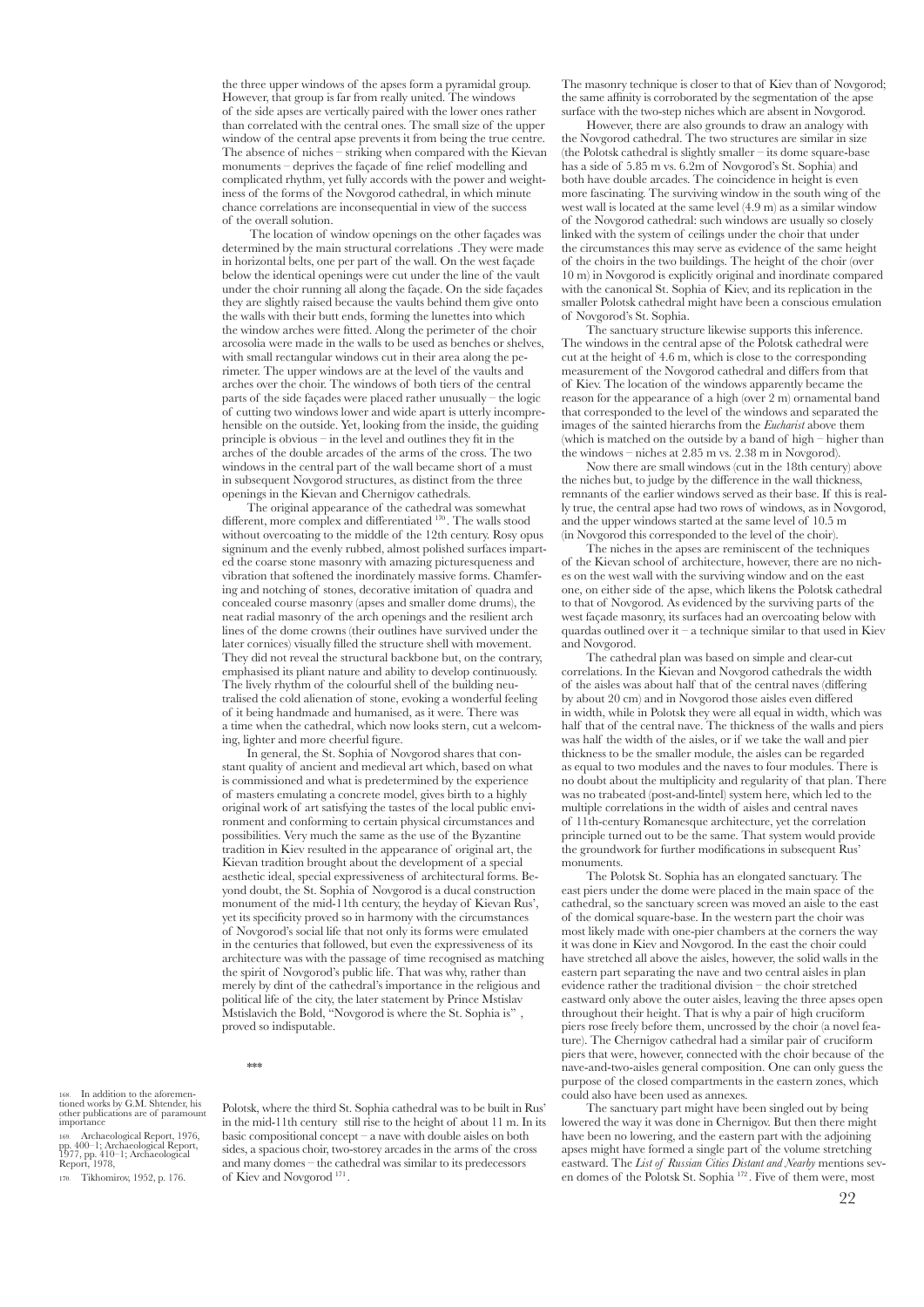probably, placed canonically – one in the centre and four next to it between the vaults of the arms of the cross. The remaining two could hardly have been above the west aisle – its one-pier chambers, most likely, had vaults of the same type and a dome over the unit closest to the centre. One dome (as in Novgorod) introduces certain asymmetry in the corner chamber ceilings (an ideal symmetrical solution – four compartments and four light domes – was found in Kiev), but that lack of logic was easily overcome by the group of symmetrical five domes. To include one more dome in the one-pier chamber ceiling system would have been quite difficult and at variance with the centrally-planned structure. Therefore, the additional two domes might have risen over the side sanctuary compartments in the east.

Anyhow, the domes rose above the nave and two middle aisles and were surrounded by the vaults of the outer aisles. In the Chernigov cathedral the correlation between the smaller domes and the vaults was solved simply by lowering the corner parts relative to the vaults at the arms of the cross and making the sanctuary part even lower. The vaults adjoined only the drums of the west domes, but their elevation did not close the drum windows. Given the nave-and-double-aisles composition of the Polotsk cathedral, the vaults of the outer aisles were surrounded by the smaller domes on all the sides.

The examples of the Kievan and Novgorod St. Sophias attest to the existence of two versions of the dome-and-vault combination. In one (Kievan) version the vaults of the arms of the cross are higher than the corner compartments, with all of their units having light domes that start at the same level as the vaults (with respect to the stepped elevation of parts of the vaults at the arms of the cross adjoining the drum of the central dome). The dome outlines form the silhouette of the main volume. In the other (Novgorod) all vaults are at the same level and their butt ends form the gable crowning the façades while the large and smaller domes on the outside rise at the same level, above the vaults.

It is hard to say which of these versions was used in Polotsk. The nave-and-double-aisles composition and the placement of the domes above the nave and the middle aisles make a solution after the Novgorod St. Sophia more probable. The composition was clearly individual, as it was in every construction of the 11th century, but it is important to point out the architects' attention to the cathedral termination. We have already said that compositional quests in the centuries to come would follow precisely this course.

Another problem has to do with the stylistic nature of the Polotsk cathedral forms. Its dating is, most likely, confined to the period up to the year 1066. That year Prince Vseslav of Polotsk seized Novgorod and took a polykandelon from its chief cathedral, which, naturally, prompts the conclusion that he wanted that precious trophy to adorn the place of worship in his home town. In the Chernigov cathedral all the apses are semicircular, although the mouldings on the middle apse make it look faceted starting from the window level. In the St. Sophia cathedrals of Kiev and Novgorod the middle apse was faceted, and all structures built in Kiev in the second half of the 11th century had faceted apses. Therefore, the presence of three circular apses in the Polotsk cathedral seems strange 173 . The mouldings starting from the very basement, niches and straight planes of the masonry on both sides of the niches are all arguments in favour of the faceted apses.

These considerations once again bring to mind thoughts about the shape of the piers of the double arcades inside the cathedral. There has survived the lower part of indeterminate shape from the west pier and the round imprint in the mortar from the north pier. The lower part of faceted piers is usually rounded, and the pier is often put on a square base. Even the columns of the Chernigov Cathedral of the Transfiguration have a square pediment. So the proposed reconstruction of all the piers in the arcades of the Polotsk St. Sophia as round 174 does not seem altogether indisputable.

The problem of the staircase towers and the west gallery (narthex) is yet to be settled. There was but one opening in the centre of the west wall, therefore entrances to the staircase towers had to be on the outside or else from the narthex 175 .

It is desirable that all parts of masonry be further explored carefully and purposefully (not only from the archaeological point of view) in order to determine the way the cathedral looked and originated with greater certainty. However, already now it is clear that it formed part of a special artistic, historical

and cultural phenomenon, the St. Sophia cathedrals of the 11th century. In addition to dedication, purpose, general composition and building techniques, they all share a similar urban development situation – the Kievan St. Sophia was built in the new "city" of Yaroslav, St. Sophia of Novgorod in the fortified and extended Detinets, while the location of St. Sophia of Polotsk was connected with the transfer of the city centre from the site of the old settlement.

The St. Sophia cathedrals appeared in the three major Russian cities for obvious reasons. The huge and sumptuous nave-and-double-aisles-on-the-sides cathedrals became the centres of spiritual life and embodied a new world outlook and the triumphant might of the princely rule in Rus'. Yaroslav the Wise built the Kievan St. Sophia and, together with his son, commissioned the Novgorod cathedral. That fact alone predetermined the affinity of the Kievan and Novgorod landmarks, while the similarity of the prime cathedral of Polotsk, whose princes were enemies of Kiev and plundered Novgorod throughout that century, is somewhat unexpected. The reason, apparently, was not only the desire "to be up to the mark", but also the common cultural make-up of all Russian lands. The uniform church organisation in Rus' might have been a contributing factor, despite internecine wars among the princedoms.

The Hagia Sophia of Constantinople served as a distant model for those cathedrals. Its scale, solemn choir, the beautiful domical composition and the rituals performed in it inspired clients and architects alike. It was not merely an outside model: the situation of early Byzantine life repeated itself elsewhere. The choice of the church dedication was not accidental either then or in the 11th century. What N.P. Kondakov said of the Hagia Sophia of Constantinople, "By dint of its conciliar importance the Hagia Sophia… was dedicated to the supreme religious idea rather than to some particular local shrine or saint" <sup>176</sup>, fully applies to the Russian landmarks.

The universal idea linked with the concept of a harmoniously organised cosmos proved close to the grand-ducal culture of Kievan Rus', its power and solemnity. This is borne out by the architectural monuments, and this is what the 11th-century Russian chronicler had in mind when, in praising Hagia Sophia, he cited Solomon: "I, wisdom, dwell in prudence, and I find knowledge and discretion. …I have counsel and sound wisdom, I have insight, I have strength. By me kings reign, and rulers decree what is just… I love those who love me, and those who seek me diligently find me" 177.

171. Archaeological Report, 1979, p. 358.

172. Archaeological Report, 1976, p. 400. In a later publication V.A. Bulkin speaks already of faceted piers (Bulkin, 1988, p.

173. According to publications, the towers might have been placed in the southern part of the west façade [Archaeological

174. Kondakov, 1886, p. 109.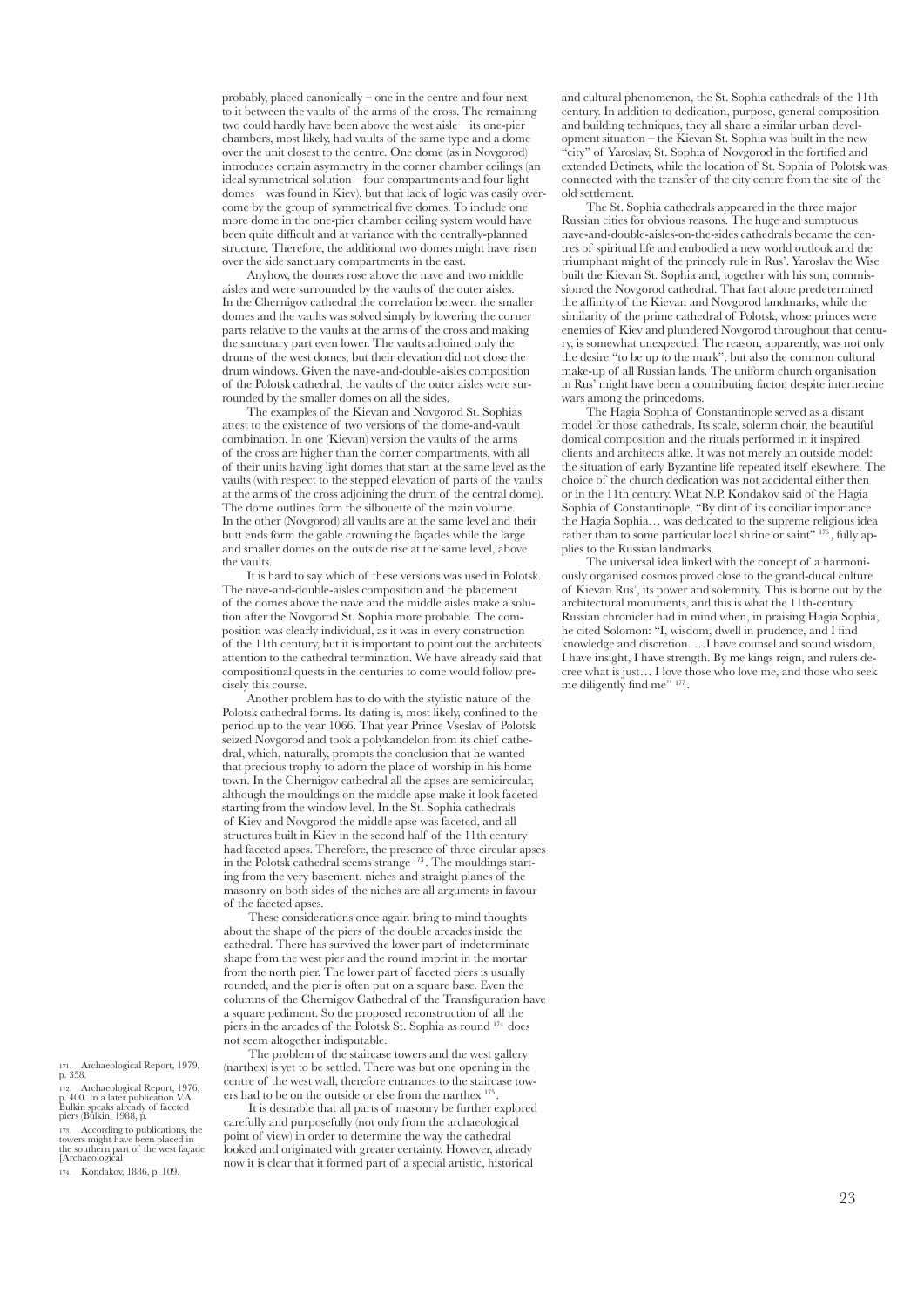#### **Подписи к иллюстрациям**

#### **p. 111**

Ruins of the Tithe Church of Kiev (989-96), the first stone church believed to have been built in Rus' after the image of the Church of the Virgin of the Pharos at the Imperial Palace of Constantinople

St. Sophia of Kiev, the biggest church of Old Rus' built (1030 – the 1040s) by Prince Yaroslav the Wise, an example of Byzantine architectural tradition developed creatively on Russian ground

Chernigov Cathedral of the Transfiguration (the 1030s), a court church built on commission for Prince Mstislav, elder brother and rival of Yaroslav the Wise in the struggle for the Kievan throne

St. Sophia Cathedral of Novgorod (1045 – the 1050s). The appearance of this church, designed by Kievan architects, largely determined the evolution and nature of the Novgorod architectural tradition

## **p. 115**

**75** Hagia Sophia of Constantinople (532-7), interior

#### **p. 118**

**76**

Hagia Irene of Constantinople (mid-6th c.), interior

#### **pp. 120-1**

#### **77**

Church of the Mother of God, Lips Monastery of Constantinople (908) a section; b plan; c axonometric projection (after A. Migo)

## **78, 79**

Church of the Mother of God, Lips Monastery of Constantinople, cornices

#### **pp. 122-3**

#### **80**

Church of the Mother of God (Panagia) at Hosios Loukas Monastery in Focide, mid-10th c., interior

#### **81**

Tithe Church of Kiev, 989-96: a plan after M.K. Karger; b reconstruction after N.V. Kholostenko

## **p. 125**

**82** Church of Panagia Chalkeon of Thessaloniki, 1028, general view

#### **pp. 126-8**

**83**

Hagia Sophia of Thessaloniki, mid-7th c., interior

**84** Hagia Sophia of Thessaloniki, axonometric projection and plan

#### **85**

Dereağzi church, Asia Minor, ca. 900, longitudinal section

#### **86**

Dereağzi church, Asia Minor, plan

## **p. 129**

**87** Chernigov Cathedral of the Transfiguration, 1030s a plan; b choir plan;

c schematic longitudinal section; d longitudinal section of the south nave

#### **p. 131**

#### **88**

Chernigov Cathedral of the Transfiguration, view from the southeast

## **89**

Chernigov Cathedral of the Transfiguration, narthex

**p. 133**

## **90**

Chernigov Cathedral of the Transfiguration, general view of the interior

## **91**

Chernigov Cathedral of the Transfiguration, interior, view of the naos from the west arcade of the choir

#### **p. 135**

**92**

Chernigov Cathedral of the Transfiguration, interior, view through the north arcade

#### **p. 136**

#### **93**

Katholicon of the Hosios Loukas Monastery in Focide, 1040s, interior

#### **94**

Church of the Mother of God (left) and Katholicon (right) of the Hosios Loukas Monastery in Focide, axonometric projection

## **p. 138**

**95** Chernigov Cathedral of the Transfiguration, general view from the west

#### **p. 140-1**

Mireleyon, Constantinople, 930, general view from the northwest

#### **97**

98

96

Mireleyon, Constantinople, axonometric projection

Mireleyon, Constantinople, interior

## **p. 144-5**

**99**

Chernigov Cathedral of the Transfiguration, west gable of the south façade

#### **100**

Chernigov Cathedral of the Transfiguration, view from the northwest

#### **p. 148**

#### **101**

Cathedral of St. Sophia of Kiev, 1030 – 1040s, longitudinal section of the outer north aisle and plan, reconstruction

## **p. 150**

**102**

Cathedral of St. Sophia of Kiev, general view of the interior

**p. 152-3**